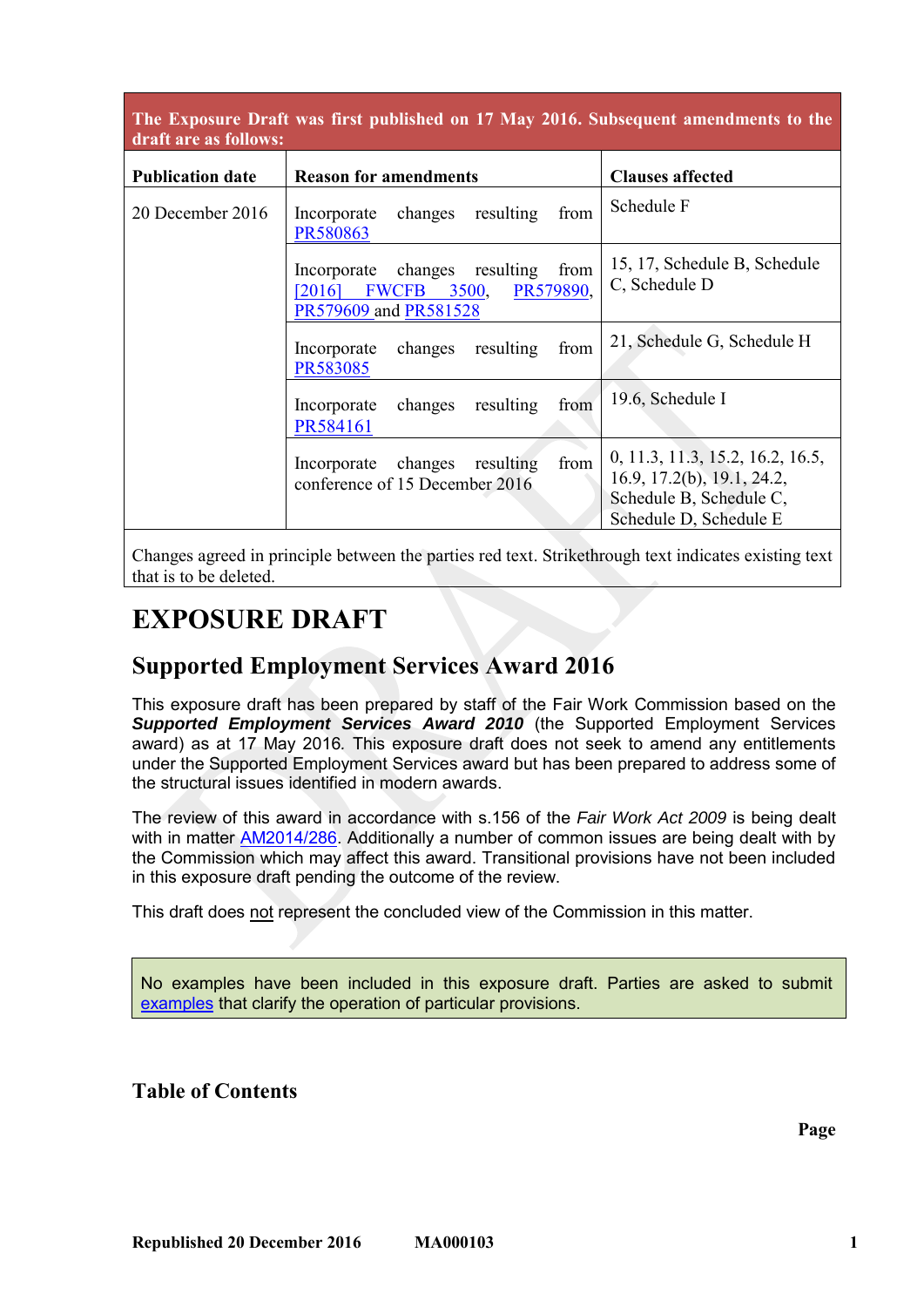| 1.  |  |
|-----|--|
| 2.  |  |
| 3.  |  |
| 4.  |  |
| 5.  |  |
| 6.  |  |
| 7.  |  |
|     |  |
| 8.  |  |
| 9.  |  |
| 10. |  |
| 11. |  |
| 12. |  |
|     |  |
| 13. |  |
| 14. |  |
|     |  |
| 15. |  |
| 16. |  |
| 17. |  |
| 18. |  |
|     |  |
| 19. |  |
| 20. |  |
|     |  |
| 21. |  |
| 22. |  |
| 23. |  |
| 24. |  |
| 25. |  |
|     |  |
| 26. |  |
| 27. |  |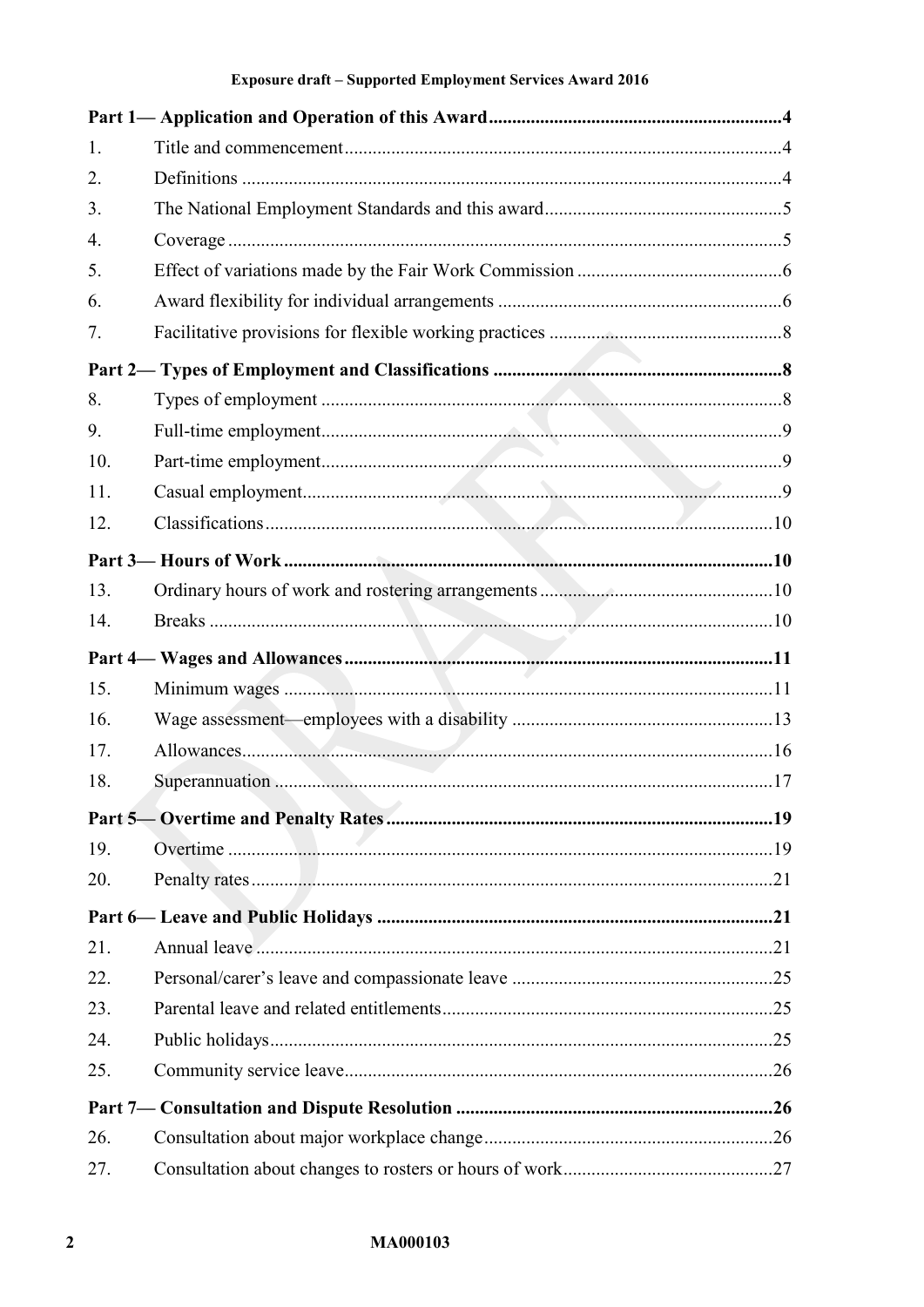## **Exposure Draft (2 September 2009): Supported Employment Services Industry Award 2010**

| 28. |                                                                        |  |
|-----|------------------------------------------------------------------------|--|
|     |                                                                        |  |
| 29. |                                                                        |  |
| 30. |                                                                        |  |
| 31. |                                                                        |  |
| 32. |                                                                        |  |
| 33. |                                                                        |  |
|     |                                                                        |  |
|     |                                                                        |  |
|     |                                                                        |  |
|     |                                                                        |  |
|     |                                                                        |  |
|     |                                                                        |  |
|     |                                                                        |  |
|     |                                                                        |  |
|     | Schedule I —Agreement for time off instead of payment for overtime  68 |  |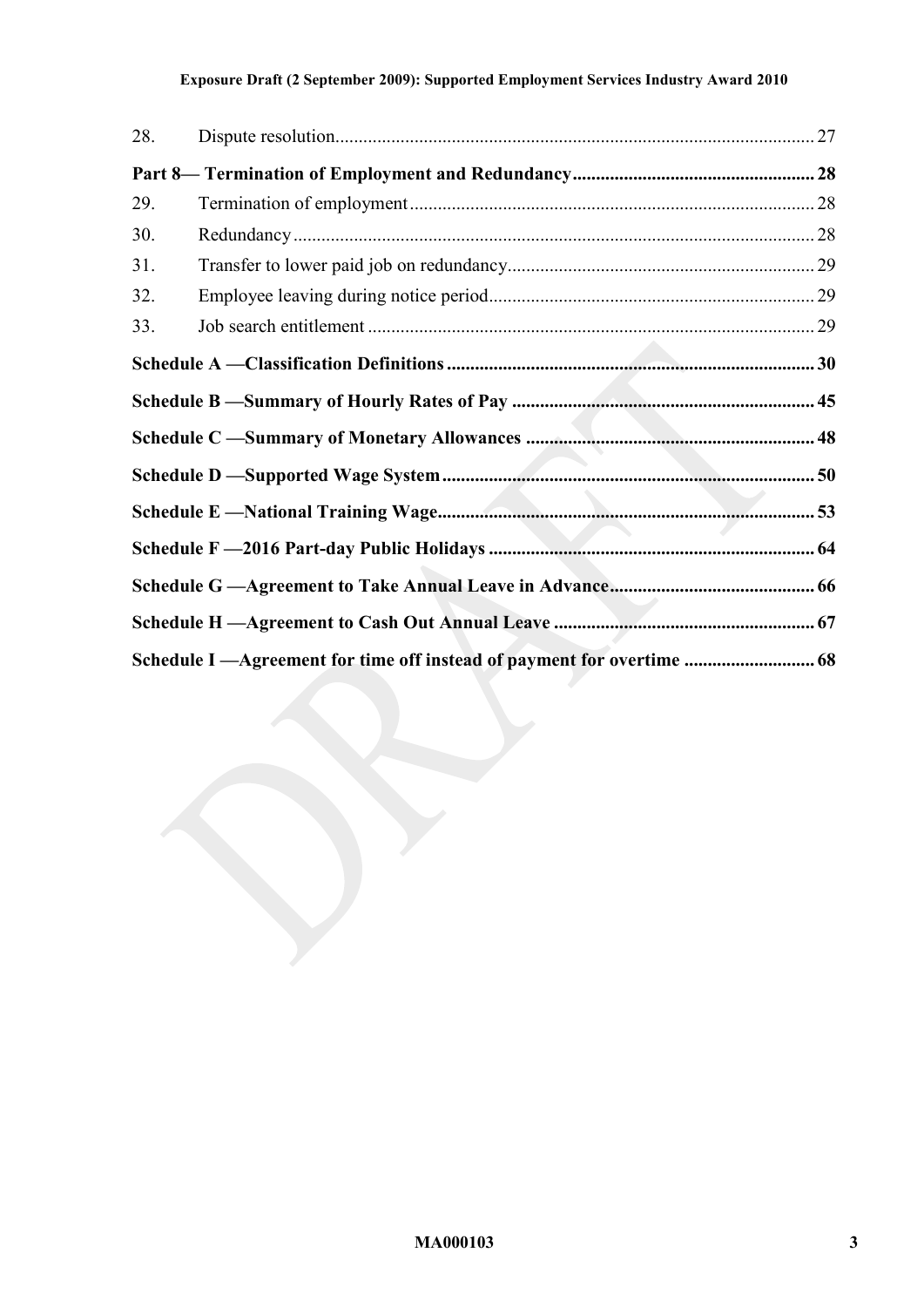# <span id="page-3-1"></span><span id="page-3-0"></span>**Part 1—Application and Operation of this Award**

## **1. Title and commencement**

- **1.1** This award is the *Supported Employment Services Award 2016*.
- **1.2** This modern award, as varied, commenced operation on 1 January 2010.
- **1.3** Neither the making of this award nor the operation of any transitional arrangements is intended to result in a reduction in the take-home pay of employees covered by the award. On application by or on behalf of an employee who suffers a reduction in take-home pay as a result of the making of this award or the operation of any transitional arrangements, the Fair Work Commission may make any order it considers appropriate to remedy the situation.

# <span id="page-3-2"></span>**2. Definitions**

In this award, unless the contrary intention appears:

**Act** means the *Fair Work Act 2009* (Cth)

**all purposes** means the payment will be included in the rate of pay of an employee who is entitled to the allowance, when calculating any penalties or loadings or payment while they are on annual leave

**casual ordinary hourly rate** means the hourly rate for a casual employee for the employee's classification specified in clause [15.2](#page-10-1), inclusive of the casual loading which is payable for all purposes

**employee** means national system employee within the meaning of the Act and includes an employee with a disability

**employee with a disability** means a national system employee who qualifies for a disability support pension as set out in sections 94 or 95 of the *Social Security Act 1991* (Cth), or who would be so qualified but for paragraph 94(1)(e) or paragraph  $95(1)(c)$  of that Act

**employer** means national system employer within the meaning of the Act and includes a supported employment service

**NES** means the National Employment Standards as contained in [sections 59 to 131](http://www.fwc.gov.au/awardmod/download/nes.pdf) of the *Fair Work Act 2009* (Cth)

**ordinary hourly rate** means the hourly rate for the employee's classification specified in clause [15.2,](#page-10-1) plus any allowances specified as being included in the employee's ordinary hourly rate or payable for all purposes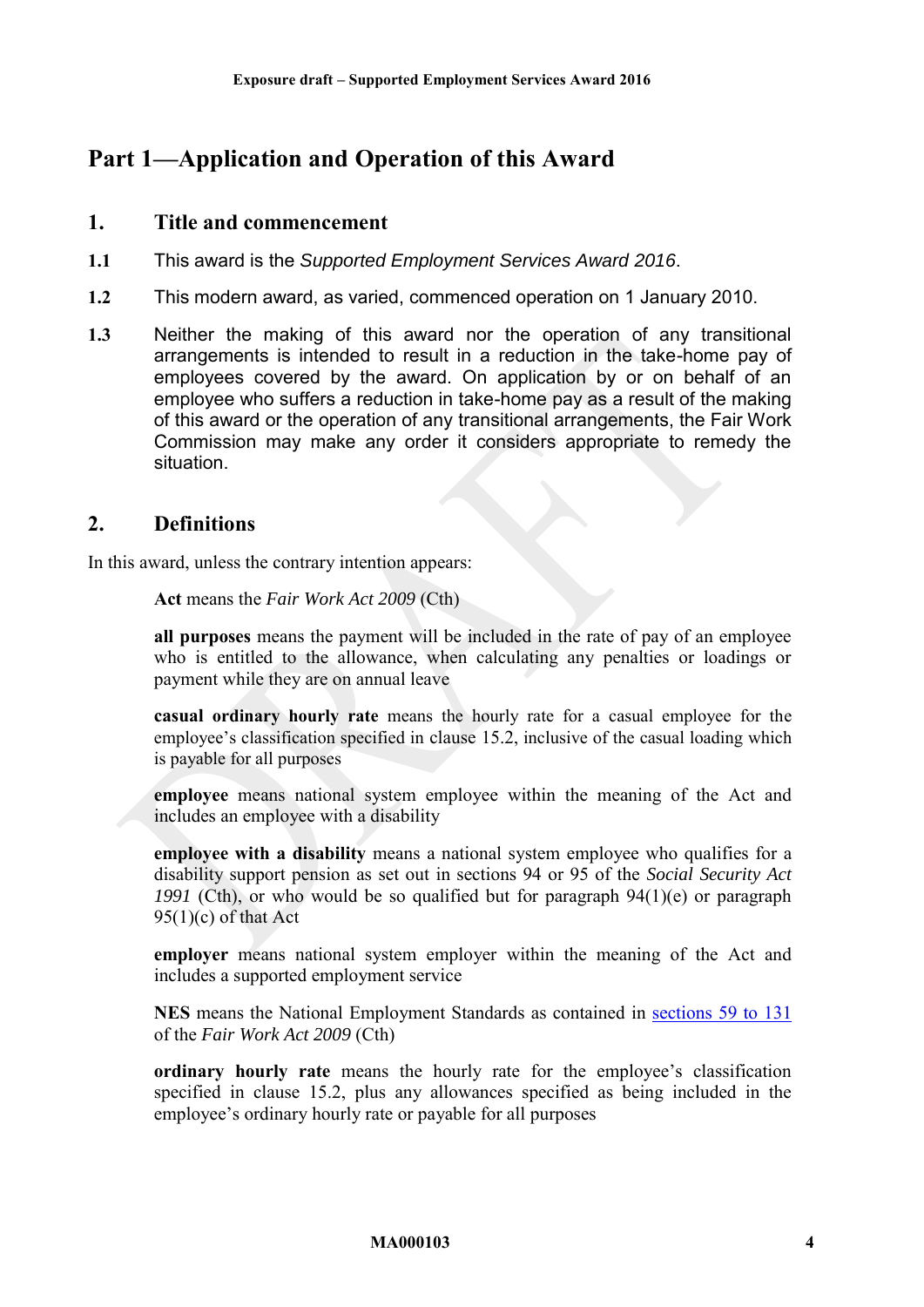**on-hire** means the on-hire of an employee by their employer to a client, where such employee works under the general guidance and instruction of the client or a representative of the client

<span id="page-4-4"></span>**standard rate** means the minimum weekly wage for a Grade 5 (trade qualified) employee in clause [15.2](#page-10-1)

**supported employment services** means a service as defined in section 7 of the *Disability Services Act 1986* (Cth)

## <span id="page-4-1"></span>**3. The National Employment Standards and this award**

- **3.1** The [National Employment Standards](http://www.fwc.gov.au/documents/sites/awardsmodernfouryr/NES-with-bookmarks.pdf) (NES) and this award contain the minimum conditions of employment for employees covered by this award.
- **3.2** Where this award refers to a condition of employment provided for in the NES, the NES definition applies.
- **3.3** The employer must ensure that copies of the award and the NES are available to all employees to whom they apply, either on a notice board which is conveniently located at or near the workplace or through accessible electronic means.

## <span id="page-4-2"></span>**4. Coverage**

#### <span id="page-4-0"></span>4.1 split into 2 clauses – conference of 15 December 2016

- **4.1** This industry award covers employers throughout Australia who operate supported employment services and their employees working in the classifications listed in [Schedule A—Classification Definitions](#page-29-1) to the exclusion of any other modern award.
- **4.2** The award does not cover employers in respect of other activities that are covered by the awards referred to below or their employees engaged in or in connection with those other activities:
	- **(a)** *Aged Care Award 2016*;
	- **(b)** *Health Professionals and Support Services Award 2016*; or
	- **(c)** *Social, Community, Home Care and Disability Services Industry Award 2016*.
- <span id="page-4-3"></span>**4.3 Supported employment services** means a service as defined in section 7 of the *Disability Services Act 1986* (Cth)
- **4.4** This award does not cover employees who hold executive and management positions not covered by the classification structure contained within this award.
- **4.5** This award covers any employer which supplies labour on an on-hire basis in the industry set out in clause [0](#page-4-0) and [4.3](#page-4-3) in respect of on-hire employees in

#### **MA000103 5**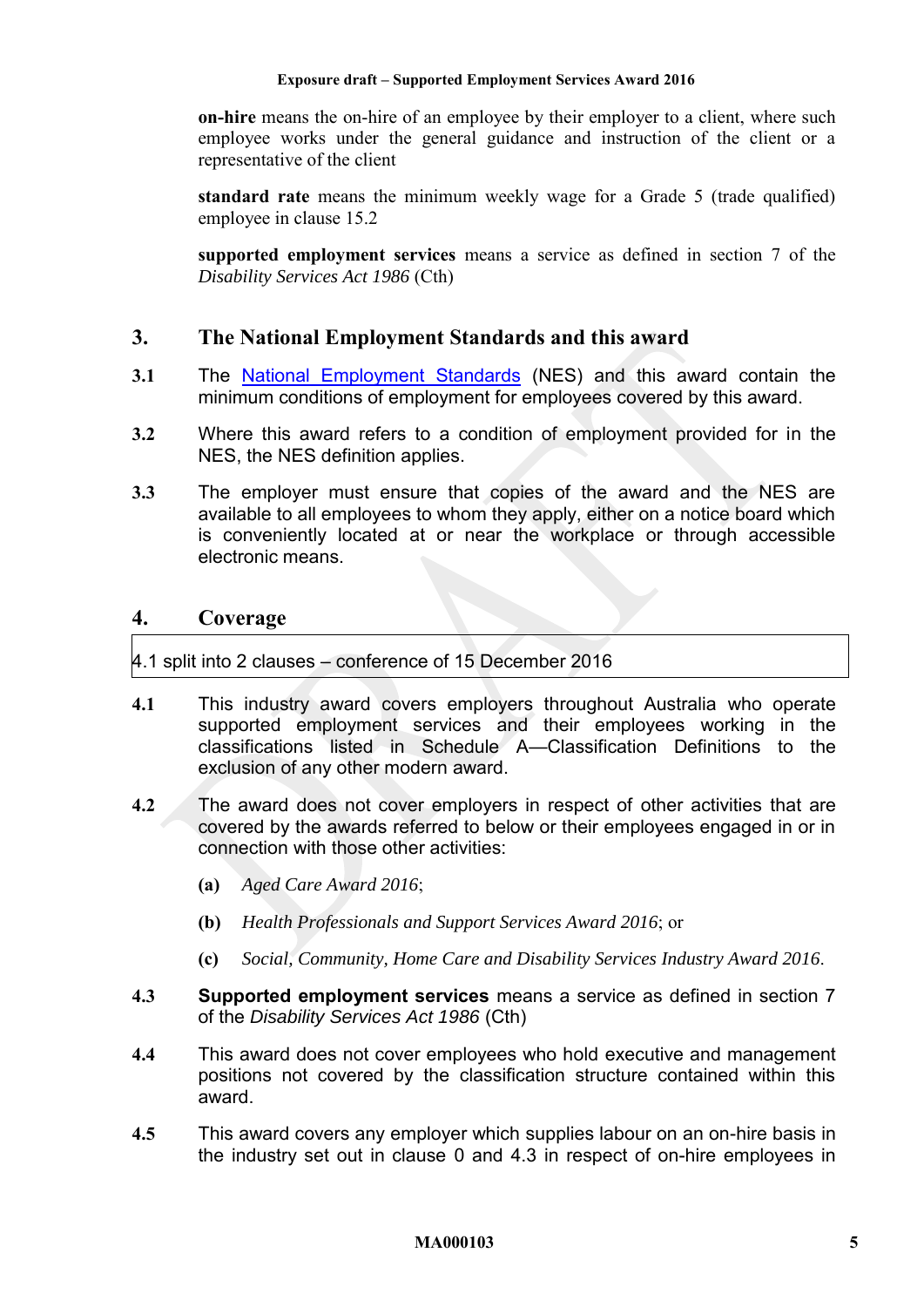classifications covered by this award, and those on-hire employees, while engaged in the performance of work for a business in that industry. This subclause operates subject to the exclusions from coverage in this award.

- **4.6** This award does not cover:
	- **(a)** an employee excluded from award coverage by the Act.
	- **(b)** does not cover employees who are covered by a modern enterprise award, or an enterprise instrument (within the meaning of the *Fair Work (Transitional Provisions and Consequential Amendments) Act 2009 (Cth)), or employers in* relation to those employees.
	- **(c)** does not cover employees who are covered by a State reference public sector modern award, or a State reference public sector transitional award (within the meaning of the *Fair Work (Transitional Provisions and Consequential Amendments) Act 2009* (Cth)), or employers in relation to those employees.
- **4.7** Where an employer is covered by more than one award, an employee of that employer is covered by the award classification which is most appropriate to the work performed by the employee and to the environment in which the employee normally performs the work.

NOTE: Where there is no classification for a particular employee in this award it is possible that the employer and that employee are covered by an award with occupational coverage.

# <span id="page-5-0"></span>**5. Effect of variations made by the Fair Work Commission**

A variation to this award does not affect any right, privilege, obligation or liability that a person acquired, accrued or incurred under the award as it existed prior to that variation.

# <span id="page-5-1"></span>**6. Award flexibility for individual arrangements**

- <span id="page-5-2"></span>**6.1** Notwithstanding any other provision of this award, an employer and an individual employee may agree to vary the application of certain terms of this award to meet the genuine individual needs of the employer and the individual employee. The terms the employer and the individual employee may agree to vary the application of, are those concerning:
	- **(a)** arrangements for when work is performed;
	- **(b)** overtime rates;
	- **(c)** penalty rates;
	- **(d)** allowances; and
	- **(e)** leave loading.
- **6.2** The employer and the individual employee must have genuinely made the agreement without coercion or duress. An agreement under this clause can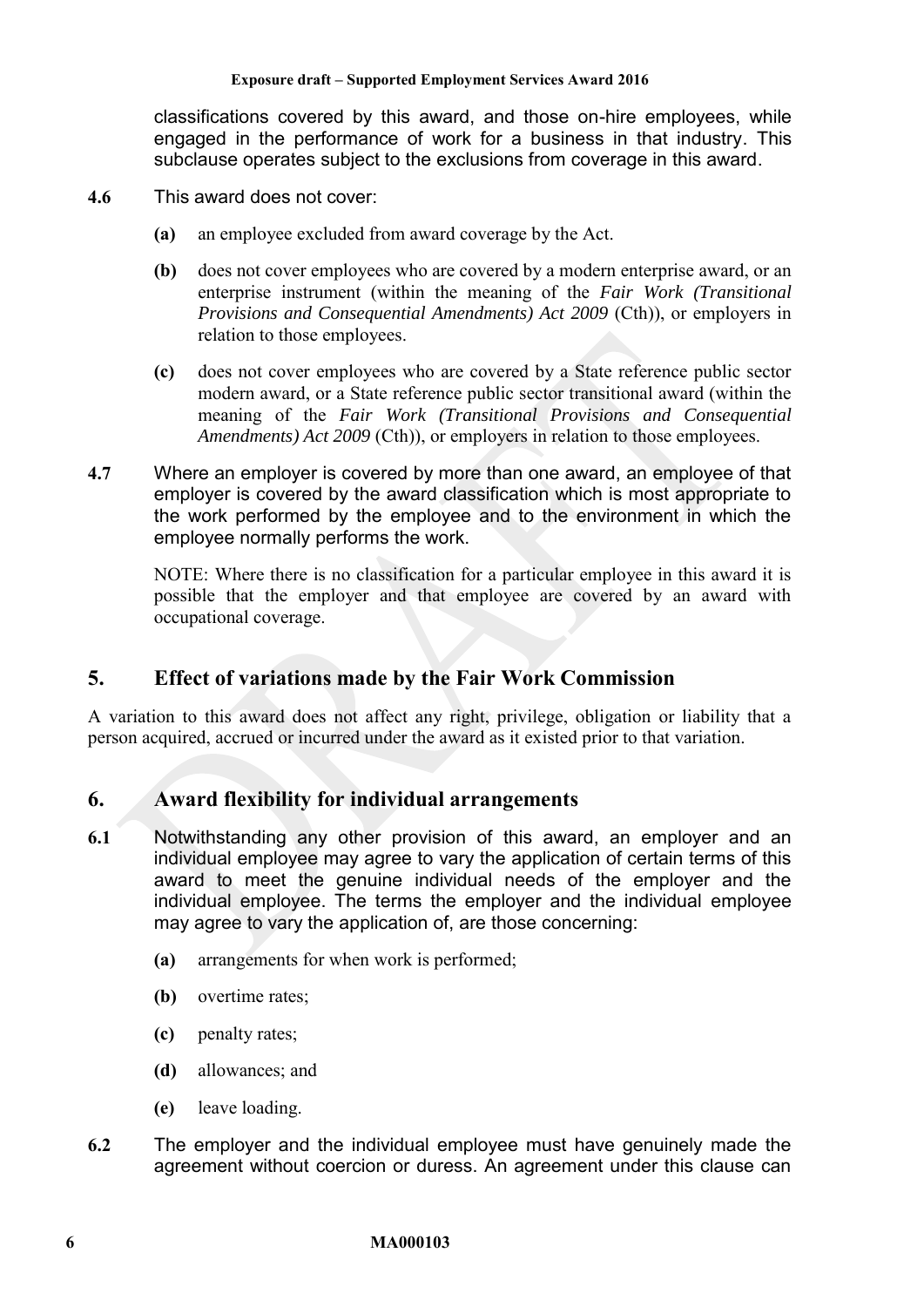only be entered into after the individual employee has commenced employment with the employer.

- **6.3** The agreement between the employer and the individual employee must:
	- **(a)** be confined to a variation in the application of one or more of the terms listed in clause [6.1;](#page-5-2) and
	- **(b)** result in the employee being better off overall at the time the agreement is made than the employee would have been if no individual flexibility agreement had been agreed to.
- <span id="page-6-0"></span>**6.4** The agreement between the employer and the individual employee must also:
	- **(a)** be in writing, name the parties to the agreement and be signed by the employer and the individual employee and, if the employee is under 18 years of age, or if the employee is usually represented by a parent or guardian, by the employee's parent or guardian;
	- **(b)** state each term of this award that the employer and the individual employee have agreed to vary;
	- **(c)** detail how the application of each term has been varied by agreement between the employer and the individual employee;
	- **(d)** detail how the agreement results in the individual employee being better off overall in relation to the individual employee's terms and conditions of employment; and
	- **(e)** state the date the agreement commences to operate.
- **6.5** The employer must give the individual employee a copy of the agreement and keep the agreement as a time and wages record.
- **6.6** Except as provided in clause [6.4\(a\)](#page-6-0) the agreement must not require the approval or consent of a person other than the employer and the individual employee.
- **6.7** An employer seeking to enter into an agreement must provide a written proposal to the employee. Where the employee's understanding of written English is limited the employer must take measures, including translation into an appropriate language, to ensure the employee understands the proposal.
- <span id="page-6-1"></span>**6.8** The agreement may be terminated:
	- **(a)** by the employer or the individual employee giving 13 weeks' notice of termination, in writing, to the other party and the agreement ceasing to operate at the end of the notice period; or
	- **(b)** at any time, by written agreement between the employer and the individual employee.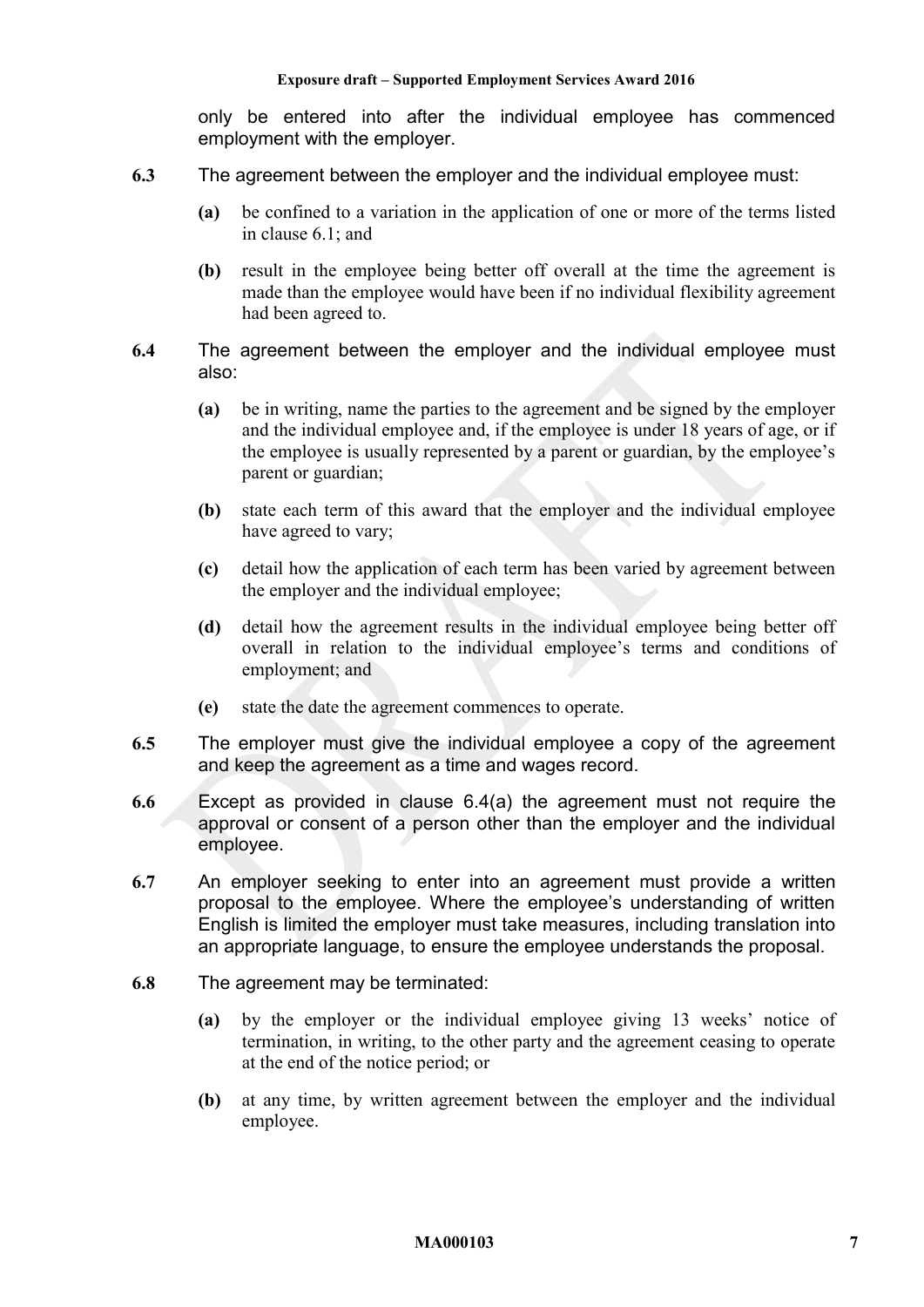NOTE: If any of the requirements of [s.144\(4\),](http://www.fwc.gov.au/documents/sites/awardsmodernfouryr/s144.pdf) which are reflected in the requirements of this clause, are not met then the agreement may be terminated by either the employee or the employer, giving written notice of not more than 28 days (see [s.145](http://www.fwc.gov.au/documents/sites/awardsmodernfouryr/s145.pdf) of the Act).

- **6.9** The notice provisions in clause [6.8\(a\)](#page-6-1) only apply to an agreement entered into from the first full pay period commencing on or after 4 December 2013. An agreement entered into before that date may be terminated in accordance with clause [6.8\(a\),](#page-6-1) subject to four weeks' notice of termination.
- **6.10** The right to make an agreement pursuant to this clause is in addition to, and is not intended to otherwise affect, any provision for an agreement between an employer and an individual employee contained in any other term of this award.

# <span id="page-7-0"></span>**7. Facilitative provisions for flexible working practices**

- **7.1** A facilitative provision provides that the standard approach in an award provision may be departed from by agreement between an employer and an individual employee, or an employer and the majority of employees in the enterprise or part of the enterprise concerned.
- **7.2** Facilitative provisions in this award are contained in the following clauses:

| <b>Clause</b> | <b>Provision</b> | Agreement between an employer and: |
|---------------|------------------|------------------------------------|
| 13.1          | Hours of work    | An individual employee             |
| 15.3(a)       | Payment of wages | A majority of employees            |
| 19.5          | Overtime         | An individual employee             |

# <span id="page-7-2"></span><span id="page-7-1"></span>**Part 2—Types of Employment and Classifications**

# **8. Types of employment**

- **8.1** Employees under this award will be employed in one of the following categories:
	- **(a)** full-time employment;
	- **(b)** part-time employment; or
	- **(c)** casual employment.
- **8.2** At the time of engagement an employer will inform each employee in writing of the terms of their engagement and in particular whether they are to be fulltime, part-time or casual.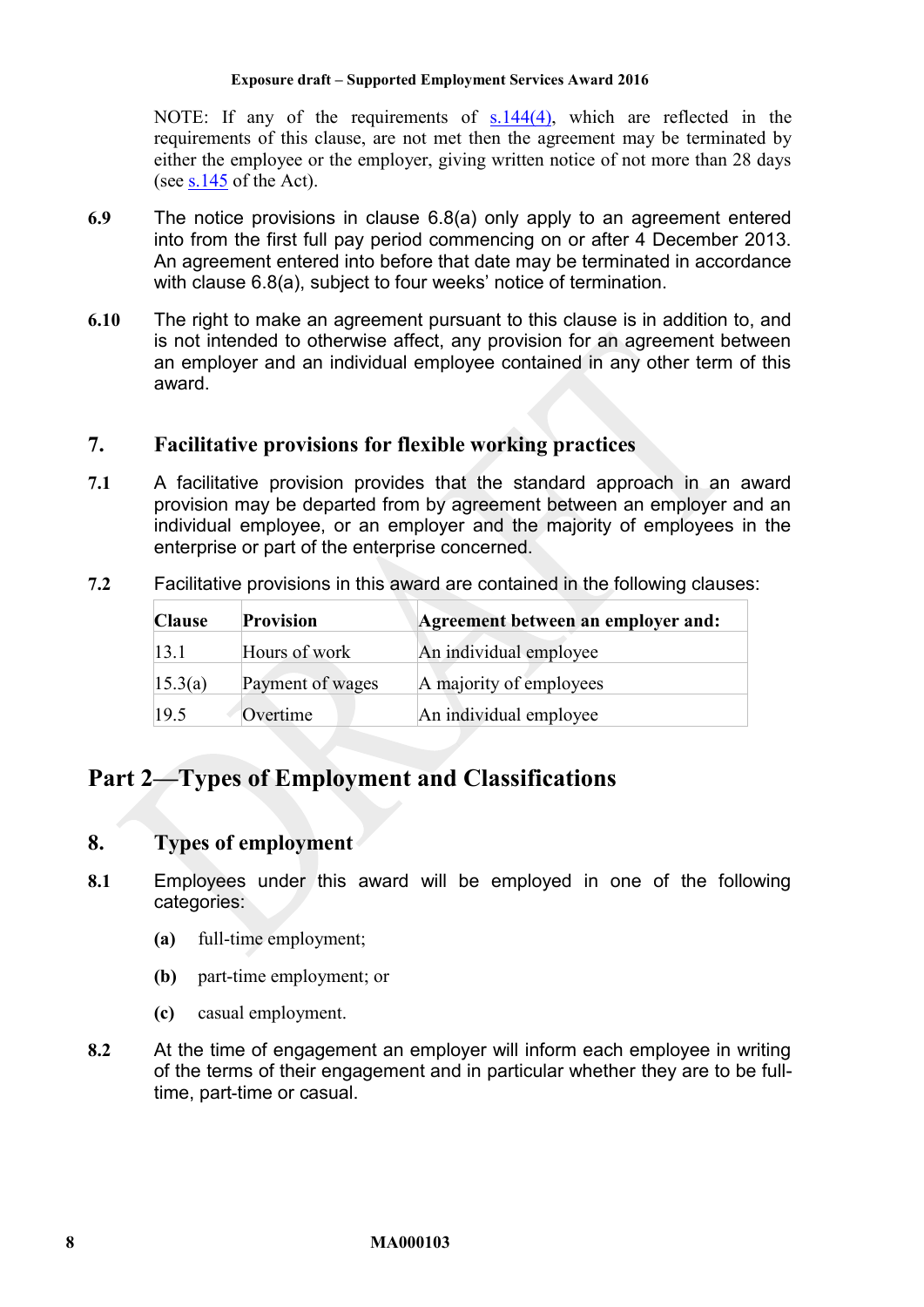# <span id="page-8-0"></span>**9. Full-time employment**

A full-time employee will be a permanent employee engaged to work an average of 38 ordinary hours per week over a roster cycle.

## <span id="page-8-1"></span>**10. Part-time employment**

Part-time employment provisions may be affected by [AM2014/196](https://www.fwc.gov.au/awards-and-agreements/modern-award-reviews/4-yearly-review/common-issues/am2014196-part-time)

- **10.1** A part-time employee is an employee who:
	- **(a)** works less than full-time hours of 38 per week;
	- **(b)** has reasonably predictable hours of work; and
	- **(c)** receives, on a pro rata basis, equivalent pay and conditions to those of a fulltime employee who does the same kind of work.
- **10.2** When determining what is reasonably predictable for an employee with a disability, the nature of the employee's disability and other relevant personal circumstances will be taken into account.
- **10.3** An employer is required to roster a part-time employee for a minimum of three consecutive hours on any shift.
- **10.4** A part-time employee employed under the provisions of this clause must be paid the ordinary hourly rate for the class of work performed and for ordinary hours worked.
- **10.5** At the time of engagement the employer and the part-time employee will agree in writing on a regular pattern of work, specifying at least:
	- **(a)** the hours worked each day;
	- **(b)** which days of the week the employee will work; and
	- **(c)** the actual starting and finishing times each day.
- **10.6** The employer and the employee may agree from time to time to vary this regular pattern of work, but any variation agreement must be recorded in writing.
- **10.7** Subject to clause [19.5,](#page-18-4) all time worked in excess of the hours as mutually agreed will be paid overtime at the rates as prescribed in clause [19—](#page-18-3) [Overtime.](#page-18-3)

## <span id="page-8-2"></span>**11. Casual employment**

Casual employment provisions may be affected by [AM2014/197](https://www.fwc.gov.au/awards-and-agreements/modern-award-reviews/4-yearly-review/common-issues/am2014197-casual-employment)

**11.1** A casual employee is an employee engaged on an hourly basis.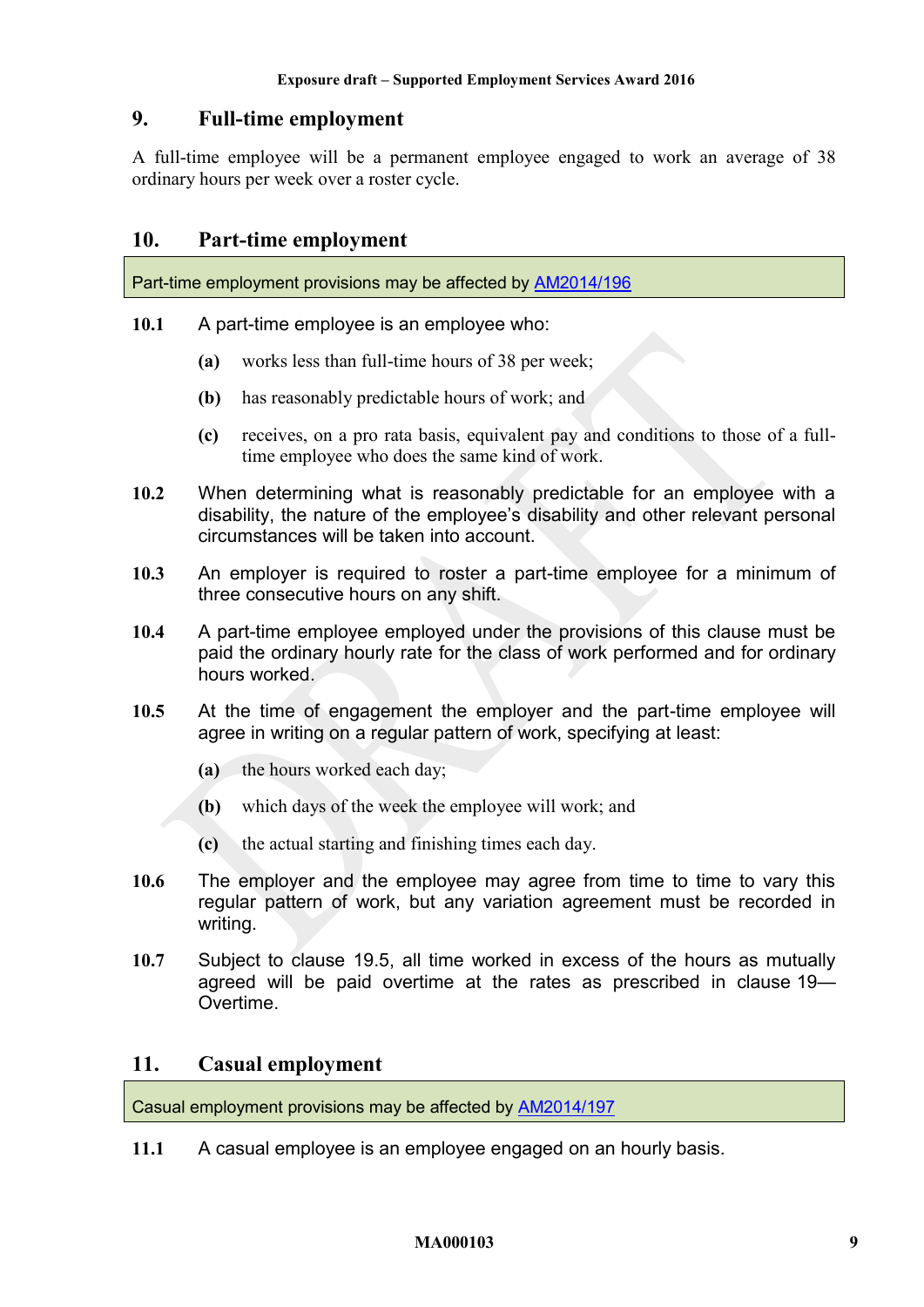- **11.2** For each ordinary hour worked a casual employee will be paid the ordinary hourly rate for the class of work performed, plus an additional loading of **25%**  of the ordinary hourly rate.
- <span id="page-9-0"></span>**11.3** All other payments such as shift penalties, overtime etc will be paid in addition to the loaded rate.
- **11.4** The casual loading will be instead of any entitlement of annual leave and personal/carer's leave and paid public holidays (not worked).
- **11.5** The casual loading will also form part of the employee's ordinary rate of pay for the purpose of superannuation.
- **11.6** On each occasion a casual employee is required to attend work they are entitled to a minimum payment of three hours.

## <span id="page-9-1"></span>**12. Classifications**

**12.1** The definitions of the classification levels in clause [15—Minimum wages](#page-10-0) are contained in [Schedule A—Classification Definitions.](#page-29-1)

# <span id="page-9-3"></span><span id="page-9-2"></span>**Part 3—Hours of Work**

## **13. Ordinary hours of work and rostering arrangements**

- <span id="page-9-5"></span>**13.1** The ordinary hours of work will be worked in not more than five consecutive shifts of not more than eight hours (or by agreement with the employee, 10 consecutive hours).
- **13.2** Ordinary hours will not exceed 38 hours per week or an average of 38 hours per week over an agreed roster cycle.
- **13.3** Subject to clause [19—Overtime,](#page-18-3) ordinary time will be worked between the hours of 6.00 am and 6.00 pm Monday to Sunday.
- **13.4** Ordinary hours worked after 6.00 pm Monday to Friday or on weekends will be paid in accordance with clause [20—Penalty rates.](#page-20-1)
- <span id="page-9-4"></span>**13.5** The actual starting and finishing time will be determined by the employer.

## **14. Breaks**

#### **14.1 Meal break**

**(a)** An employee will be allowed an unpaid meal break of at least 30 minutes no later than five hours after starting work unless otherwise agreed between the employer and employee.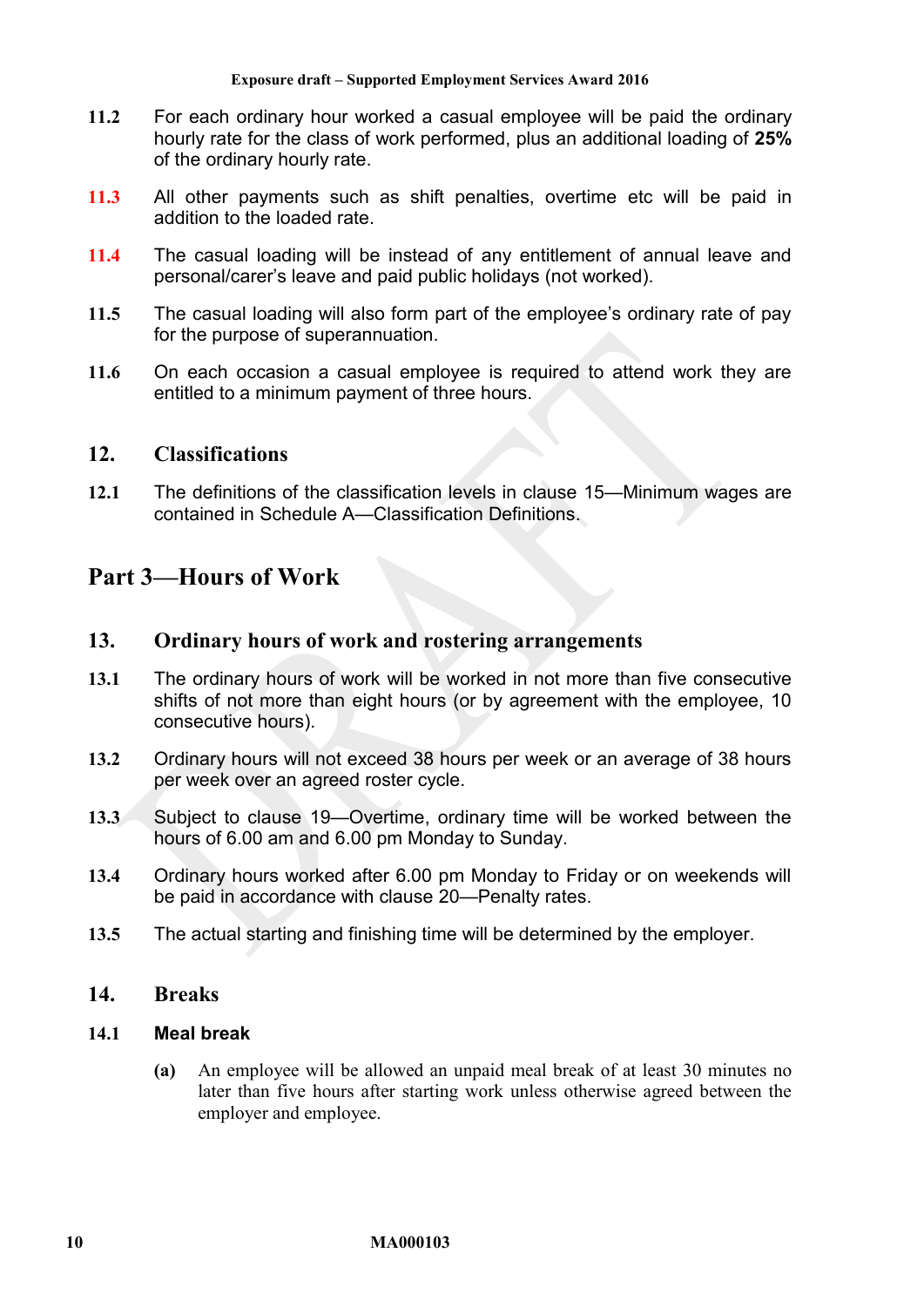**(b)** An employee will not be required to work for more than five hours without a meal break of 30 minutes.

# **14.2 Paid tea break**

All employees will receive one paid tea break of 15 minutes in the morning.

## **14.3 Rosters**

- **(a)** The employer will notify all permanent employees of their roster upon commencement with the employer.
- **(b)** Subject to clause [27,](#page-26-0) rosters can only be changed by the employer by giving employees at least seven days' notice, except in the case of emergency where the employer will have the right to alter rosters immediately.

# <span id="page-10-2"></span><span id="page-10-0"></span>**Part 4—Wages and Allowances**

## **15. Minimum wages**

Monetary amounts in this clause adjusted as a result of AWR 2016

- **15.1** Upon appointment, an employee will be graded by the employer in one of the grades in [Schedule A—Classification Definitions](#page-29-1) having regard to the employee's skills, experience and qualifications.
- <span id="page-10-1"></span>**15.2** Subject to clauses [15.4,](#page-12-2) [15.5](#page-12-3) and [16](#page-12-1) the following minimum rates of pay will apply for the grades set out below:

| Grade   | Minimum weekly rate | Minimum hourly rate |
|---------|---------------------|---------------------|
|         | \$                  | \$                  |
| Grade 1 | \$672.70            | \$17.70             |
| Grade 2 | \$692.10            | \$18.21             |
| Grade 3 | \$718.60            | \$18.91             |
| Grade 4 | \$743.30            | \$19.56             |
| Grade 5 | \$783.30            | \$20.61             |
| Grade 6 | \$854.60            | \$22.49             |
| Grade 7 | \$889.20            | \$23.40             |

NOTE: For the purpose of this award, the hourly rate for all employees has been calculated by dividing the weekly rate by 38, then rounded to the nearest cent.

See [Schedule B](#page-44-0) for a summary of hourly rates of pay including overtime and penalties.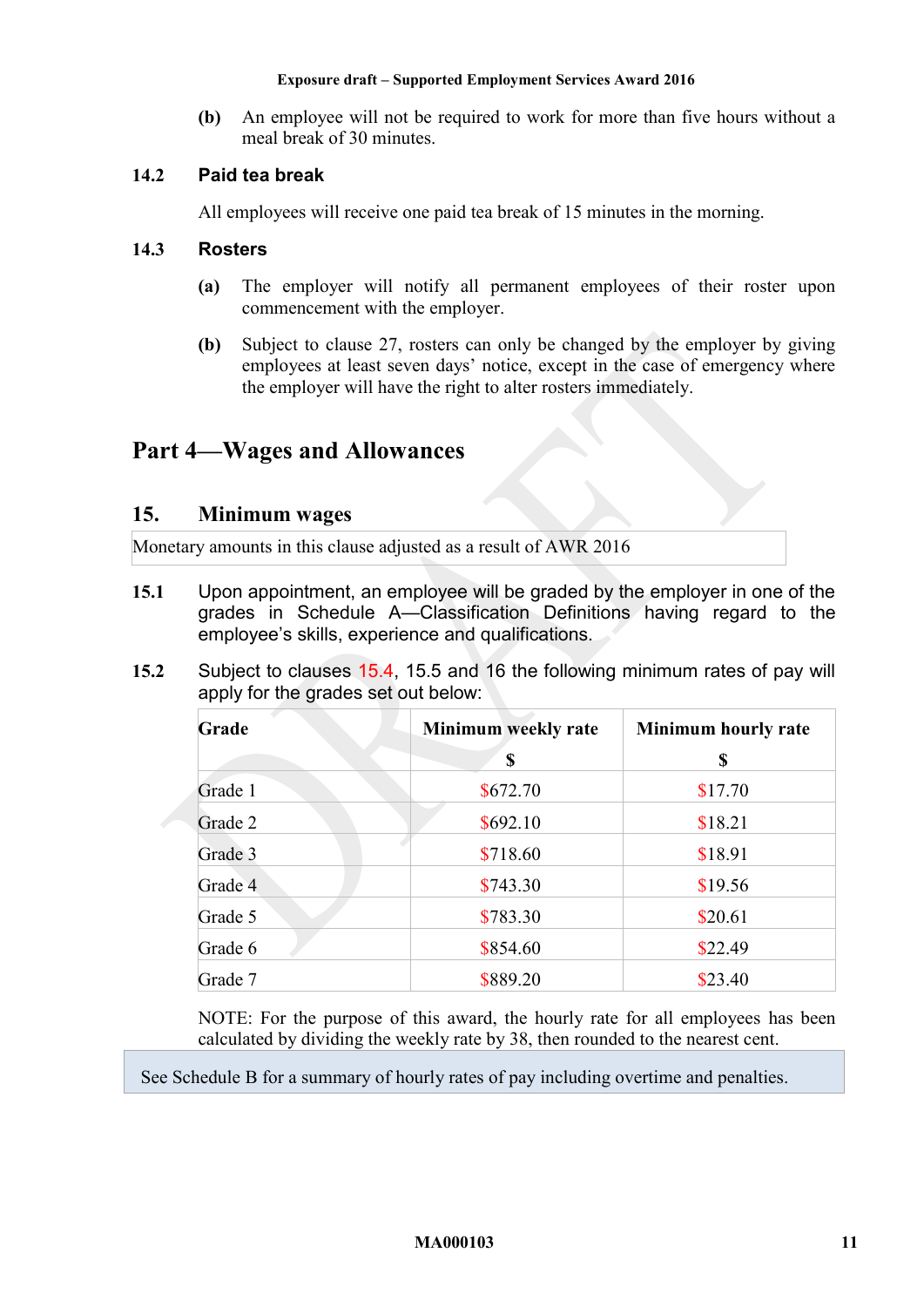#### <span id="page-11-0"></span>**15.3 Payment of wages**

- **(a)** Wages will be paid weekly or fortnightly, or, by agreement between the employer and the majority of employees, monthly.
- **(b)** Payment will be made in cash, by cheque or by electronic funds transfer, as determined by the employer, into the bank or financial institution account nominated by the employee.
- **(c)** Overtime will be paid not later than the pay day next following the week in which the overtime has been worked.
- **(d)** Where an employee is discharged from employment the employee will be paid immediately for all wages, overtime, pro rata payment for annual leave, annual leave loading; or any remuneration due.
- **(e)** Payment may be made by cash, cheque or electronic funds transfer at the discretion of the employer.

Payment of wages on termination is being considered in matter [AM2016/8](https://www.fwc.gov.au/awards-agreements/awards/modern-award-reviews/4-yearly-review/common-issues/am20168-payment-wages).

**(f)** Where an employee lawfully leaves their employment they will be paid all monies due at the time of leaving. Payment may be made by cash, cheque or electronic funds transfer at the discretion of the employer.

Penalties upon late payment of wages is being considered in matter [AM2016/8](https://www.fwc.gov.au/awards-agreements/awards/modern-award-reviews/4-yearly-review/common-issues/am20168-payment-wages)

**(g)** In the event of there being any delay in the making of any payment mentioned in this clause, other than a delay beyond the direct control of the employer, an employee will be paid the ordinary hourly rate for all time the employee is kept waiting. Time kept waiting will be deemed to operate after 6.00 pm on the Friday of each pay week where payment is made by electronic funds transfer.

#### **(h) Annualised salary**

Annualised salaries are being reviewed in **AM2016/13** 

- **(i)** As an alternative to an employee's wages being calculated and paid on a weekly or fortnightly basis, agreement may be reached between an employee and the employer that the employee can be paid a composite annual salary which properly remunerates the employee in accordance with the award for work performed over an agreed roster cycle. In such cases the composite annual salary will be calculated to ensure that such salary paid over the year is sufficient to cover what the employee would have been entitled to if all award overtime and penalty rate obligations have been complied with. The employee is entitled to be represented in discussions with the employer by a registered organisation, or by the employee's parent or guardian.
- **(ii)** However, in the event of termination of employment prior to completion of a year, the salary paid during such period of employment, must be sufficient to cover what the employee would have been entitled to if all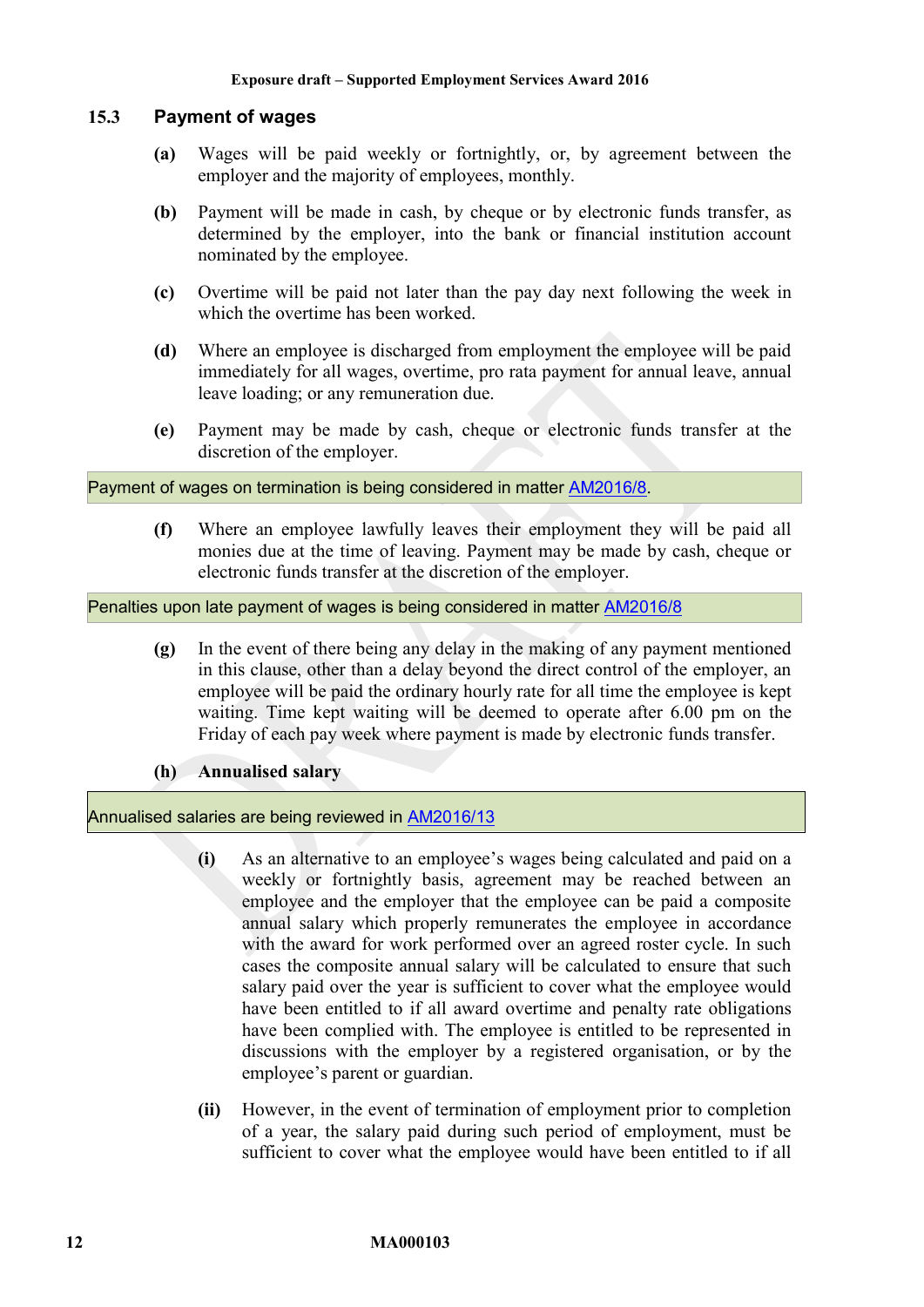award overtime and penalty rate payment obligations had been complied with.

**(iii)** Where payment is adopted in accordance with this clause, the employer must keep a daily record of the hours worked by an employee which must show the date, start and finish times of the employee for the day. This record will be countersigned weekly by the employee (or their parent or guardian) and must be kept at the place of employment for a period of at least seven years.

NOTE: Regulations 3.33(3) and 3.46(1)(g) of *Fair Work Regulations 2009* set out the requirements for pay records and the content of payslips including the requirement to separately identify any allowance paid.

## <span id="page-12-2"></span>**15.4 National training wage**

For employees undertaking a traineeship, see [Schedule E—National Training Wage.](#page-52-0)

## <span id="page-12-3"></span>**15.5 Higher duties**

- **(a)** An employee will be paid at a higher grade if carrying out the duties of a higher grade for two or more hours in any shift. They will be paid at the higher grade for the time worked at the higher rate.
- **(b)** This clause will not apply whilst an employee is carrying out work in a higher grade for training purposes only.

## <span id="page-12-1"></span>**16. Wage assessment—employees with a disability**

#### This clause may be affected by [AM2013/30](https://www.fwc.gov.au/awards-and-agreements/awards/award-modernisation/variation-applications/AM2013/30)

- <span id="page-12-5"></span>**16.1** An employee with a disability will be paid such percentage of the rate of pay of the relevant grade in clause [15.2](#page-10-1) as assessed under an approved wage assessment tool chosen by a supported employment service.
- <span id="page-12-4"></span><span id="page-12-0"></span>**16.2** For the purposes of this clause, an **approved wage assessment tool** means and is limited to wage assessment tools referred to at clauses [16.2\(a\)](#page-12-4) to  $16.2$ (dd):
	- **(a)** the Supported Wage System;
	- **(b)** [*the Business Services Wage Assessment Tool*—deleted];
	- **(c)** the Civic Industries Supported Employees Wage Assessment Tool;
	- **(d)** the Elouera Association Wage Assessment Tool;
	- **(e)** the FWS Wage Assessment Tool;\*
	- **(f)** the Greenacres Association Competency Based Wages System;
	- **(g)** [*the Hunter Contracts Wage Assessment Tool* deleted];\*

#### **MA000103 13**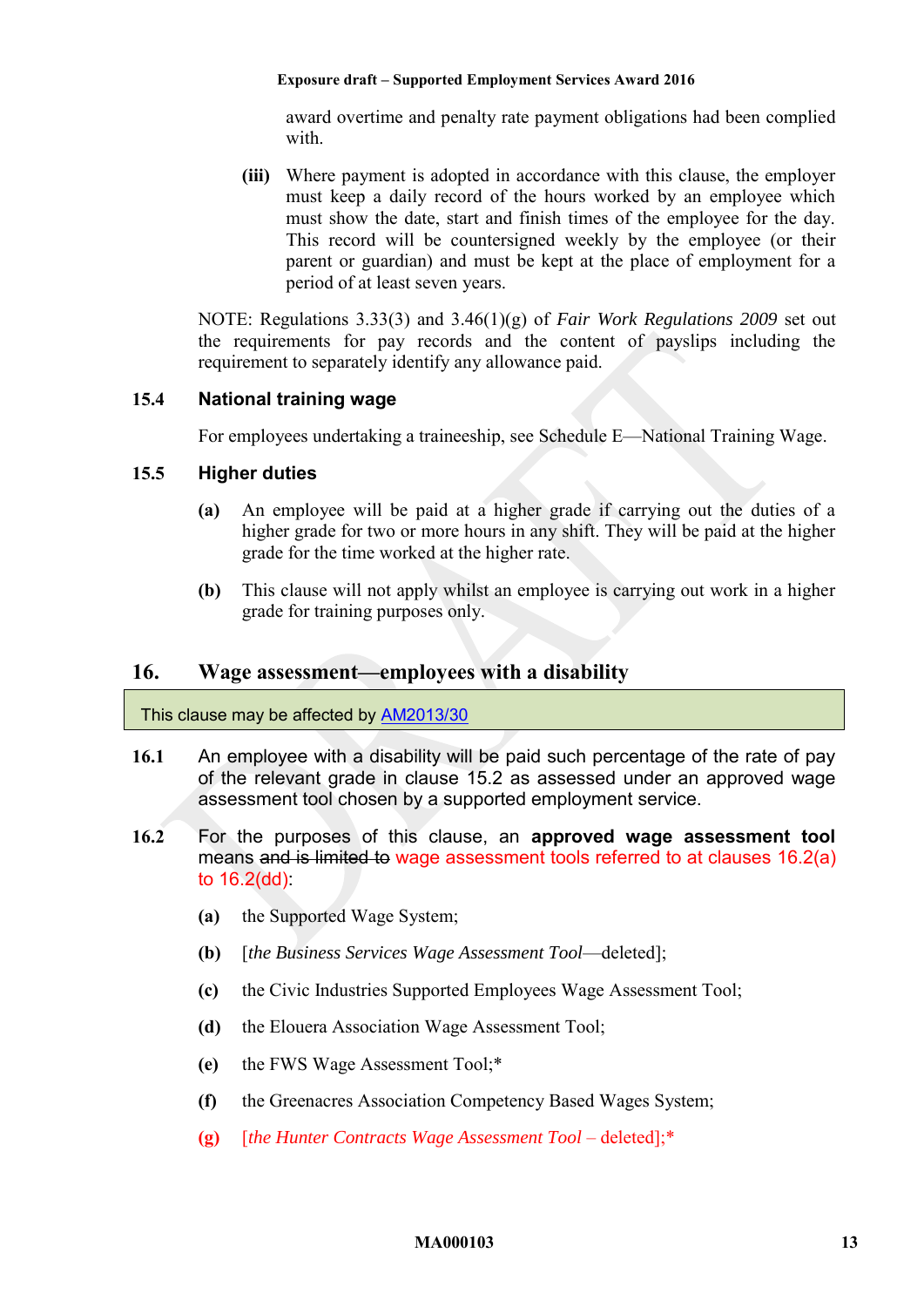- **(h)** [*the Phoenix Wage Assessment Tool* deleted];\*
- **(i)** [*the PHT Wage Assessment Tool* deleted];
- **(j)** the Skillsmaster Wage Assessment Tool;
- **(k)** the Yumaro Wage Assessment Tool;
- **(l)** the Woorinyan Wage Assessment Tool;
- **(m)** [*the RVIB Enterprises Wage Assessment Tool* deleted];
- **(n)** the Koomarri Competency Based Wages System;
- **(o)** the Valmar Support Services Wage System;
- **(p)** the Sunnyfield Association Wage Assessment Tool;
- **(q)** the New Horizons Wage Assessment Tool;
- **(r)** [the Cumberland Industries Wage Assessment Tool deleted];
- **(s)** the Endeavour Wage Assessment Tool;\*
- **(t)** [*the Wangarang Industries Wage Assessment Tool* deleted];
- **(u)** the Bedford Employee Wage Assessment Tool;
- <span id="page-13-1"></span>**(v)** the Blue Mountains Employment Services Wage Assessment Tool;\*
- <span id="page-13-2"></span>**(w)** [*the Ability Options Wage Assessment Tool* – deleted];
- **(x)** the Blueline Laundry Inc Wage Assessment Tool;
- **(y)** the Caloola Vocational Services Inc Wage Assessment Tool;
- **(z)** the GDP Industries Wage Assessment Tool;
- **(aa)** the Kurri Contracting Service Wage Assessment Tool;
- **(bb)** the Mai-Wel Group Wage Assessment Tool;
- **(cc)** the Merriwa Industries Limited Wage Assessment Tool; and
- <span id="page-13-0"></span>**(dd)** the Waverley Helpmates Wage Assessment Tool.

\* Wage Assessment Tools restricted to those specific organisations unless an employer was using that tool on or before 27 June 2005.

- **16.3** The Supported Wage System is at [Schedule D.](#page-49-0)
- **16.4** Wage assessment tools clauses [16.2\(a\)](#page-12-4) to [\(v\)](#page-13-1) are described in the Final Report dated 12 April 2006 prepared for the Department of Families, Housing, Community Services and Indigenous Affairs, entitled *Analysis of Wage Assessment Tools used by Business Services*.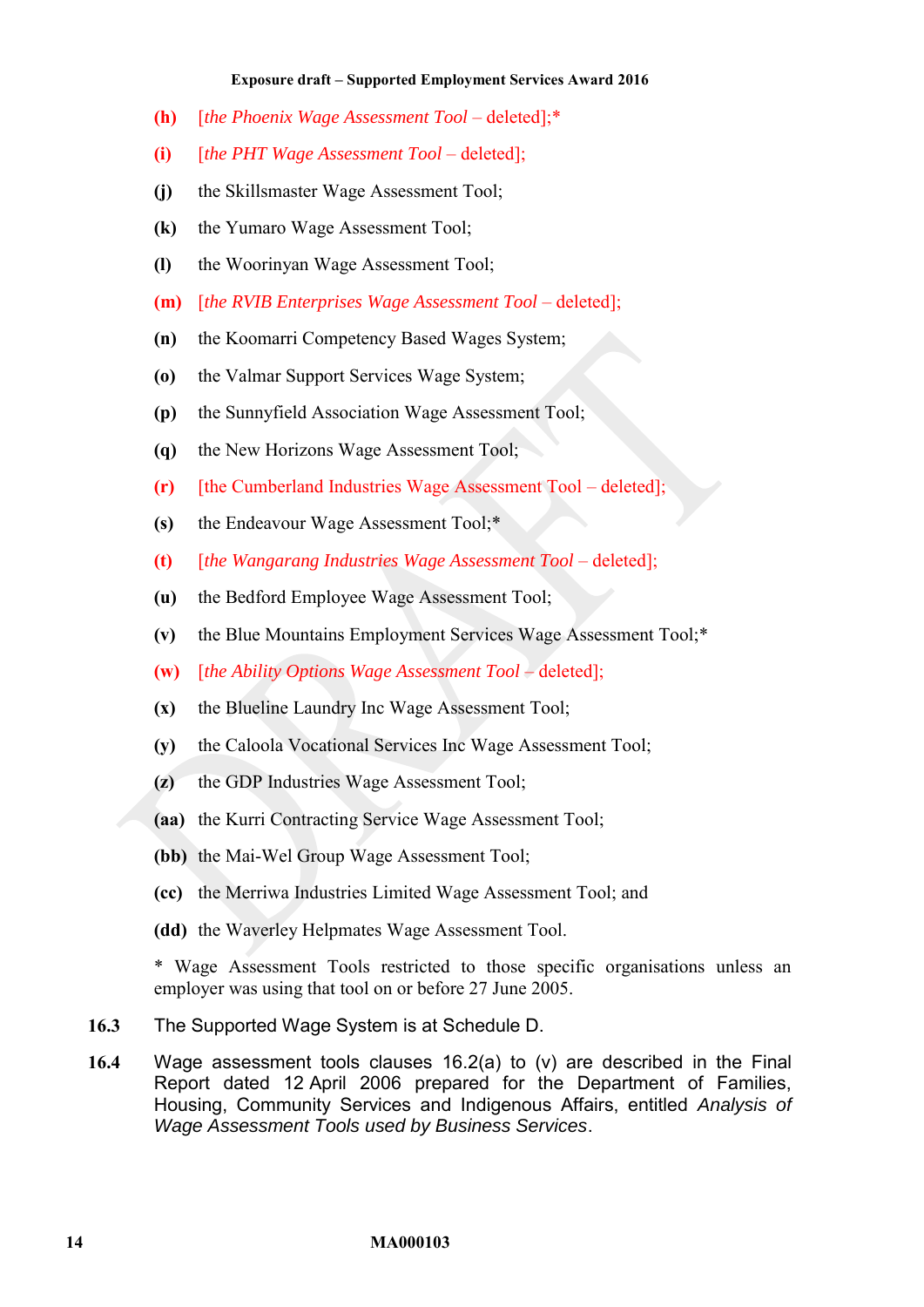<span id="page-14-0"></span>**16.5** Wage assessment tools referred to at clauses [16.2\(w\)](#page-13-2) to [\(dd\)](#page-13-0) are described in the Final Report dated 18 October 2007 prepared for the Department of Families, Housing, Community Services and Indigenous Affairs, entitled *Analysis of Wage Assessment Tools* used by Business Services.

## **16.6 No decrease—regression of disability**

- **(a)** An employee with a disability will not have their rate of pay reduced as a result of a wage assessment made pursuant to clause [16.1.](#page-12-5)
- **(b)** This clause does not cover the circumstance where the wage of an employee with a disability may need to be reduced due to the regression of the employee's disability. However, a wage assessment that determines a lower percentage than an earlier wage assessment of the employee against the same duties is of no effect unless the reduction in percentage is solely due to the regression of the employee's disability.
- **(c)** Before the wage of an employee may be reduced the employer must exhaust all reasonable training options and options to allocate the employee new tasks to avoid the regression.
- **(d)** Where regression of wages is provided for in the wage assessment tool against which the employee was assessed, regression may only occur in accordance with the method provided for in that tool.

## **16.7 Review of assessment**

For the purpose of clause [16.1:](#page-12-5)

- **(a)** unless otherwise provided under the relevant wage assessment tool, the wage assessment of each employee with a disability will be reviewed within a period not exceeding three years' service with the supported employment service since the last assessment, and the rate of pay adjusted accordingly; and
- **(b)** unless otherwise provided under the relevant wage assessment tool, a wage assessment may be reviewed at the initiative of either the employee with a disability or the supported employment service, once every six months and not more than four times every three years, and the rate of pay adjusted accordingly.

#### **16.8 Documentation of assessment**

Any assessment made under clause [16.1](#page-12-5) must be documented by the supported employment service and a copy provided to the employee with a disability, and, if requested, to the employee's authorised representative.

#### <span id="page-14-1"></span>**16.9 Transitional arrangement**

**(a)** The Business Services Wage Assessment Tool is no longer an approved wage assessment tool for the purpose of this clause. Continued use of the Business Services Wage Assessment tool under this clause is only permissible in terms of this transitional arrangement.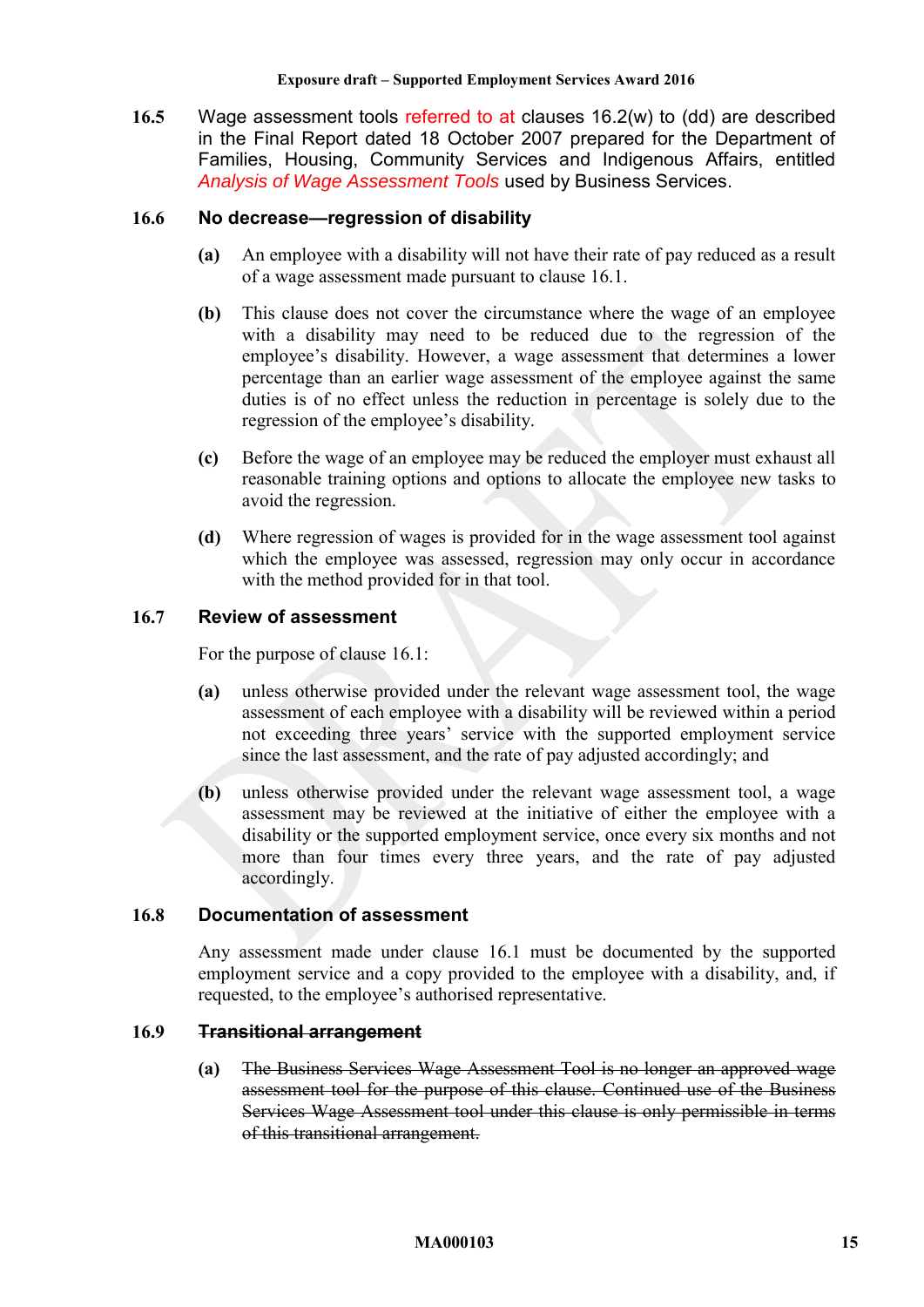- **(b)** A supported employment service that is using the Business Services Wage Assessment Tool may continue to use the Business Services Wage Assessment tool:
	- **(i)** until 31 October 2015 provided that within 1 month of the date of this variation the supported employment service indicates in writing to the Fair Work Commission its decision to transition to another approved wage assessment tool and the name of the tool it intends to transition to; and
	- **(ii)** for a further transitional period not extending past close of business, Monday 29 February 2016 granted by the Fair Work Commission following application in writing by the supported employment service.

# <span id="page-15-0"></span>**17. Allowances**

**Monetary amounts in this clause adjusted as a result of AWR 2016**

**17.1** Employers must pay to an employee the allowances the employee is entitled to under this clause. See [Schedule C](#page-47-0) for a summary of monetary allowances and method of adjustment.

## <span id="page-15-2"></span>**17.2 Wage-related allowances**

#### **(a) All purpose allowances**

Allowances paid for **all purposes** are included in the rate of pay of an employee who is entitled to the allowance when calculating any penalties or loadings or payment while they are on annual leave. The leading hand allowance (clause [17.2\(b\)\)](#page-15-1) is paid for all purposes under this award.

#### <span id="page-15-1"></span>**(b) Leading hand allowance**

Leading hands classified at Grade 4 or below are entitled to an all-purpose allowance according to the following table:

| In charge of           | \$ per week |
|------------------------|-------------|
| $3-10$ employees       | \$35.41     |
| $11-20$ employees      | \$52.95     |
| More than 20 employees | \$67.21     |

#### <span id="page-15-3"></span>**(c) First aid allowance**

An employee who is appointed by the employer as a first aid officer to provide first aid assistance in the workplace and who maintains a current senior first aid qualification from St John Ambulance or similar body will be paid an allowance of **\$15.90** per week.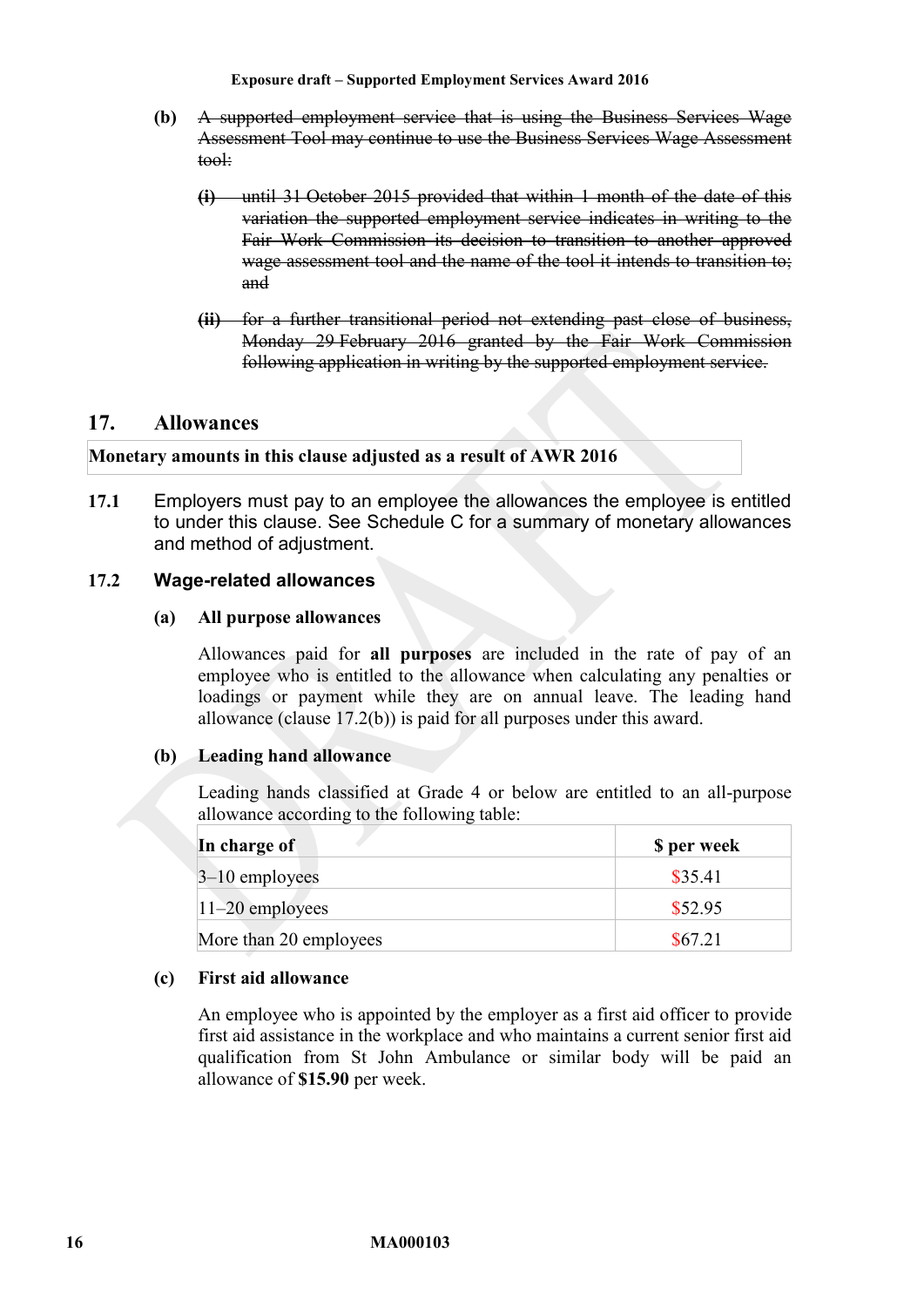### <span id="page-16-2"></span>**(d) Toilet cleaning allowance**

An employee engaged for the major portion of a day or shift in cleaning toilets will be paid an allowance of **\$12.65** per week or **\$2.58** per shift.

## <span id="page-16-4"></span><span id="page-16-3"></span>**17.3 Expense-related allowances**

#### **(a) Use of vehicle**

An employee required to use their own vehicle during working hours will be paid **\$0.78** per kilometre travelled.

## <span id="page-16-1"></span>**(b) Meal allowance**

Where an employee is entitled to a meal allowance in accordance with clause [19.4,](#page-18-5) the employee will be paid **\$10.55** per meal.

## <span id="page-16-5"></span>**(c) Laundry allowance**

An employee required to perform work determined by the leading hand or supervisor to be of a dirty nature will be paid an allowance of **\$0.70** per day unless the employer provides and launders a uniform at no cost to the employee.

## **(d) Special and protective clothing**

- **(i)** Where it is necessary that an employee wear special and/or protective clothing, the employer must reimburse the employee for the cost of purchasing the special clothing.
- **(ii)** The provisions of this clause do not apply where the special clothing is supplied without cost to the employee.
- **(iii)** Where the employer provides the special clothing it will remain the property of the employer.

<span id="page-16-0"></span>See [Schedule C](#page-47-0) for a summary of monetary allowances.

## **18. Superannuation**

## **18.1 Superannuation legislation**

**(a)** Superannuation legislation, including the *Superannuation Guarantee (Administration) Act 1992* (Cth), the *Superannuation Guarantee Charge Act 1992* (Cth), the *Superannuation Industry (Supervision) Act 1993* (Cth) and the *Superannuation (Resolution of Complaints) Act 1993* (Cth), deals with the superannuation rights and obligations of employers and employees. Under superannuation legislation individual employees generally have the opportunity to choose their own superannuation fund. If an employee does not choose a superannuation fund, any superannuation fund nominated in the award covering the employee applies.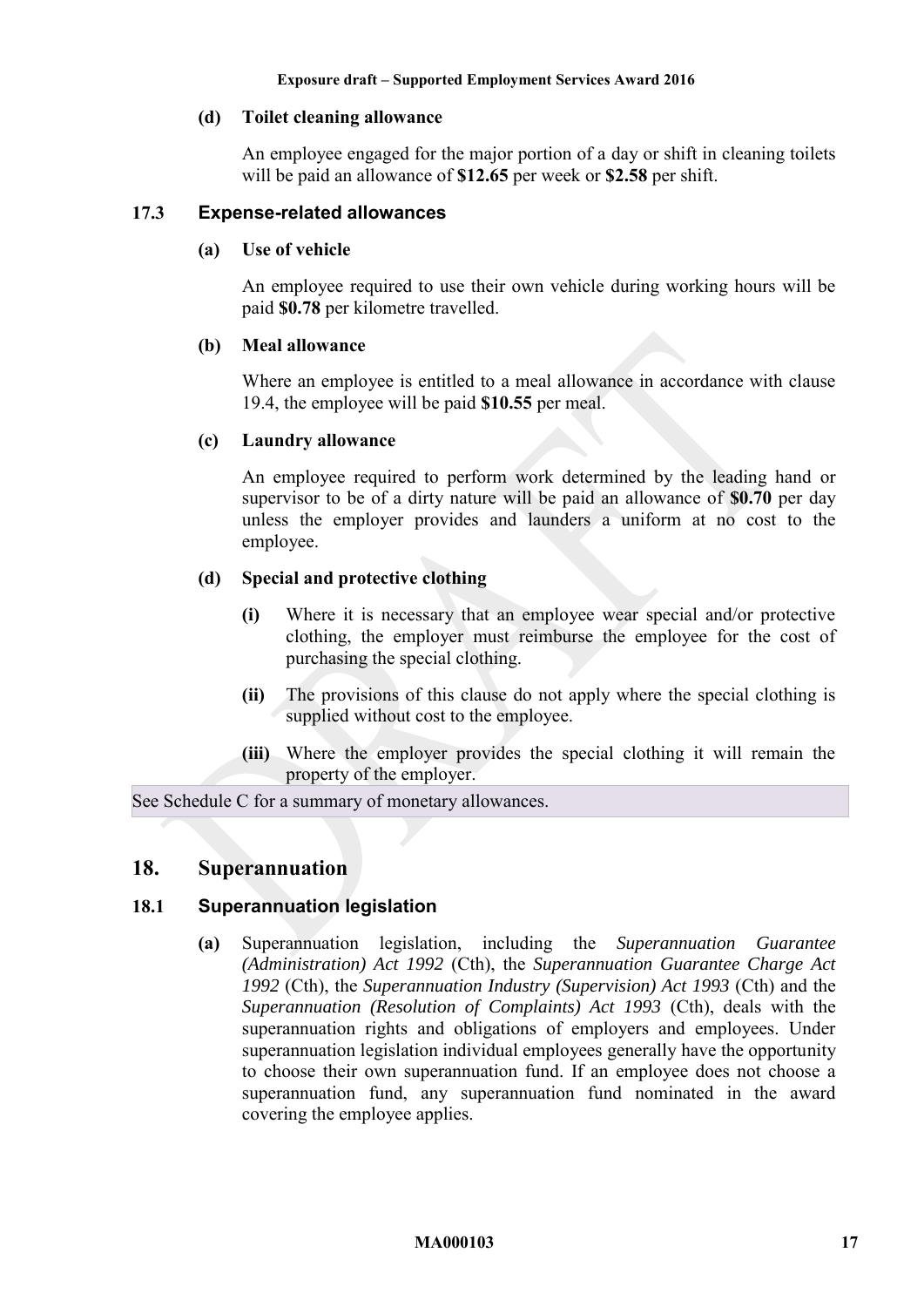**(b)** The rights and obligations in these clauses supplement those in superannuation legislation.

## <span id="page-17-1"></span>**18.2 Employer contributions**

Subject to clause [18.5](#page-17-0) an employer must make such superannuation contributions to a superannuation fund for the benefit of an employee as will avoid the employer being required to pay the superannuation guarantee charge under superannuation legislation with respect to that employee.

### <span id="page-17-2"></span>**18.3 Voluntary employee contributions**

- **(a)** Subject to the governing rules of the relevant superannuation fund, an employee may, in writing, authorise their employer to pay on behalf of the employee a specified amount from the post-taxation wages of the employee into the same superannuation fund as the employer makes the superannuation contributions provided for in clause [18.2.](#page-17-1)
- <span id="page-17-3"></span>**(b)** An employee may adjust the amount the employee has authorised their employer to pay from the wages of the employee from the first of the month following the giving of three months' written notice to their employer.
- **(c)** The employer must pay the amount authorised under clauses [18.3\(a\)](#page-17-2) or [\(b\)](#page-17-3) no later than 28 days after the end of the month in which the deduction authorised under clauses [18.3\(a\)](#page-17-2) or [\(b\)](#page-17-3) was made.

#### **18.4 Superannuation fund**

Unless, to comply with superannuation legislation, the employer is required to make the superannuation contributions provided for in clause [18.2](#page-17-1) to another superannuation fund that is chosen by the employee, the employer must make the superannuation contributions provided for in clause [18.2](#page-17-1) and pay the amount authorised under clauses [18.3\(a\)](#page-17-2) or [\(b\)](#page-17-3) to one of the following superannuation funds or its successor:

- **(a)** AustralianSuper; or
- **(b)** any superannuation fund to which the employer was making superannuation contributions for the benefit of its employees before 12 September 2008, provided the superannuation fund is an eligible choice fund.

#### <span id="page-17-0"></span>**18.5 Employees with disabilities**

Where an employee with a disability is being paid less than \$450 per month in accordance with clause [16,](#page-12-1) contributions for such employees will be either **3%** of their ordinary time earnings or \$6.00 per week whichever is the greater.

Parties are asked consider whether the amount of \$6.00 per week is still appropriate – see para 93 of AIRC decision [\[2009\] AIRCFB 945](https://www.fwc.gov.au/decisionssigned/html/2009AIRCFB945.htm)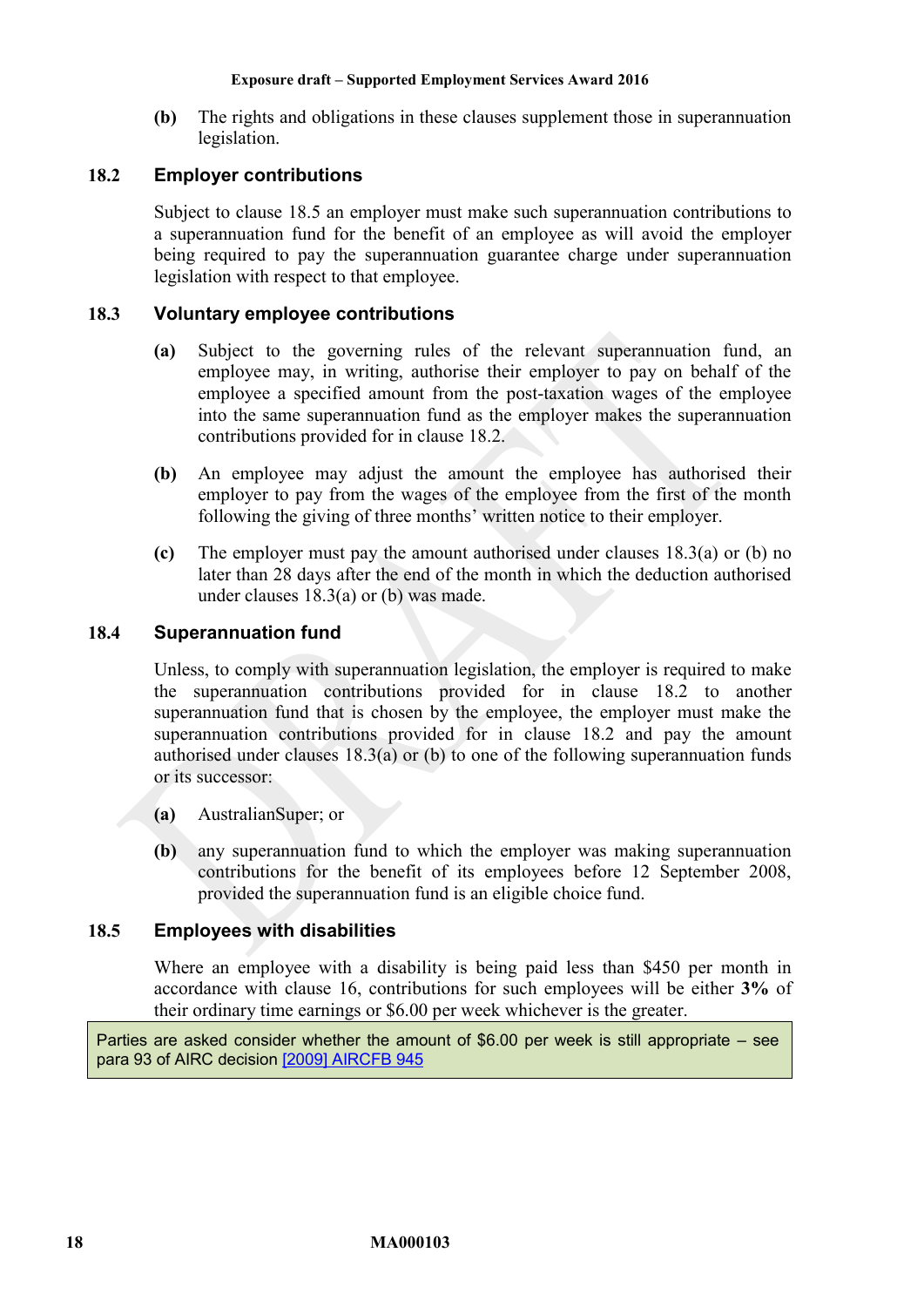# <span id="page-18-3"></span><span id="page-18-2"></span>**Part 5—Overtime and Penalty Rates**

## **19. Overtime**

19 amended in accordance with [PR584161](https://www.fwc.gov.au/documents/awardsandorders/html/pr584161.htm) (19.6 renamed and substituted)

## <span id="page-18-1"></span>**19.1** Subject to clause [19.6,](#page-18-0) all time worked outside the ordinary hours of work will be overtime and will be paid for:

| For overtime worked on                                                      | Overtime rate<br>% of ordinary hourly rate |  |
|-----------------------------------------------------------------------------|--------------------------------------------|--|
| Monday to Saturday—first 2 hours                                            | 150%                                       |  |
| Monday to Saturday—after 2 hours                                            | 200%                                       |  |
| Saturday—after 12.00 pm (where not part of<br>an employee's ordinary shift) | 200%                                       |  |
| Sunday                                                                      | 200%                                       |  |

- **19.2** In computing overtime, each day's work will stand alone and calculation will be made to the nearest five minutes.
- **19.3** When overtime work is necessary it will, wherever reasonably practicable, be so arranged that employees have at least 10 consecutive hours off duty between the work of successive days.
- <span id="page-18-5"></span>**19.4** When required to work beyond 6.00 pm or if overtime continues beyond 10.00 pm, an employee will be provided with a 30 minute meal break and:
	- **(a)** a suitable meal; or
	- **(b)** paid the meal allowance in clause [17.3\(b\).](#page-16-1)
- <span id="page-18-4"></span>**19.5** Where an employee's ordinary hours of work are less than 38 per week, by agreement between that employee and the employer, an employee may work and be paid at ordinary time up to two hours beyond their normal finishing time. In any case, an employee will not be required to work more than 10 hours in any one day nor more than 38 hours in any one week without the payment of overtime. For the purposes of this clause **week** means Monday to Friday inclusive.

## <span id="page-18-0"></span>**19.6 Time off instead of payment for overtime**

- **(a)** An employee and employer may agree in writing to the employee taking time off instead of being paid for a particular amount of overtime that has been worked by the employee.
- <span id="page-18-6"></span>**(b)** Any amount of overtime that has been worked by an employee in a particular pay period and that is to be taken as time off instead of the employee being paid for it must be the subject of a separate agreement under clause [19.6.](#page-18-0)
- **(c)** An agreement must state each of the following:

#### **MA000103 19**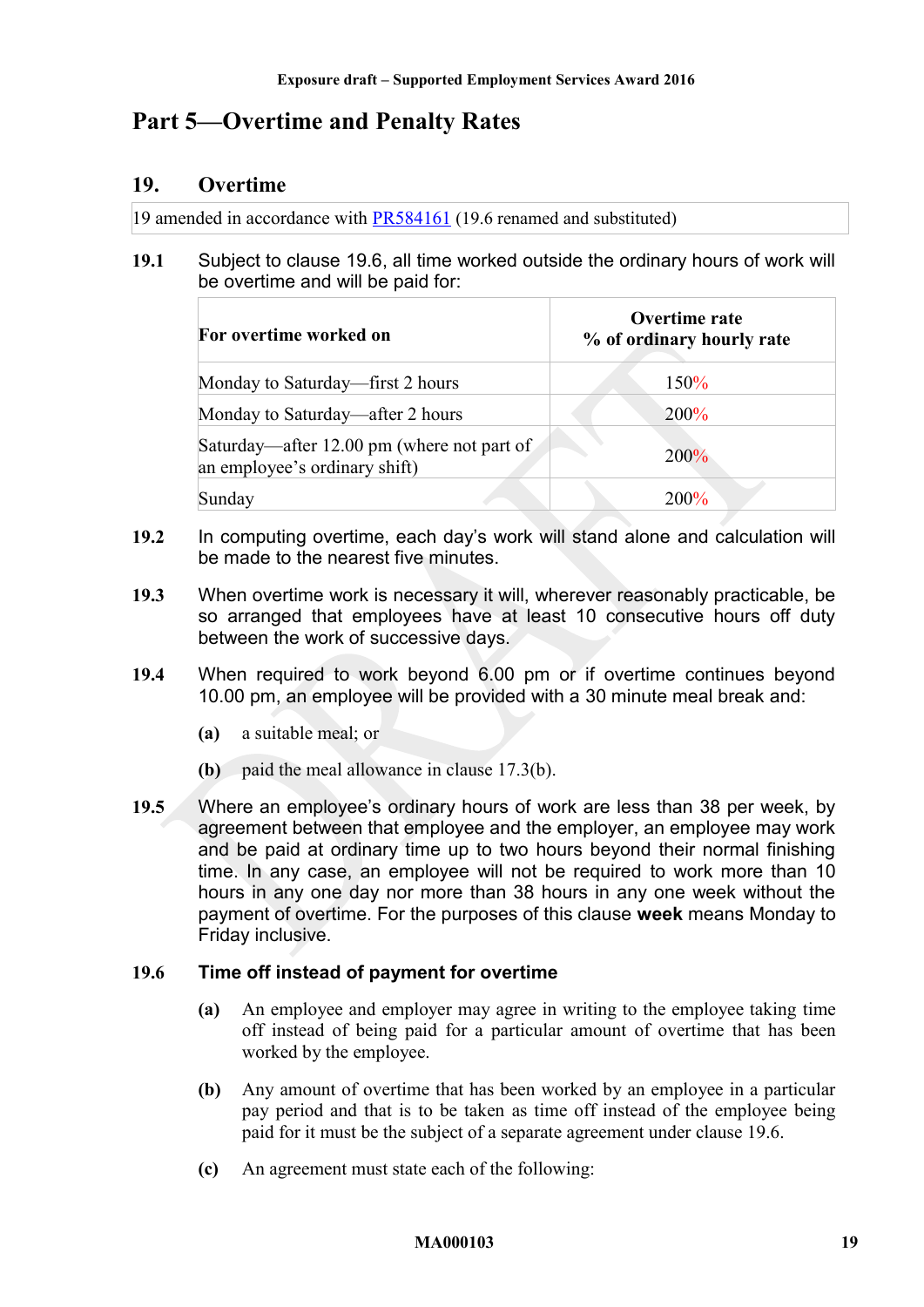- **(i)** the number of overtime hours to which it applies and when those hours were worked;
- **(ii)** that the employer and employee agree that the employee may take time off instead of being paid for the overtime;
- <span id="page-19-0"></span>**(iii)** that, if the employee requests at any time, the employer must pay the employee, for overtime covered by the agreement but not taken as time off, at the overtime rate applicable to the overtime when worked;
- **(iv)** that any payment mentioned in subparagraph [\(iii\)](#page-19-0) must be made in the next pay period following the request.

Note: An example of the type of agreement required by this clause is set out at [19.6.](#page-18-0) There is no requirement to use the form of agreement set out at [19.6.](#page-18-0) An agreement under clause [19.6](#page-18-0) can also be made by an exchange of emails between the employee and employer, or by other electronic means.

**(d)** The period of time off that an employee is entitled to take is the same as the number of overtime hours worked.

EXAMPLE: By making an agreement under clause [19.6](#page-18-0) an employee who worked 2 overtime hours is entitled to 2 hours' time off.

- <span id="page-19-1"></span>**(e)** Time off must be taken:
	- **(i)** within the period of 6 months after the overtime is worked; and
	- **(ii)** at a time or times within that period of 6 months agreed by the employee and employer.
- **(f)** If the employee requests at any time, to be paid for overtime covered by an agreement under clause [19.6](#page-18-0) but not taken as time off, the employer must pay the employee for the overtime, in the next pay period following the request, at the overtime rate applicable to the overtime when worked.
- **(g)** If time off for overtime that has been worked is not taken within the period of 6 months mentioned in paragraph [\(e\),](#page-19-1) the employer must pay the employee for the overtime, in the next pay period following those 6 months, at the overtime rate applicable to the overtime when worked.
- **(h)** The employer must keep a copy of any agreement under clause [19.6](#page-18-0) as an employee record.
- **(i)** An employer must not exert undue influence or undue pressure on an employee in relation to a decision by the employee to make, or not make, an agreement to take time off instead of payment for overtime.
- **(j)** An employee may, under section 65 of the Act, request to take time off, at a time or times specified in the request or to be subsequently agreed by the employer and the employee, instead of being paid for overtime worked by the employee. If the employer agrees to the request then clause [19.6](#page-18-0) will apply, including the requirement for separate written agreements under paragraph [\(b\)](#page-18-6) for overtime that has been worked.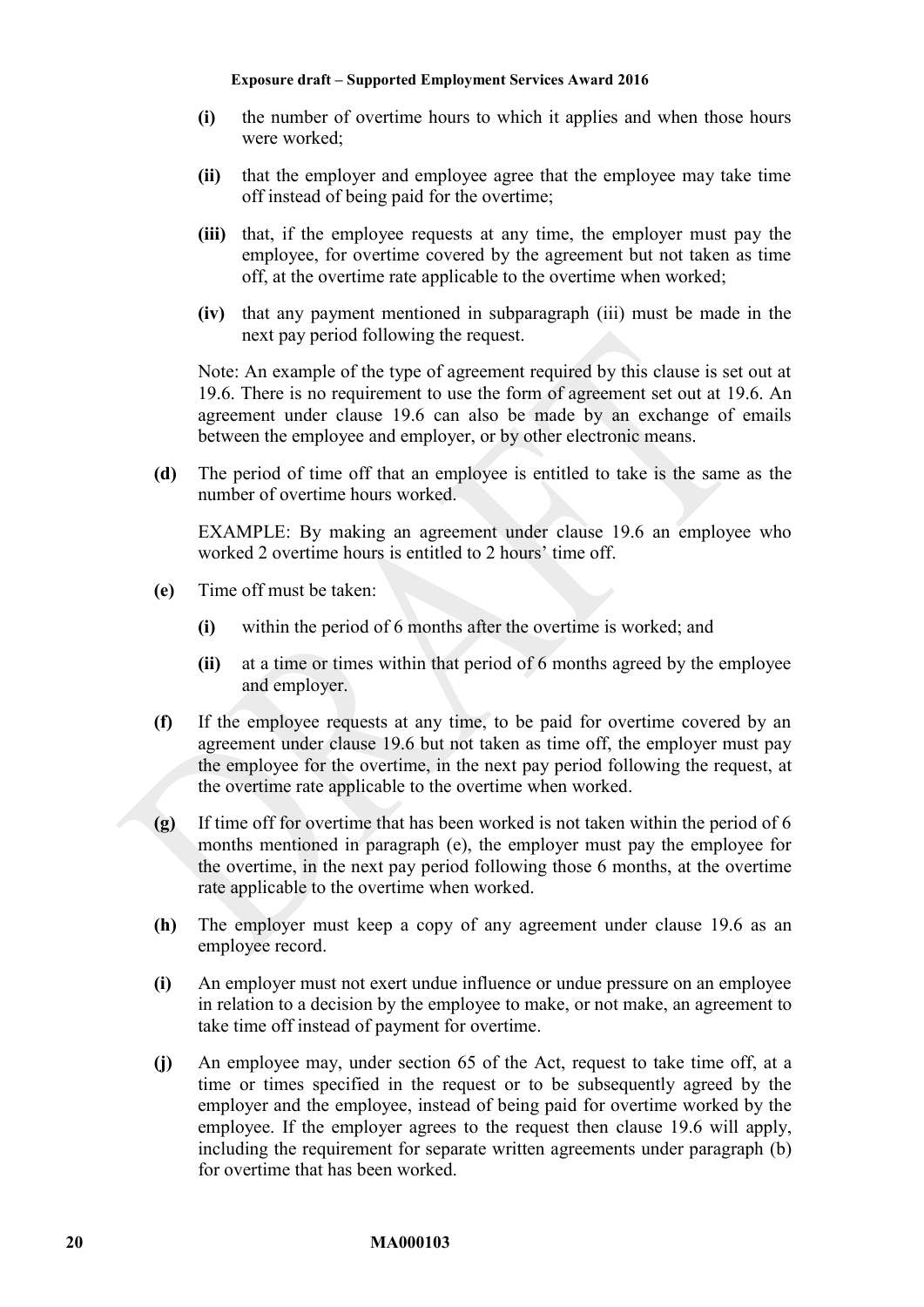Note: If an employee makes a request under section 65 of the Act for a change in working arrangements, the employer may only refuse that request on reasonable business grounds (see section 65(5) of the Act).

**(k)** If, on the termination of the employee's employment, time off for overtime worked by the employee to which clause [19.6](#page-18-0) applies has not been taken, the employer must pay the employee for the overtime at the overtime rate applicable to the overtime when worked.

Note: Under section 345(1) of the Act, a person must not knowingly or recklessly make a false or misleading representation about the workplace rights of another person under clause [19.6.](#page-18-0)

## <span id="page-20-1"></span>**20. Penalty rates**

- <span id="page-20-4"></span>**20.1** An employee who works their ordinary hours in a shift which finishes after 6.00 pm and at or before 12.00 midnight Monday to Friday, will be paid at **115%** of their ordinary hourly rate for the whole shift.
- <span id="page-20-5"></span>**20.2** By agreement between an employer and employee, an employee who works their hours in a rotating roster shift which finishes after 12.00 midnight and at or before 8.00 am Monday to Friday, will be paid at **130%** of their ordinary hourly rate for the whole shift.

#### **20.3 Weekend work**

- **(a)** Where ordinary hours are worked on weekends, payment will be:
	- **(i) 150%** of the ordinary hourly rate on Saturdays;
	- **(ii) 200%** of the ordinary hourly rate on Sundays; and
	- **(iii) 175%** of the ordinary hourly rate on Sunday when engaged on catering services.

## <span id="page-20-3"></span>**20.4 Public holidays**

All ordinary hours worked on a public holiday will be paid at **250%** of the ordinary hourly rate.

# <span id="page-20-2"></span><span id="page-20-0"></span>**Part 6—Leave and Public Holidays**

## **21. Annual leave**

21 amended in accordance with [PR583085.](https://www.fwc.gov.au/documents/awardsandorders/html/pr583085.htm) (21.3 substituted; 21.4-21.8 inserted)

#### **21.1 Leave entitlement**

**(a)** Annual leave is provided for in the NES. It does not apply to casual employees.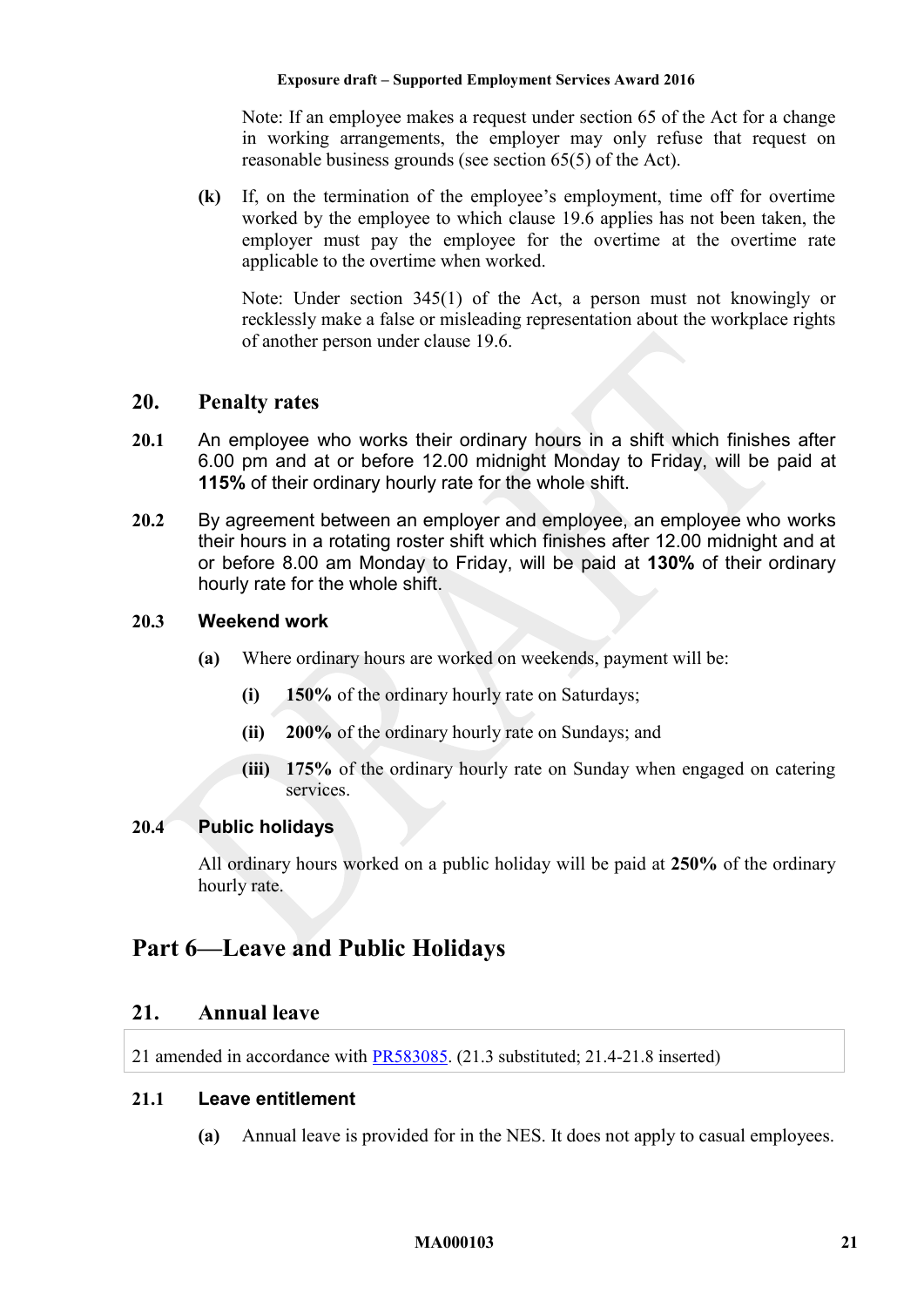<span id="page-21-1"></span>**(b)** For the purposes of the additional leave provided by the NES, a **shiftworker** is an employee who is regularly rostered to work their ordinary hours on a Saturday and/or Sunday (that is, not less than 10 in any 12 month period).

## **21.2 Payment for annual leave**

- **(a)** The NES prescribes the basis for payment of annual leave, including payments for untaken leave upon termination of employment.
- **(b)** In addition to the payment provided for in the NES, an employer is required to pay an additional leave loading of **17.5%** of that payment.

NOTE: Where an employee is receiving overaward payments such that the employee's base rate of pay is higher than the rate specified under this award, the employee is entitled to receive the higher rate while on a period of paid annual leave (see ss.16 and 90 of the Act).

## **21.3 Close-down**

An employer may require an employee to take annual leave as part of a close-down of its operations, by giving at least four weeks' notice.

## <span id="page-21-0"></span>**21.4 Excessive leave accruals: general provision**

Note: Clauses [21.4](#page-21-0) to [21.6](#page-22-0) contain provisions, additional to the National Employment Standards, about the taking of paid annual leave as a way of dealing with the accrual of excessive paid annual leave. See Part 2.2, Division 6 of the Fair Work Act.

- **(a)** An employee has an **excessive leave accrual** if the employee has accrued more than 8 weeks' paid annual leave (or 10 weeks' paid annual leave for a shiftworker, as defined by clause [21.1\(b\)\)](#page-21-1).
- <span id="page-21-3"></span>**(b)** If an employee has an excessive leave accrual, the employer or the employee may seek to confer with the other and genuinely try to reach agreement on how to reduce or eliminate the excessive leave accrual.
- **(c)** Clause [21.5](#page-21-2) sets out how an employer may direct an employee who has an excessive leave accrual to take paid annual leave.
- **(d)** Clause [21.6](#page-22-0) sets out how an employee who has an excessive leave accrual may require an employer to grant paid annual leave requested by the employee.

#### <span id="page-21-4"></span><span id="page-21-2"></span>**21.5 Excessive leave accruals: direction by employer that leave be taken**

- **(a)** If an employer has genuinely tried to reach agreement with an employee under clause [21.4\(b\)](#page-21-3) but agreement is not reached (including because the employee refuses to confer), the employer may direct the employee in writing to take one or more periods of paid annual leave.
- <span id="page-21-5"></span>**(b)** However, a direction by the employer under paragraph [\(a\):](#page-21-4)
	- **(i)** is of no effect if it would result at any time in the employee's remaining accrued entitlement to paid annual leave being less than 6 weeks when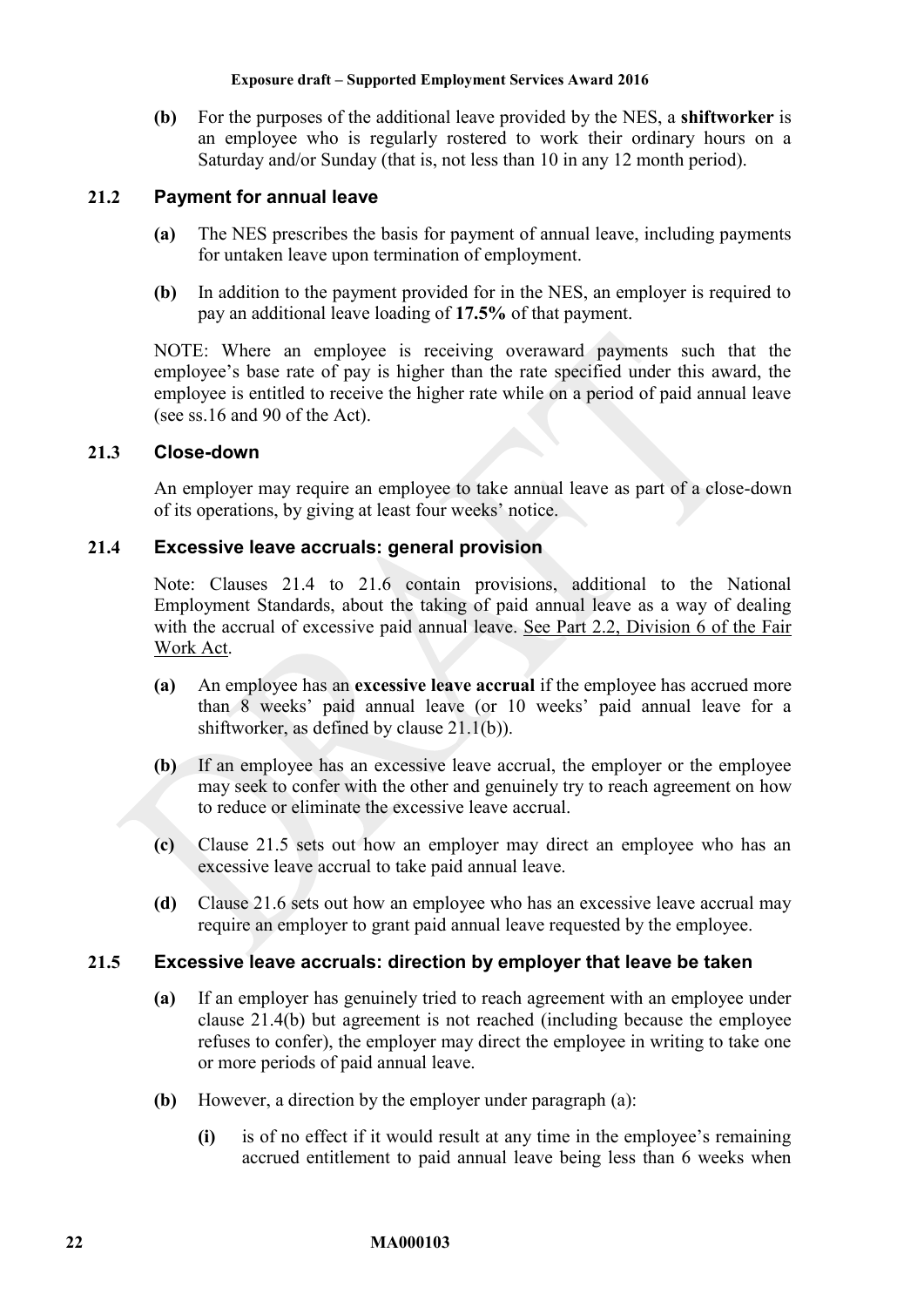any other paid annual leave arrangements (whether made under clause [21.4,](#page-21-0) [21.5](#page-21-2) or [21.6](#page-22-0) or otherwise agreed by the employer and employee) are taken into account; and

- **(ii)** must not require the employee to take any period of paid annual leave of less than one week; and
- **(iii)** must not require the employee to take a period of paid annual leave beginning less than 8 weeks, or more than 12 months, after the direction is given; and
- **(iv)** must not be inconsistent with any leave arrangement agreed by the employer and employee.
- **(c)** The employee must take paid annual leave in accordance with a direction under paragraph [\(a\)](#page-21-4) that is in effect.
- <span id="page-22-1"></span>**(d)** An employee to whom a direction has been given under paragraph [\(a\)](#page-21-4) may request to take a period of paid annual leave as if the direction had not been given.

Note 1: Paid annual leave arising from a request mentioned in paragraph [\(d\)](#page-22-1) may result in the direction ceasing to have effect. See clause [21.5\(b\)\(i\).](#page-21-5)

Note 2: Under section 88(2) of the Fair Work Act, the employer must not unreasonably refuse to agree to a request by the employee to take paid annual leave.

#### <span id="page-22-2"></span><span id="page-22-0"></span>**21.6 Excessive leave accruals: request by employee for leave**

- **(a)** Clause [21.6](#page-22-0) comes into operation from 29 July 2017.
- **(b)** If an employee has genuinely tried to reach agreement with an employer under clause [21.4\(b\)](#page-21-3) but agreement is not reached (including because the employer refuses to confer), the employee may give a written notice to the employer requesting to take one or more periods of paid annual leave.
- **(c)** However, an employee may only give a notice to the employer under paragraph [\(b\)](#page-22-2) if:
	- **(i)** the employee has had an excessive leave accrual for more than 6 months at the time of giving the notice; and
	- **(ii)** the employee has not been given a direction under clause [21.5\(a\)](#page-21-4) that, when any other paid annual leave arrangements (whether made under clause [21.4,](#page-21-0) [21.5](#page-21-2) or [21.6](#page-22-0) or otherwise agreed by the employer and employee) are taken into account, would eliminate the employee's excessive leave accrual.
- **(d)** A notice given by an employee under paragraph [\(b\)](#page-22-2) must not:
	- **(i)** if granted, result in the employee's remaining accrued entitlement to paid annual leave being at any time less than 6 weeks when any other paid annual leave arrangements (whether made under clause [21.4,](#page-21-0) [21.5](#page-21-2) or [21.6](#page-22-0)

#### **MA000103 23**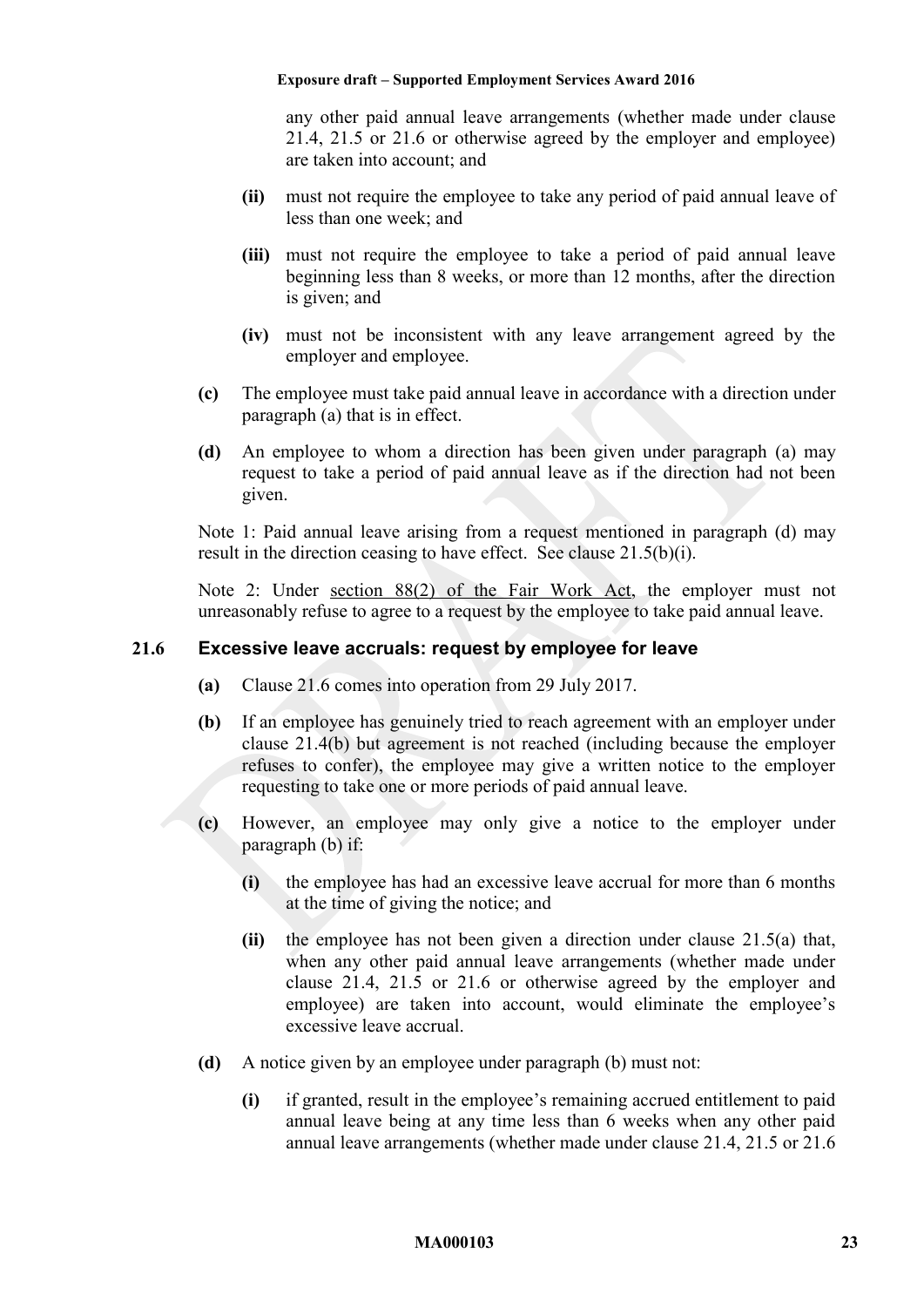or otherwise agreed by the employer and employee) are taken into account; or

- **(ii)** provide for the employee to take any period of paid annual leave of less than one week; or
- **(iii)** provide for the employee to take a period of paid annual leave beginning less than 8 weeks, or more than 12 months, after the notice is given; or
- **(iv)** be inconsistent with any leave arrangement agreed by the employer and employee.
- **(e)** An employee is not entitled to request by a notice under paragraph [\(b\)](#page-22-2) more than 4 weeks' paid annual leave (or 5 weeks' paid annual leave for a shiftworker, as defined by clause [21.1\(b\)\)](#page-21-1) in any period of 12 months.
- **(f)** The employer must grant paid annual leave requested by a notice under paragraph [\(b\).](#page-22-2)

### <span id="page-23-0"></span>**21.7 Annual leave in advance**

- **(a)** An employer and employee may agree in writing to the employee taking a period of paid annual leave before the employee has accrued an entitlement to the leave.
- **(b)** An agreement must:
	- **(i)** state the amount of leave to be taken in advance and the date on which leave is to commence; and
	- **(ii)** be signed by the employer and employee and, if the employee is under 18 years of age, by the employee's parent or guardian.

Note: An example of the type of agreement required by clause [21.7](#page-23-0) is set out at [Schedule G.](#page-65-0) There is no requirement to use the form of agreement set out at [Schedule G.](#page-65-0)

- **(c)** The employer must keep a copy of any agreement under clause [21.7](#page-23-0) as an employee record.
- **(d)** If, on the termination of the employee's employment, the employee has not accrued an entitlement to all of a period of paid annual leave already taken in accordance with an agreement under clause [21.7,](#page-23-0) the employer may deduct from any money due to the employee on termination an amount equal to the amount that was paid to the employee in respect of any part of the period of annual leave taken in advance to which an entitlement has not been accrued.

#### <span id="page-23-1"></span>**21.8 Cashing out of annual leave**

- **(a)** Paid annual leave must not be cashed out except in accordance with an agreement under clause [21.8.](#page-23-1)
- **(b)** Each cashing out of a particular amount of paid annual leave must be the subject of a separate agreement under clause [21.8.](#page-23-1)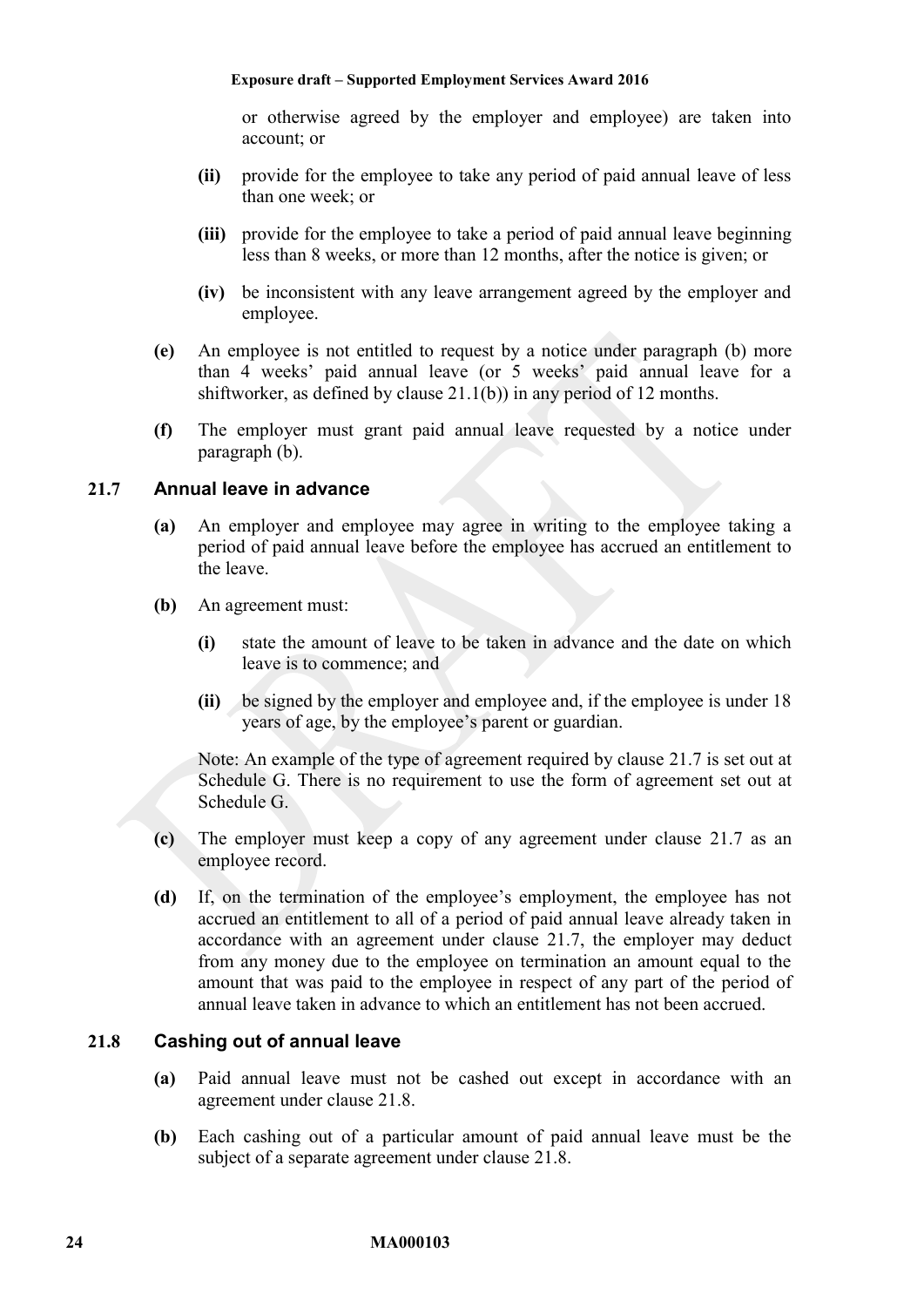- **(c)** An employer and an employee may agree in writing to the cashing out of a particular amount of accrued paid annual leave by the employee.
- **(d)** An agreement under clause [21.8](#page-23-1) must state:
	- **(i)** the amount of leave to be cashed out and the payment to be made to the employee for it; and
	- **(ii)** the date on which the payment is to be made.
- **(e)** An agreement under clause [21.8](#page-23-1) must be signed by the employer and employee and, if the employee is under 18 years of age, by the employee's parent or guardian.
- **(f)** The payment must not be less than the amount that would have been payable had the employee taken the leave at the time the payment is made.
- **(g)** An agreement must not result in the employee's remaining accrued entitlement to paid annual leave being less than 4 weeks.
- **(h)** The maximum amount of accrued paid annual leave that may be cashed out in any period of 12 months is 2 weeks.
- **(i)** The employer must keep a copy of any agreement under clause [21.8](#page-23-1) as an employee record.

Note 1: Under section 344 of the Fair Work Act, an employer must not exert undue influence or undue pressure on an employee to make, or not make, an agreement under clause [21.8.](#page-23-1)

Note 2: Under section 345(1) of the Fair Work Act, a person must not knowingly or recklessly make a false or misleading representation about the workplace rights of another person under clause [21.8.](#page-23-1)

Note 3: An example of the type of agreement required by clause [21.8](#page-23-1) is set out at [Schedule H.](#page-66-0) There is no requirement to use the form of agreement set out at [Schedule H.](#page-66-0)

# <span id="page-24-0"></span>**22. Personal/carer's leave and compassionate leave**

<span id="page-24-1"></span>Personal/carer's leave and compassionate leave are provided for in the NES.

# **23. Parental leave and related entitlements**

<span id="page-24-2"></span>Parental leave and related entitlements are provided for in the NES.

## **24. Public holidays**

**24.1** Public holiday entitlements are provided for in the NES.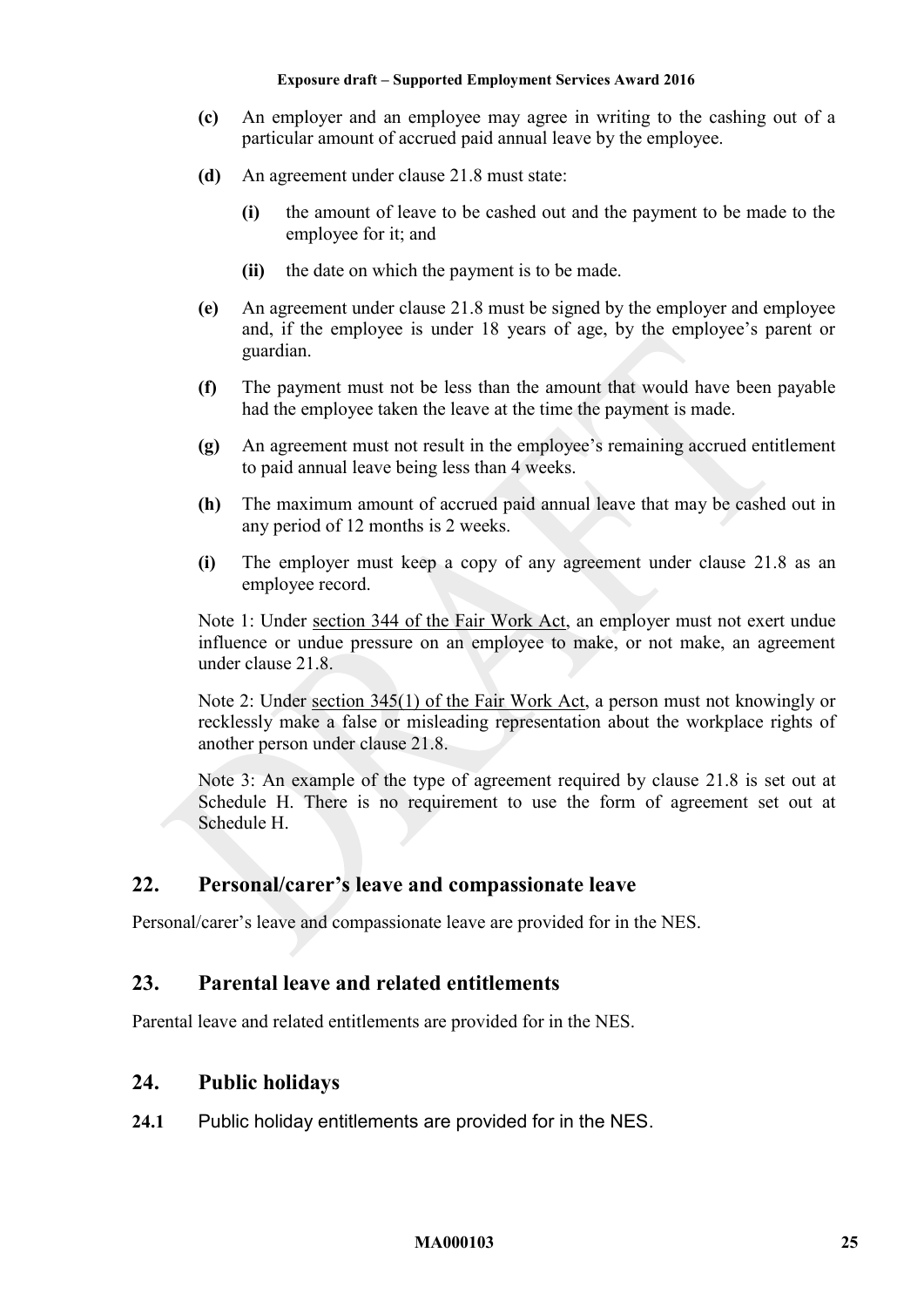- <span id="page-25-0"></span>**24.2** A full-time or part-time employee who works on a public holiday will be paid in accordance with clause [20.4.](#page-20-3)
- <span id="page-25-4"></span>**24.3** An employee, other than a casual employee, who works on Christmas Day, New Year's Day, or both, will be paid at the appropriate holiday rate as provided in clause [20.4](#page-20-3) and if such an employee also works on the substitute day or days, they will be paid at ordinary rates for work on the substituted day or days.
- <span id="page-25-5"></span>**24.4** In addition to the rate in clause [20.4,](#page-20-3) an employee who works on Christmas Day or New Year's Day will either be allowed a substitute holiday at a time convenient to the employer or receive an extra day's wages at ordinary rates.
- **24.5** Clauses [24.3](#page-25-4) and [24.4](#page-25-5) override any other provisions of this award with which they are inconsistent.

## **24.6 Part-day public holidays**

For provisions in relation to part-day public holidays see [Schedule F—](#page-63-0)2015 Part-day public holidays.

## <span id="page-25-1"></span>**25. Community service leave**

<span id="page-25-2"></span>Community service leave is provided for in the NES.

# <span id="page-25-3"></span>**Part 7—Consultation and Dispute Resolution**

# **26. Consultation about major workplace change**

## **26.1 Employers to notify**

- **(a)** Where an employer has made a definite decision to introduce major changes in production, program, organisation, structure or technology that are likely to have significant effects on employees, the employer must notify the employees who may be affected by the proposed changes and their representatives, if any.
- **(b) Significant effects** include termination of employment; major changes in the composition, operation or size of the employer's workforce or in the skills required; the elimination or diminution of job opportunities, promotion opportunities or job tenure; the alteration of hours of work; the need for retraining or transfer of employees to other work or locations; and the restructuring of jobs. Provided that where this award makes provision for alteration of any of these matters an alteration is deemed not to have significant effect.

#### **26.2 Employers to discuss change**

**(a)** The employer must discuss with the employees affected and their representatives, if any, the introduction of the changes referred to in clause [26,](#page-25-3) the effects the changes are likely to have on employees and measures to avert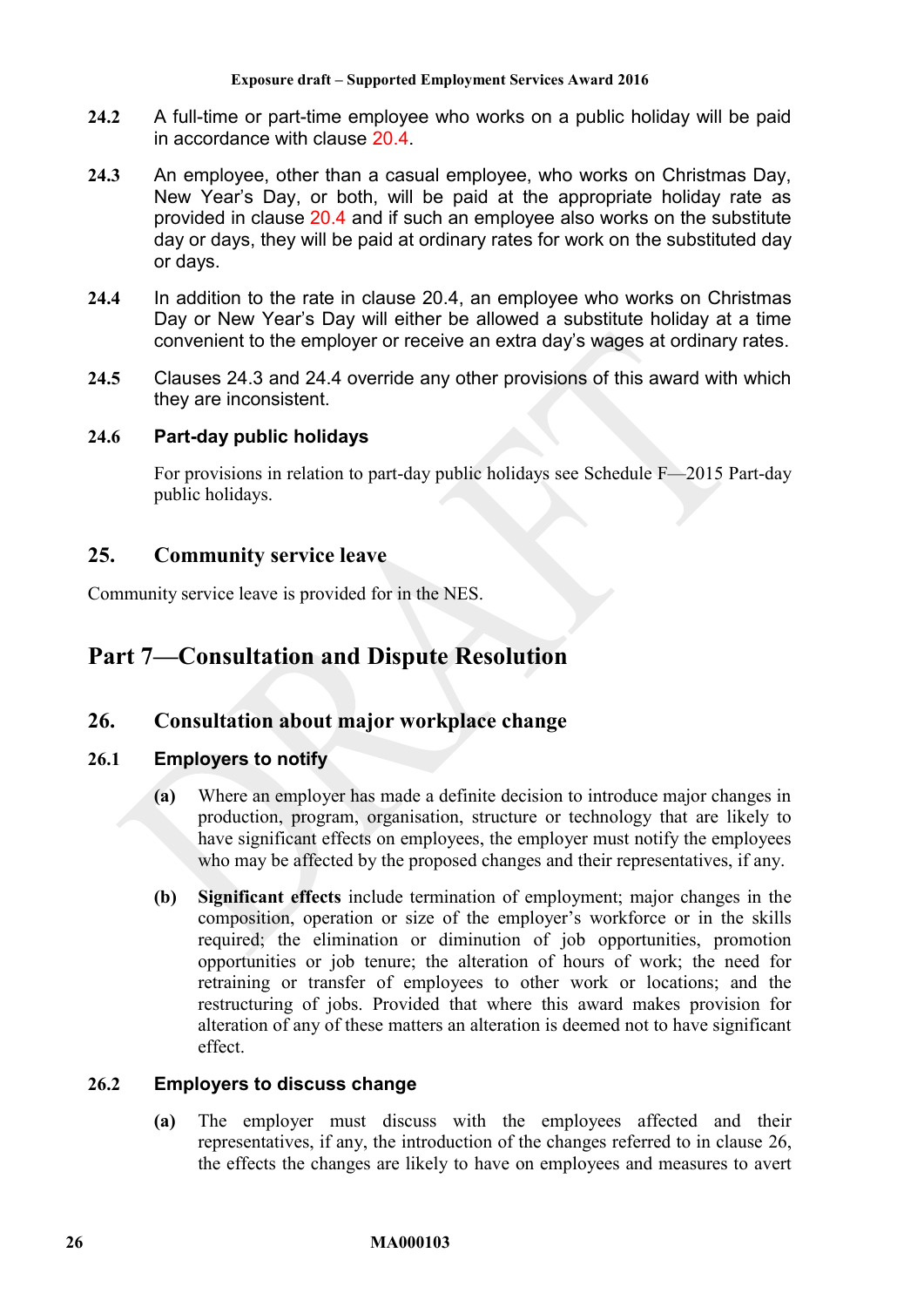or mitigate the adverse effects of such changes on employees and must give prompt consideration to matters raised by the employees and/or their representatives in relation to the changes.

- **(b)** The discussions must commence as early as practicable after a definite decision has been made by the employer to make the changes referred to in clause [26.](#page-25-3)
- **(c)** For the purposes of such discussion, the employer must provide in writing to the employees concerned and their representatives, if any, all relevant information about the changes including the nature of the changes proposed, the expected effects of the changes on employees and any other matters likely to affect employees provided that no employer is required to disclose confidential information the disclosure of which would be contrary to the employer's interests.

# <span id="page-26-0"></span>**27. Consultation about changes to rosters or hours of work**

- **27.1** Where an employer proposes to change an employee's regular roster or ordinary hours of work, the employer must consult with the employee or employees affected and their representatives, if any, about the proposed change.
- **27.2** The employer must:
	- **(a)** provide to the employee or employees affected and their representatives, if any, information about the proposed change (for example, information about the nature of the change to the employee's regular roster or ordinary hours of work and when that change is proposed to commence);
	- **(b)** invite the employee or employees affected and their representatives, if any, to give their views about the impact of the proposed change (including any impact in relation to their family or caring responsibilities); and
	- **(c)** give consideration to any views about the impact of the proposed change that are given by the employee or employees concerned and/or their representatives.
- **27.3** The requirement to consult under this clause does not apply where an employee has irregular, sporadic or unpredictable working hours.
- **27.4** These provisions are to be read in conjunction with other award provisions concerning the scheduling of work and notice requirements.

# <span id="page-26-1"></span>**28. Dispute resolution**

<span id="page-26-2"></span>**28.1** In the event of a dispute about a matter under this award, or a dispute in relation to the NES, in the first instance the parties must attempt to resolve the matter at the workplace by discussions between the employee or employees concerned and the relevant supervisor. If such discussions do not resolve the dispute, the parties will endeavour to resolve the dispute in a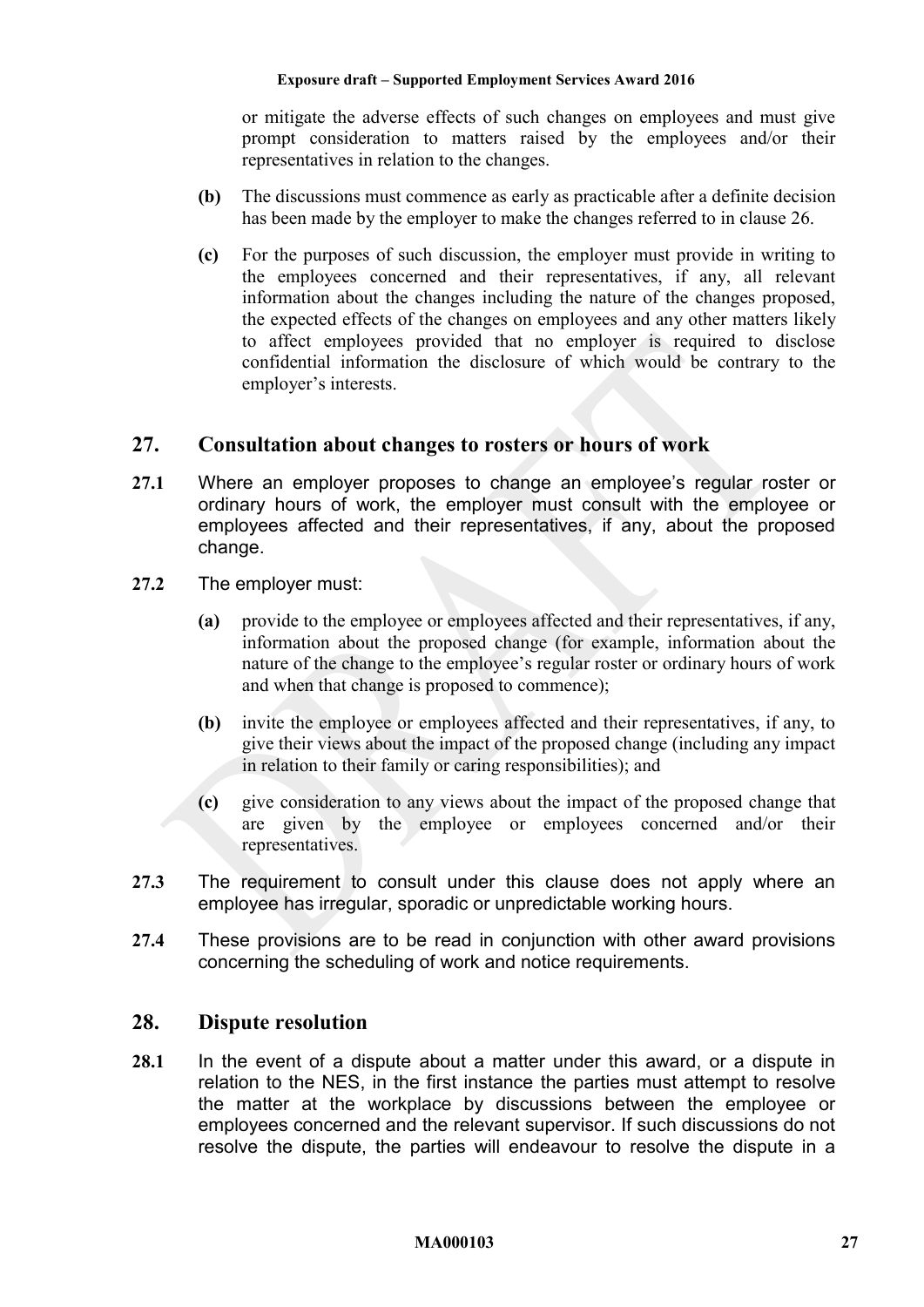timely manner by discussions between the employee or employees concerned and more senior levels of management as appropriate.

- **28.2** If a dispute about a matter arising under this award or a dispute in relation to the NES is unable to be resolved at the workplace, and all appropriate steps under clause [28.1](#page-26-2) have been taken, a party to the dispute may refer the dispute to the Fair Work Commission.
- **28.3** The parties may agree on the process to be utilised by the Fair Work Commission including mediation, conciliation and consent arbitration.
- **28.4** Where the matter in dispute remains unresolved, the Fair Work Commission may exercise any method of dispute resolution permitted by the Act that it considers appropriate to ensure the settlement of the dispute.
- **28.5** An employer or employee may appoint another person, organisation or association to accompany and/or represent them for the purposes of this clause.
- **28.6** While the dispute resolution procedure is being conducted, work must continue in accordance with this award and the Act. Subject to applicable occupational health and safety legislation, an employee must not unreasonably fail to comply with a direction by the employer to perform work, whether at the same or another workplace, that is safe and appropriate for the employee to perform.

# <span id="page-27-1"></span><span id="page-27-0"></span>**Part 8—Termination of Employment and Redundancy**

## **29. Termination of employment**

**29.1** Notice of termination is provided for in the NES.

#### **29.2 Notice of termination by an employee**

The notice of termination required to be given by an employee is the same as that required of an employer except that there is no requirement on the employee to give additional notice based on the age of the employee concerned. If an employee fails to give the required notice the employer may withhold from any monies due to the employee on termination under this award or the NES, an amount not exceeding the amount the employee would have been paid under this award in respect of the period of notice required by this clause less any period of notice actually given by the employee.

# <span id="page-27-2"></span>**30. Redundancy**

Redundancy pay is provided for in the NES.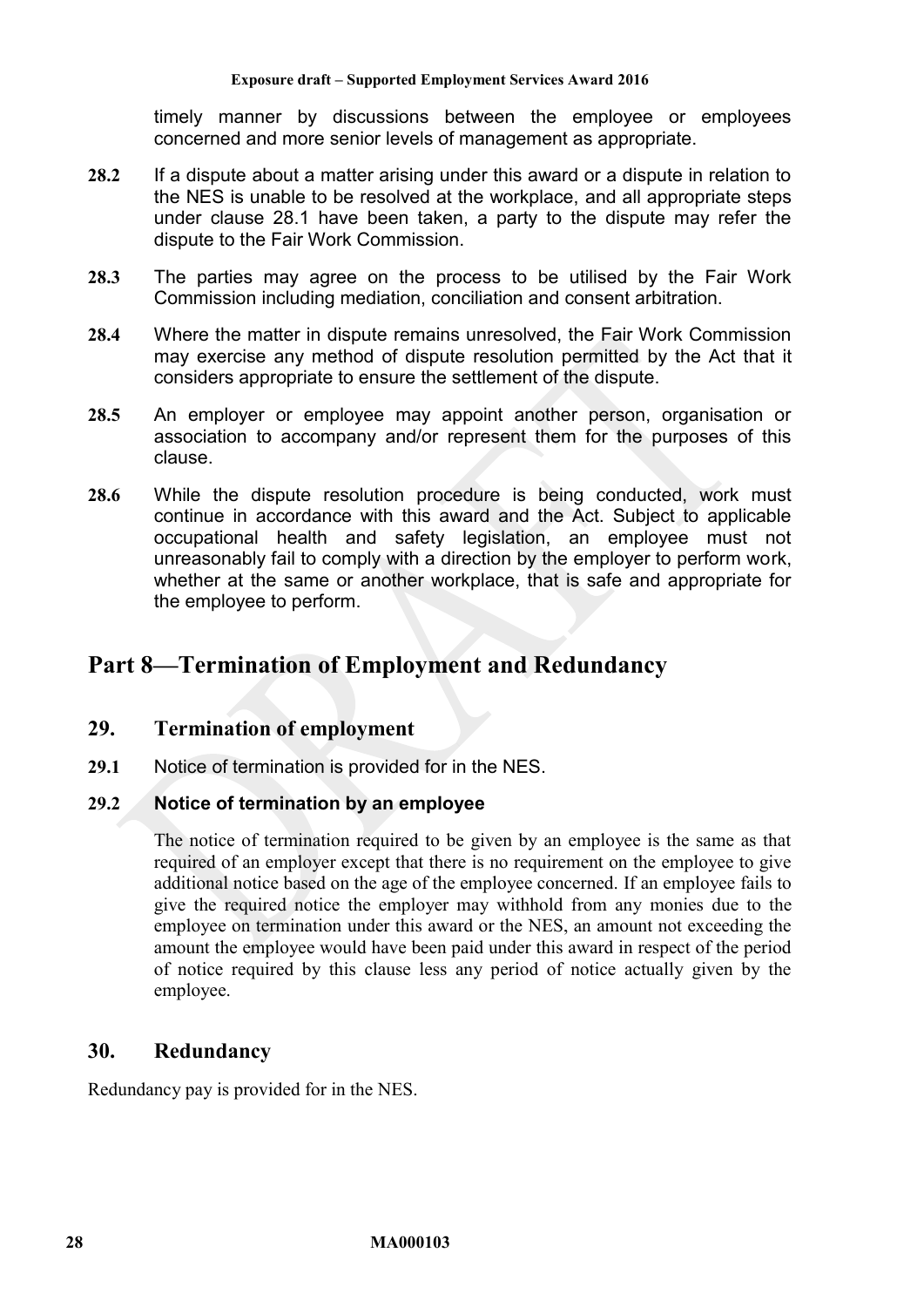# <span id="page-28-0"></span>**31. Transfer to lower paid job on redundancy**

Where an employee is transferred to lower paid duties by reason of redundancy, the same period of notice must be given as the employee would have been entitled to if the employment had been terminated and the employer may, at the employer's option, make payment instead of an amount equal to the difference between the former ordinary time rate of pay and the ordinary time rate of pay for the number of weeks of notice still owing.

# <span id="page-28-1"></span>**32. Employee leaving during notice period**

An employee given notice of termination in circumstances of redundancy may terminate their employment during the period of notice. The employee is entitled to receive the benefits and payments they would have received under clause [30—Redundancy](#page-27-2) had they remained in employment until the expiry of the notice, but is not entitled to payment instead of notice.

## <span id="page-28-2"></span>**33. Job search entitlement**

## **33.1 Job search entitlement for notice of termination of employment**

Where an employer has given notice of termination to an employee, an employee must be allowed up to one day's time off without loss of pay for the purpose of seeking other employment. The time off is to be taken at times that are convenient to the employee after consultation with the employer.

## **33.2 Job search entitlement—redundancy**

#### **(a) Time off for seeking other employment**

An employee given notice of termination in circumstances of redundancy must be allowed up to one day's time off without loss of pay during each week of notice for the purpose of seeking other employment.

## **(b) Proof of attendance**

If the employee has been allowed paid leave for more than one day during the notice period for the purpose of seeking other employment, the employee must, at the request of the employer, produce proof of attendance at an interview or they will not be entitled to payment for the time absent. For this purpose a statutory declaration is sufficient.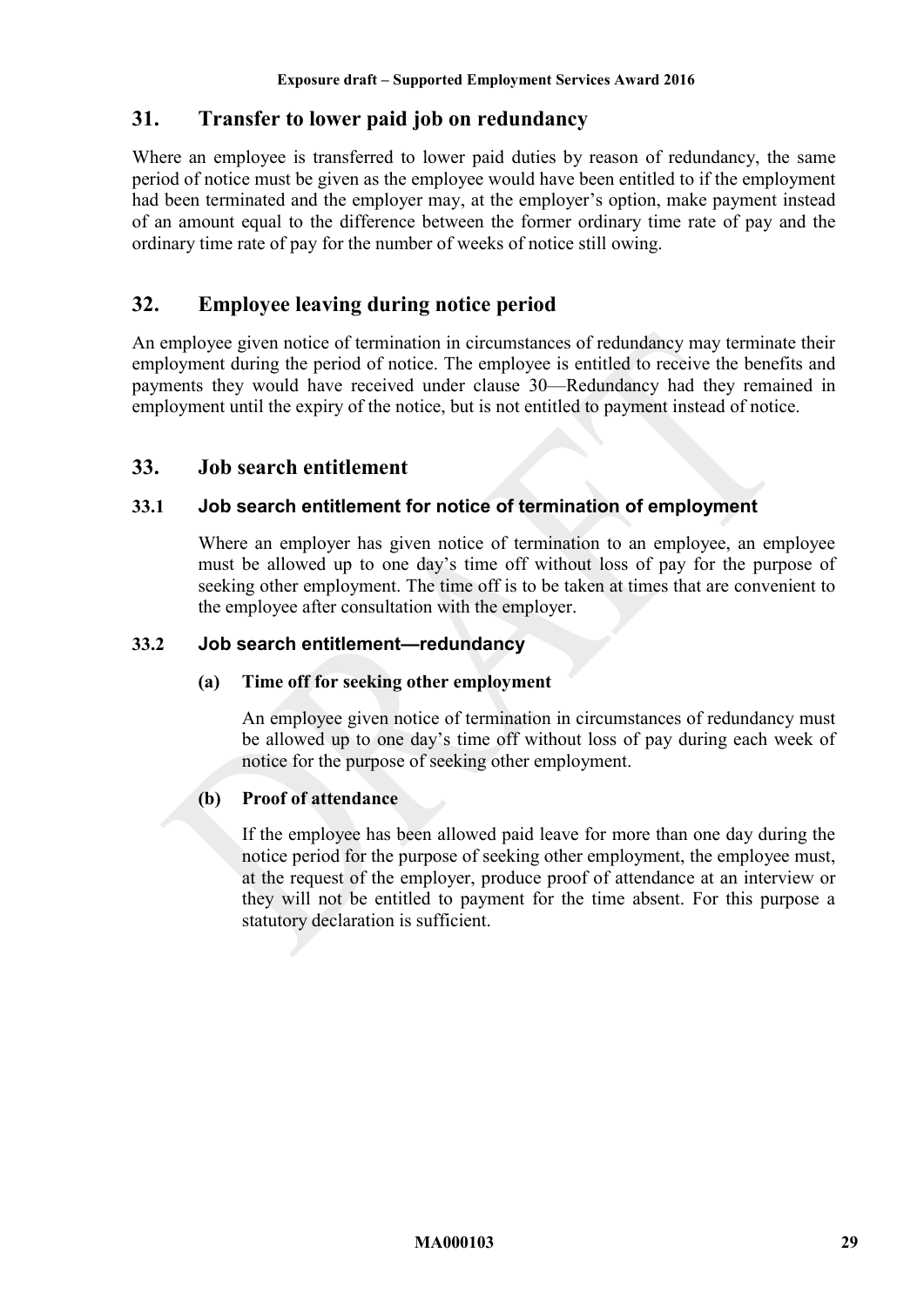# <span id="page-29-1"></span><span id="page-29-0"></span>**Schedule A—Classification Definitions**

# **A.1 Grade 1**

- **A.1.1** An employee engaged in this grade will undertake up to 38 hours induction training which may include information on the employer's business, conditions of employment, introduction to supervisors and fellow employees, training and career path opportunities, worksite layout, work and documentation procedures, occupational health and safety, equal employment opportunity and quality control/assurances.
- **A.1.2** An employee at this level performs basic routine duties essentially of a manual nature and to their level of training. Persons at this level exercise minimal judgment and work under direct supervision whilst undergoing structured training to Grade 2.
- **A.1.3** Examples of duties at this grade include basic cleaning within a kitchen or food preparation area including cleaning of dishes, tins and utensils, labouring, sorting, packing, labelling, clipping, document preparation and routine basic assembly tasks and basic picking, pruning and cultivation activities.

#### **A.1.4 Art Union seller**

This grade applies to Art Union sellers whose performance is at or near the minimum agreed level.

## **A.2 Grade 2**

- **A.2.1** An employee who has completed at least three months' structured training so as to enable them to perform work within the scope of this level.
- **A.2.2** An employee at this level:
	- **(a)** performs work above and beyond the skills of an employee at Grade 1 and to the level of their training;
	- **(b)** works under direct supervision either individually or in a team environment; and
	- **(c)** understands and undertakes basic quality control/assurance procedures including the ability to recognise basic quality deviation/faults.
- **A.2.3** Indicative of the tasks which an employee at this level may perform are the following:

#### **(a) Engineering**

- repetition work on automatic, semiautomatic or single purpose machines or equipment;
- assembles components using basic written, spoken and/or diagrammatic instructions in an assembly environment;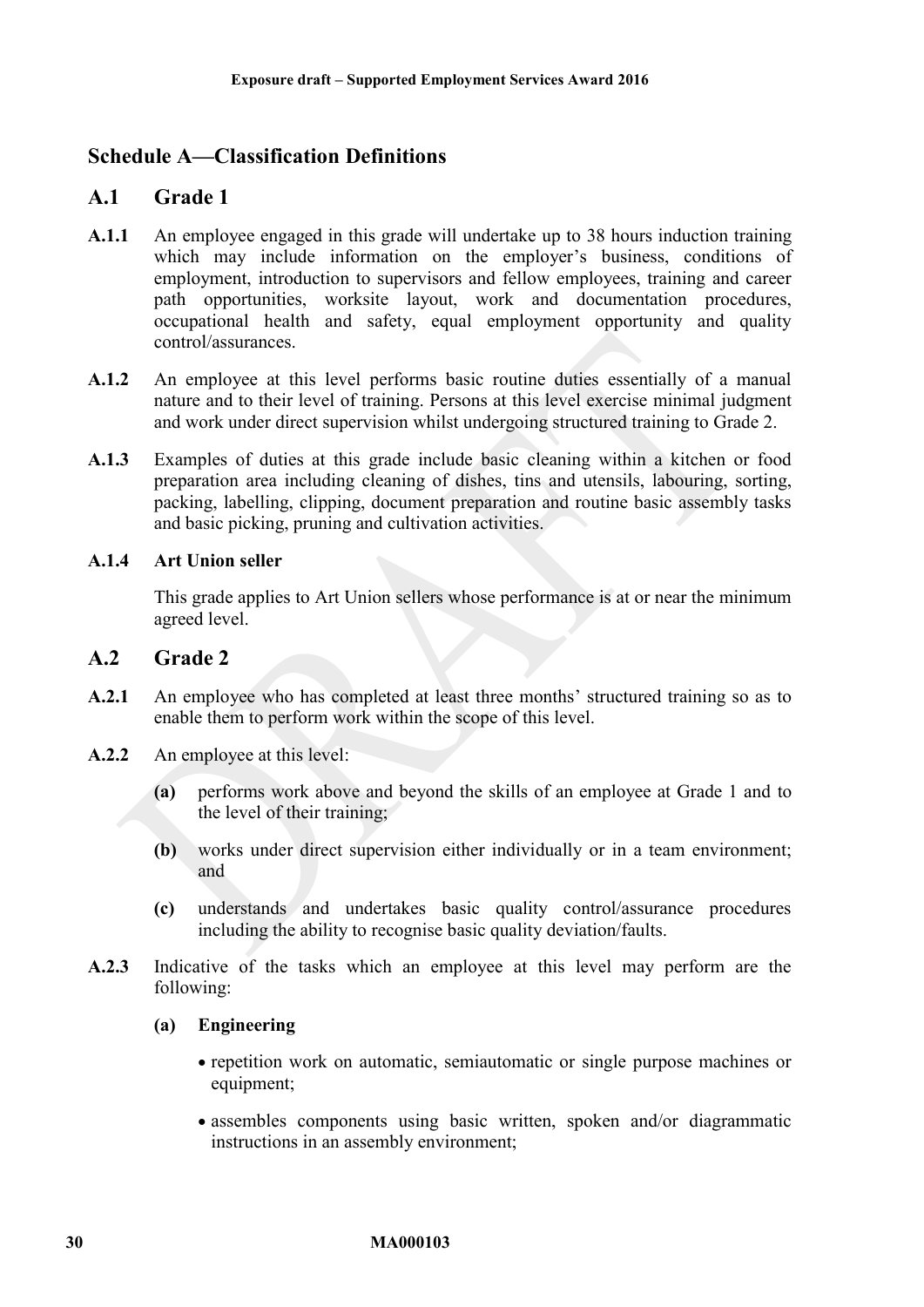- uses selected hand tools;
- boiler cleaning; and/or
- uses hand trolleys and pallet trucks.

#### **(b) Microfilm**

- document copying;
- microfilm/scanner operator basic; and/or
- packaging, labelling and collating.

#### **(c) Catering**

- assistance to employees who are cooking and performing delivery tasks;
- removing food plates;
- setting and/or wiping down tables:
- cleaning and tidying of associated areas;
- general clearing duties within a kitchen or food preparation area and scullery; and/or
- assembly and preparation of ingredients for cooking.

#### **(d) Leather and canvas goods and sewing**

- repetition sewing work on automatic, semiautomatic or single purpose machines (including basic operation of sewing machines) requiring some discretion with respect to kind, quantity, pressure, temperature or running speed;
- rudimentary marking and hand cutting;
- gluing (making basic eyelets) of small items;
- manufactures components and/or assembles to finished product;
- die cutting using clicking press on canvas material within the scope of this grade; and/or
- sorting, checking and packing.

#### **(e) Clerical support**

- clerical or routine office duties including basic typing, checking figures, matching documents, simple calculating, collating, sorting or filing, photocopying and handling of mail; and/or
- cashier and banking functions under direct supervision.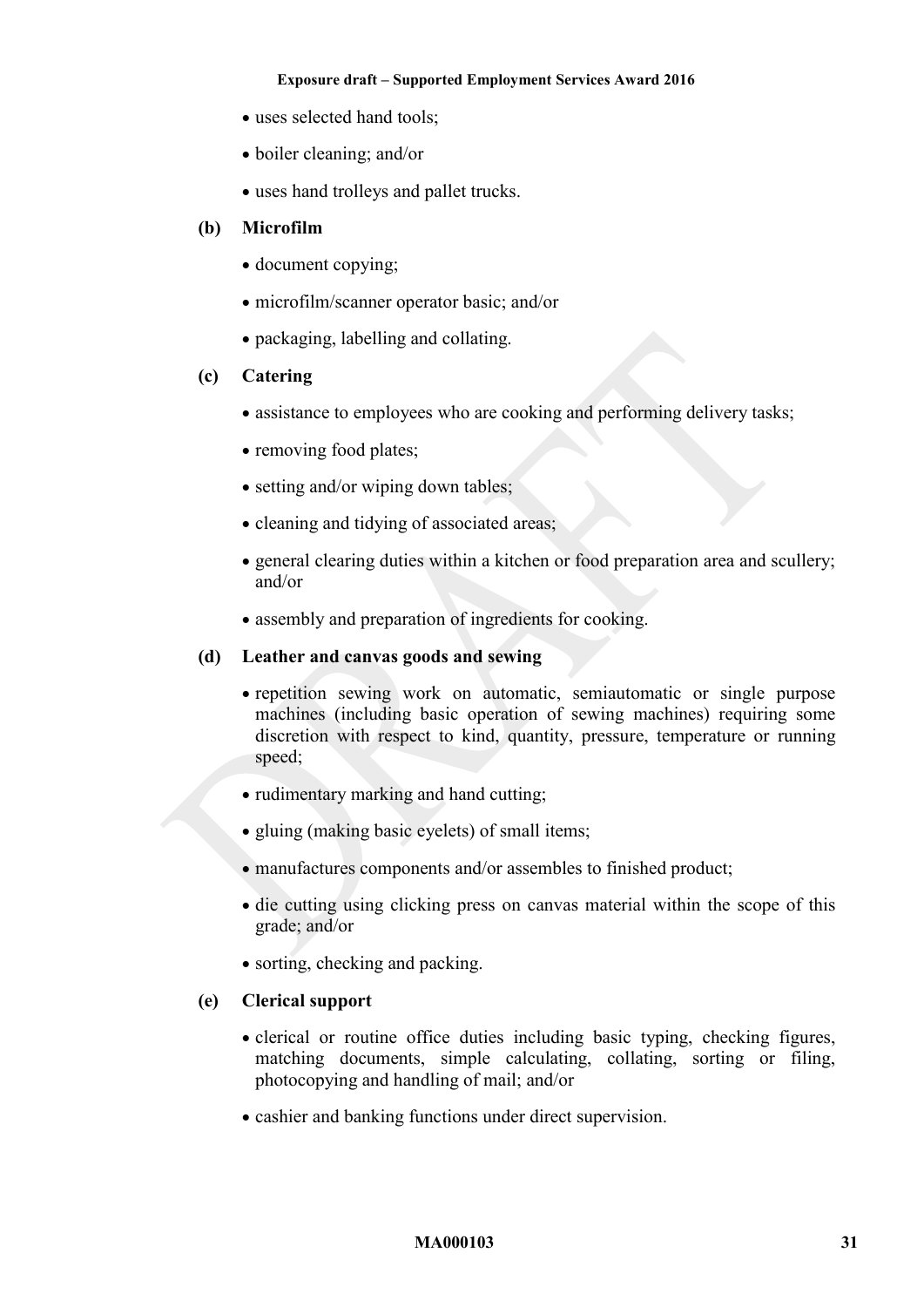#### **(f) Timberwork**

- labouring;
- repetition work on automatic, semi-automatic or single purpose machines or equipment;
- sorting;
- packing;
- undercoat painting; and/or
- assembly.

#### **(g) Gardening**

- basic grounds and lawn maintenance, including use of lawn-mower and whipper snipper;
- re-potting; and/or
- basic labouring.

#### **(h) Laundries**

- labouring (manual handling);
- folding; and/or
- loading.

## **(i) Specialist packaging**

- sorting (manual);
- labelling;
- folding;
- stacking;
- use of hand trolleys, pallet trucks;
- taping;
- heat sealing;
- stapling
- filling; and/or
- check weighing.

#### **(j) Printing/Bookbinding**

• labouring;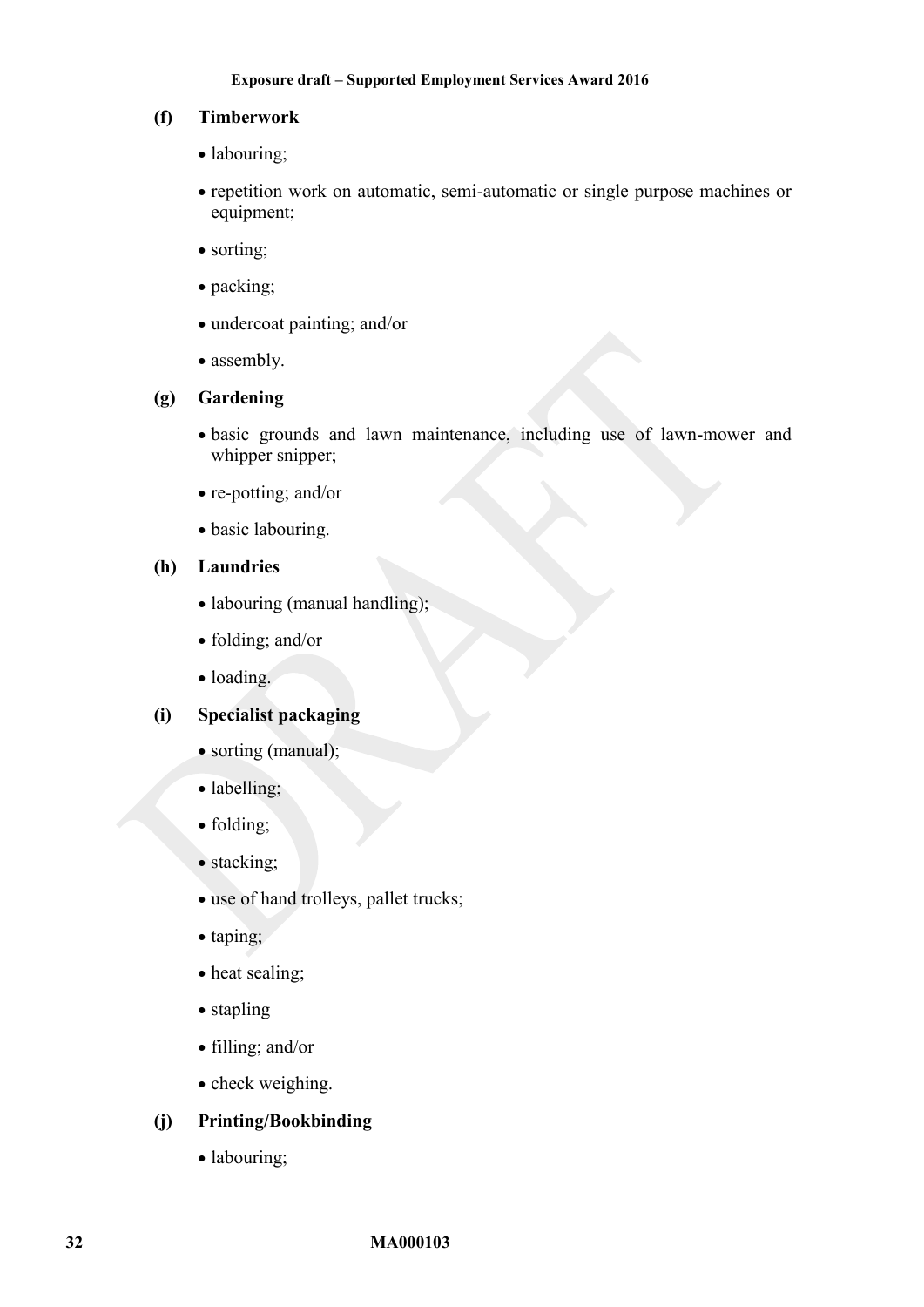- sorting:
- labelling;
- packaging;
- gluing (manual); and/or
- assembly.

### **(k) Foam and plastic**

- reception work on automatic, semiautomatic or single purpose machine or equipment;
- maintaining records;
- performing basic test functions, with an ability to measure accurately using gauges and meters;
- operate hand-operated transport and lifting devices;
- operate granulating, reclaiming, crumbling and shedding machines;
- trimming, cutting, gluing, sealing, assembling or wrapping finished goods;
- operate slitting and/or setting machines;
- operate automatic and manual press machines;
- repair airbags, belts and cables, fit terminals and cables; and/or
- operate machinery that requires basic set-up skills.

#### **(l) Horticulture and related activities**

- operation of powered tools including picking and harvesting equipment not requiring a license;
- operation of irrigation of spraying equipment;
- $\bullet$  operating tractors with engine capacity up to 70 kW;
- grading, sorting and packing; and/or
- may be required to make sales from a restricted range of products.

### **(m) Commercial biscuit and pastry making**

- biscuit forming machine operator able to set up, control and efficiently operate and maintain the web on at least one production plant;
- assists and periodically relieves mixer;
- general hand and line hand duties involving loading, unloading and handling ingredients and semi-processed ingredients, cleaning or washing utensils or equipment;

#### **MA000103 33**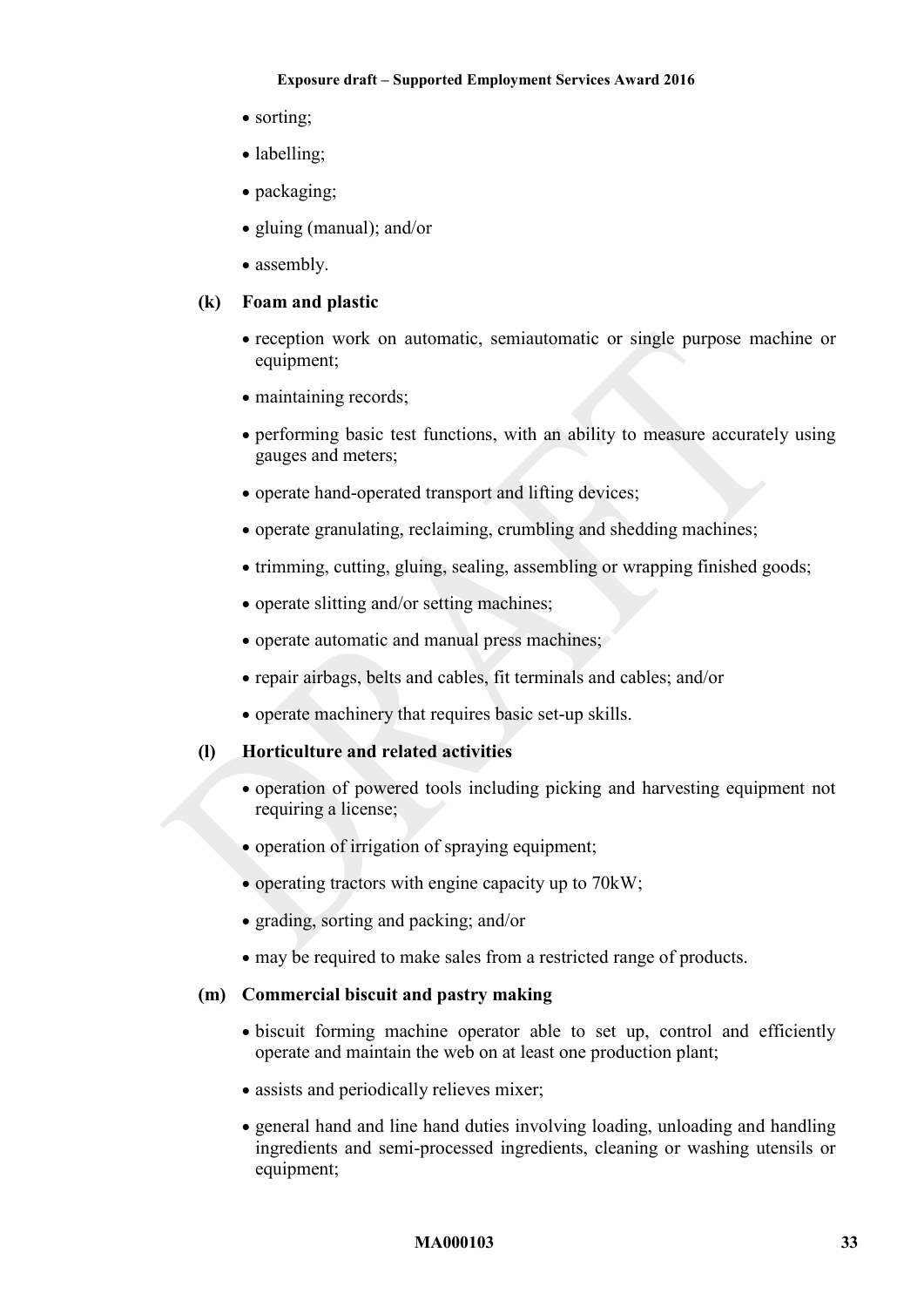- weighing, checking, gauging product, packed products or packaging materials; and/or
- packing product for despatch.

## **(n) Recycling**

- general labouring;
- sorting:
- loading bailing and strapping equipment; and/or
- shredding.

## **A.2.4 Art Union seller**

This grade applies to Art Union sellers whose performance during two consecutive Art Unions has met the enhanced performance levels of this grade.

## **A.3 Grade 3**

- **A.3.1** An employee who has completed relevant training so as to enable the employee to perform work within the scope of this level.
- **A.3.2** An employee at this level:
	- **(a)** performs work above and beyond the skills of an employee at Grade 2 and to the level of their training;
	- **(b)** is responsible for the quality of their own work subject to routine supervision;
	- **(c)** works under routine supervision either individually or in a team environment; and
	- **(d)** exercises discretion within their level of skills and training.
- **A.3.3** Indicative of the tasks which an employee at this level may perform are the following:

## **(a) Engineering**

- operates machinery and equipment requiring the exercise of skills and knowledge beyond that of an employee at Grade 2;
- non-trade engineering skills;
- sorting, checking, packing (other than repetitive packing in a standard container or containers in which such goods are ordinarily sold);
- basic soldering techniques;
- operation of forklifts, roving pendant type overhead cranes and winch operation;
- assists one or more tradespersons;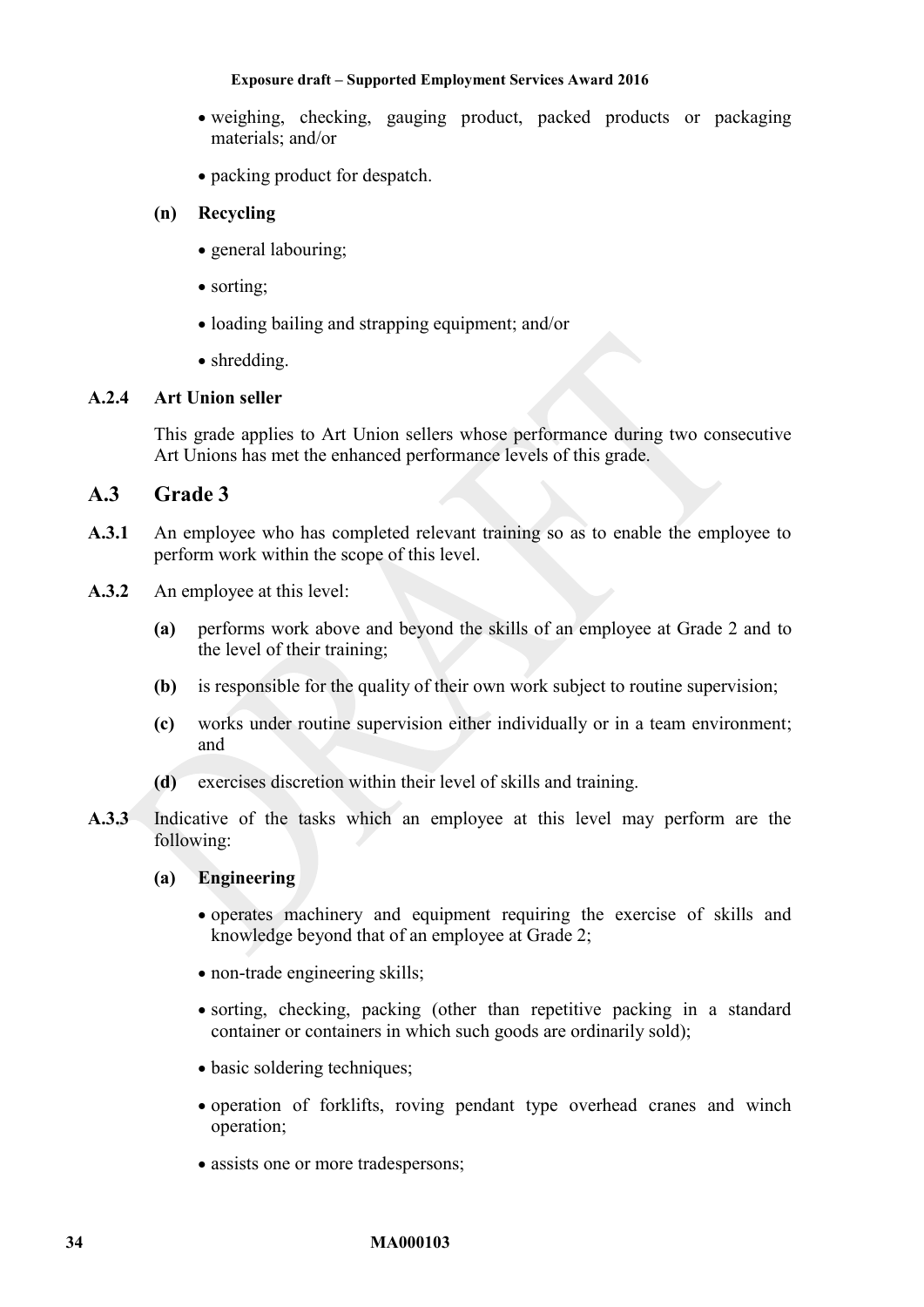- third class machinist and/or welding operation, drilling/tapping machine operators; and/or
- rewind machine operators.

## **(b) Catering**

- specialised non-cooking duties in a kitchen or food preparation area; and/or
- elementary cooking including finger and take-away food.

### **(c) Leather and canvas goods and sewing**

- operates machinery and equipment requiring the exercise of skill, knowledge and judgment in the layout of product beyond that of an employee at Grade 2;
- operates heavy duty and special duty application sewing machines including bias binders;
- ability to perform basic machine setting skills and control adjustments;
- assists one or more tradespersons; and/or
- die cutting using click press on canvas material with discretion, within the scope of this grade.

## **(d) Microfilm**

- microfilm camera operator:
- microfilm jacketing; and/or
- dark room operators.

#### **(e) Clerical support**

- general clerical or office duties within a regular work routine such as typing, operates a switchboard and basic data entry; and/or
- receiving, despatching, documenting and recording of goods.

## **(f) Timberwork**

- nail gun work;
- sewing (manual);
- cutting (manual);
- painting; and/or
- more complex assembly.

#### **(g) Gardening**

• propagation and gardening;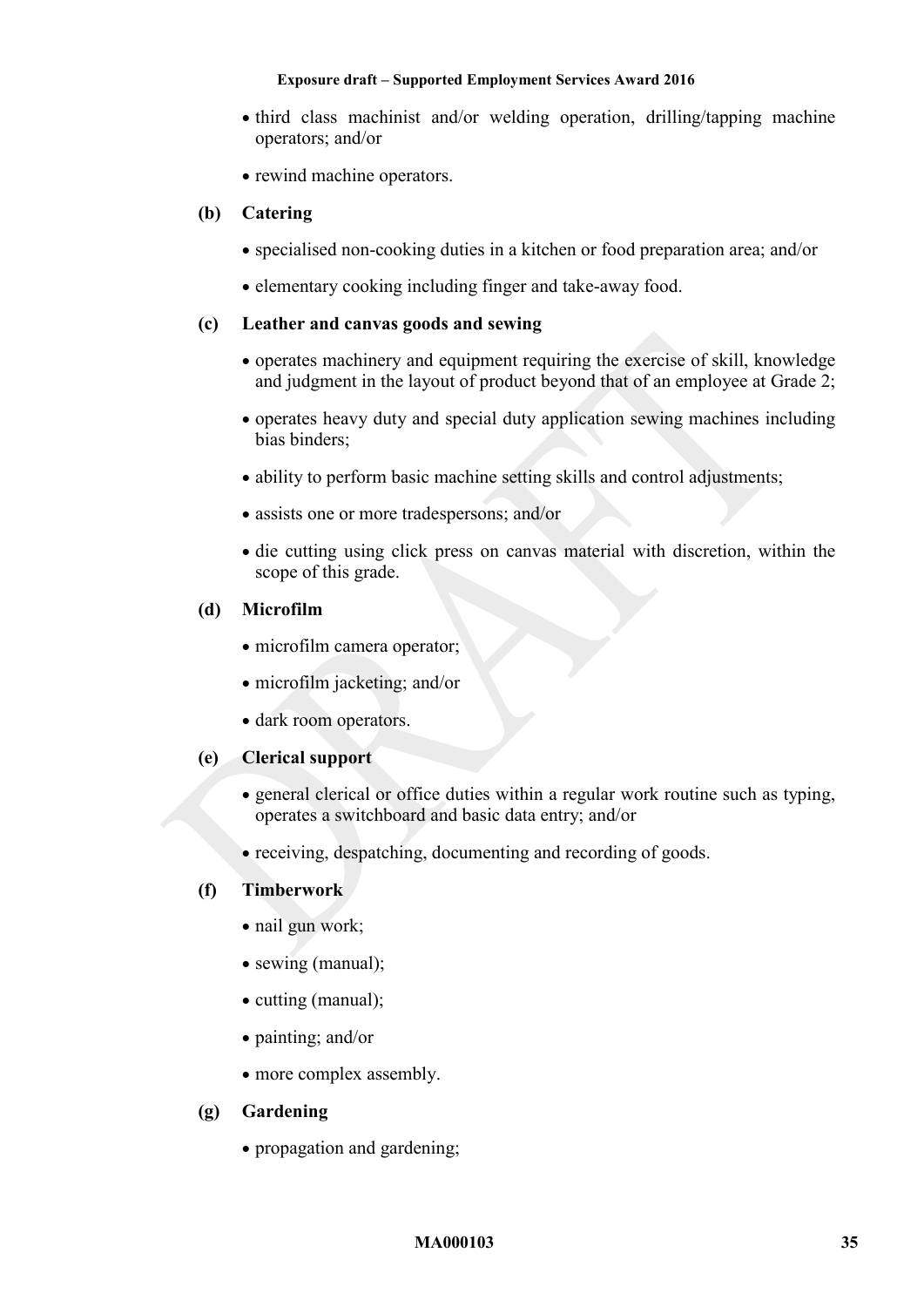- uses self-drive lawn-mowers; and/or
- landscaping.

## **(h) Laundries**

- laundering (other than labouring);
- sealing;
- stamping; and/or
- basic machine operation.

## **(i) Specialist packaging**

- more complex packaging blister packaging, shrink wrapping, flow wrapping, skin packing, pallet wrapping (including weighing and measuring);
- operation of more complex machinery; and/or
- operation of forklifts.

## **(j) Printing/bookbinding**

- strapping;
- stores assistant;
- basic machine operation;
- manual guillotine work;
- use of gluing machines; and/or
- more complex assembly.

#### **(k) Foam and plastic**

- operates with flexibility between assembly/process stations;
- basic inventory control in the contact of the production process;
- basic keyboard skills;
- operates mixing and milling machines that require set up and operating skills;
- ability to measure accurately using gauges and meters; and/or
- operation of mobile equipment including forklifts, hand trolleys and pallet trucks.

## **(l) Cleaning**

- vacuuming and spot cleaning of carpets and soft furnishings;
- sweeping and mopping;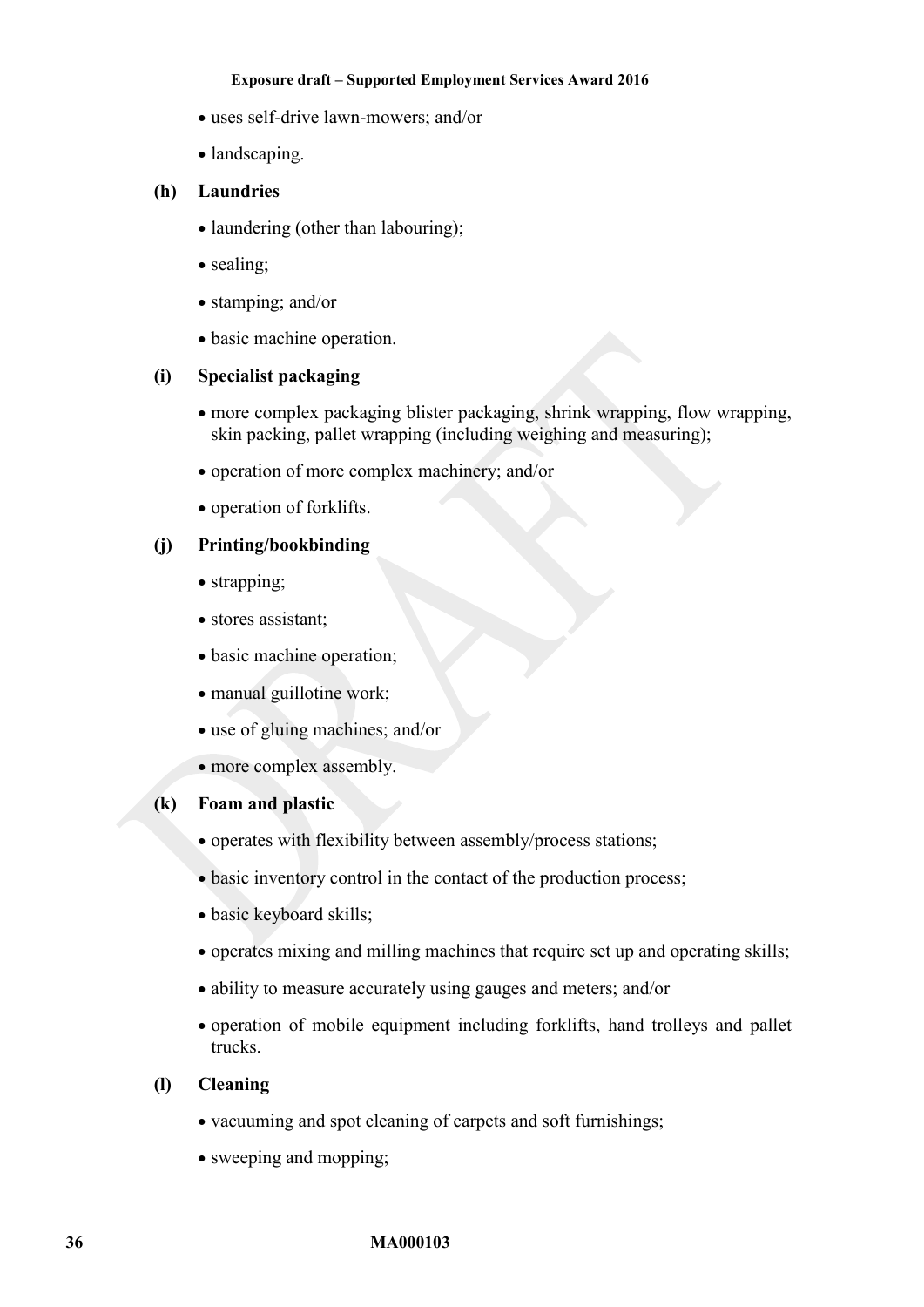- toilet cleaning;
- rubbish collection;
- cleaning of glass, both internal and external; and/or
- polishing.

### **(m) Commercial biscuit and pastry making**

- biscuit forming machine operator, able to set up, control and efficiently operate one or more pieces of biscuit forming and ancillary equipment and maintain all webs; and/or
- mixing ingredients for dough, batters and icings, melting chocolate and making jellies or syrups.

#### **(n) Horticulture and related activities**

- operation of forklifts; powered trolleys; and/or
- Box making.
- **(o) Recycling** 
	- operate bailing and strapping equipment; and/or
	- operate recycling equipment.

## **A.4 Grade 4**

- **A.4.1** An employee who has completed relevant training so as to enable the employee to perform work within the scope of this level.
- **A.4.2** An employee at this level:
	- **(a)** performs work above and beyond the skills of an employee at Grade 3 and to the level of their training;
	- **(b)** works from complex instructions and procedures;
	- **(c)** assists in the provision of on-the-job training to a limited degree;
	- **(d)** co-ordinates work in a team environment or works individually under general supervision; and
	- **(e)** is responsible for assuring the quality of their own work.
- **A.4.3** Indicative of the tasks which an employee at this level may perform are the following:
	- **(a) Engineering** 
		- uses precision measuring instruments;
		- some machine setting, loading and operation;

#### **MA000103 37**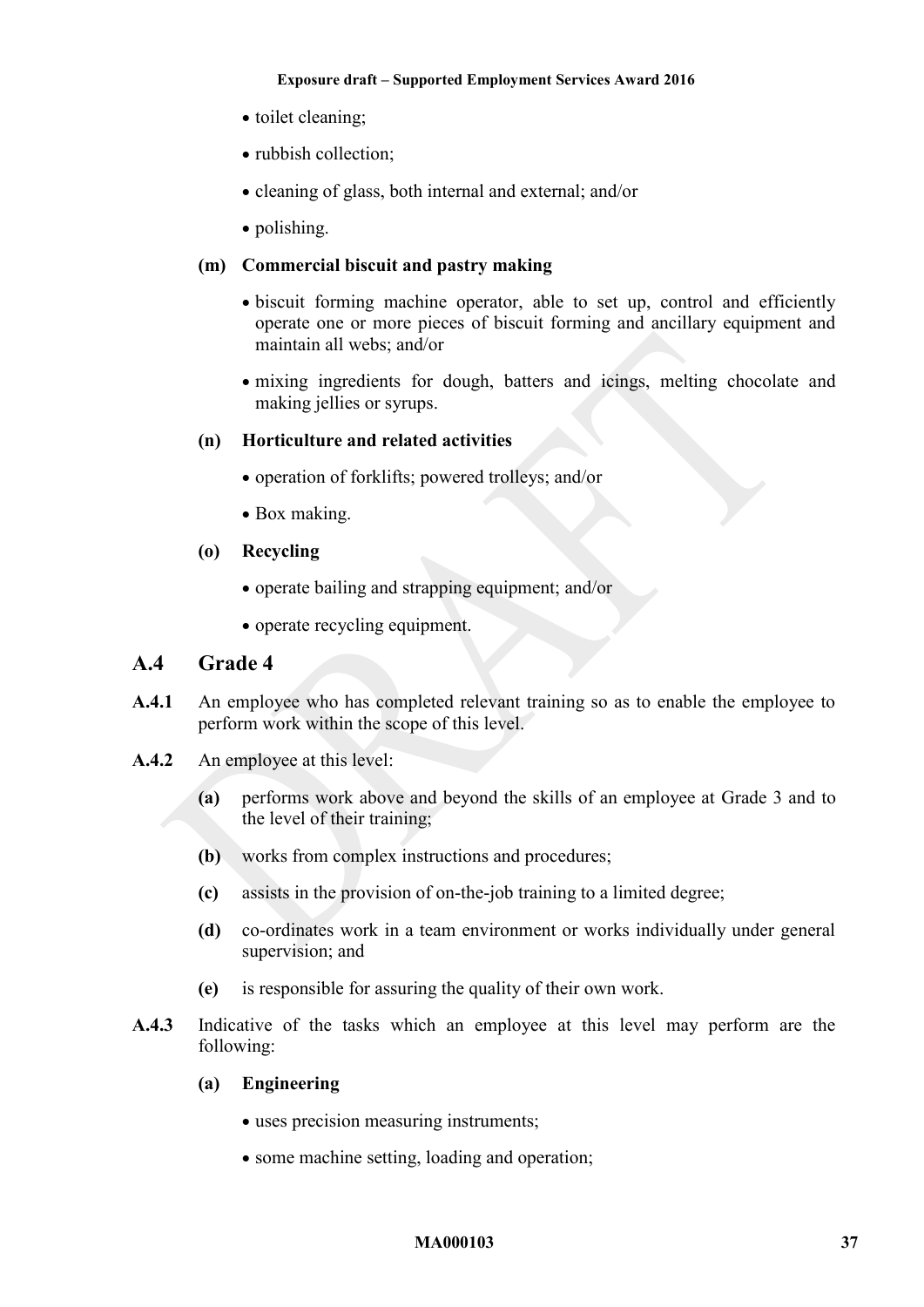- use of tools and equipment within the scope (basic non-trades maintenance);
- general welding to as 1554 standard at basic level;
- second class machinist operators:
- paint line operator;
- basic engineering and fault finding skills;
- performs basic quality checks on the work of others;
- licensed and certified for forklift, engine driving and crane driving operations to a level higher than Grade 3;
- has a knowledge of the employer's operation as it relates to production process;
- lubrication of production machinery equipment; and/or
- assists in the provision of on-the-job training in conjunction with tradespersons and supervisors/trainees.

#### **(b) Catering**

- undertaking general waiting duties of food including cleaning of tables with minimum supervision;
- assist in cookery class demonstrations; and/or
- basic cooking under general supervision.

#### **(c) Leather and canvas and sewing**

- cutter who has a knowledge of all types of weights of materials made and used in the trades and who is capable of laying out and cutting all types of material of work and who can mark out and prepare for the machinery and the finish for the work concerned;
- lays out, cuts, assembles and repairs canvas and related products such as awnings, tents, tarpaulins, horse rugs and caravan annexes;
- lays out full-scale drawings according to blueprints or sketches;
- cuts materials with power cutters;
- die cutting using clicking press (on leather where the employee is required to exercise discretion as to the kind and quality of material cut); and/or
- minor machine maintenance including lubrication of (automatic and semiautomatic) production equipment.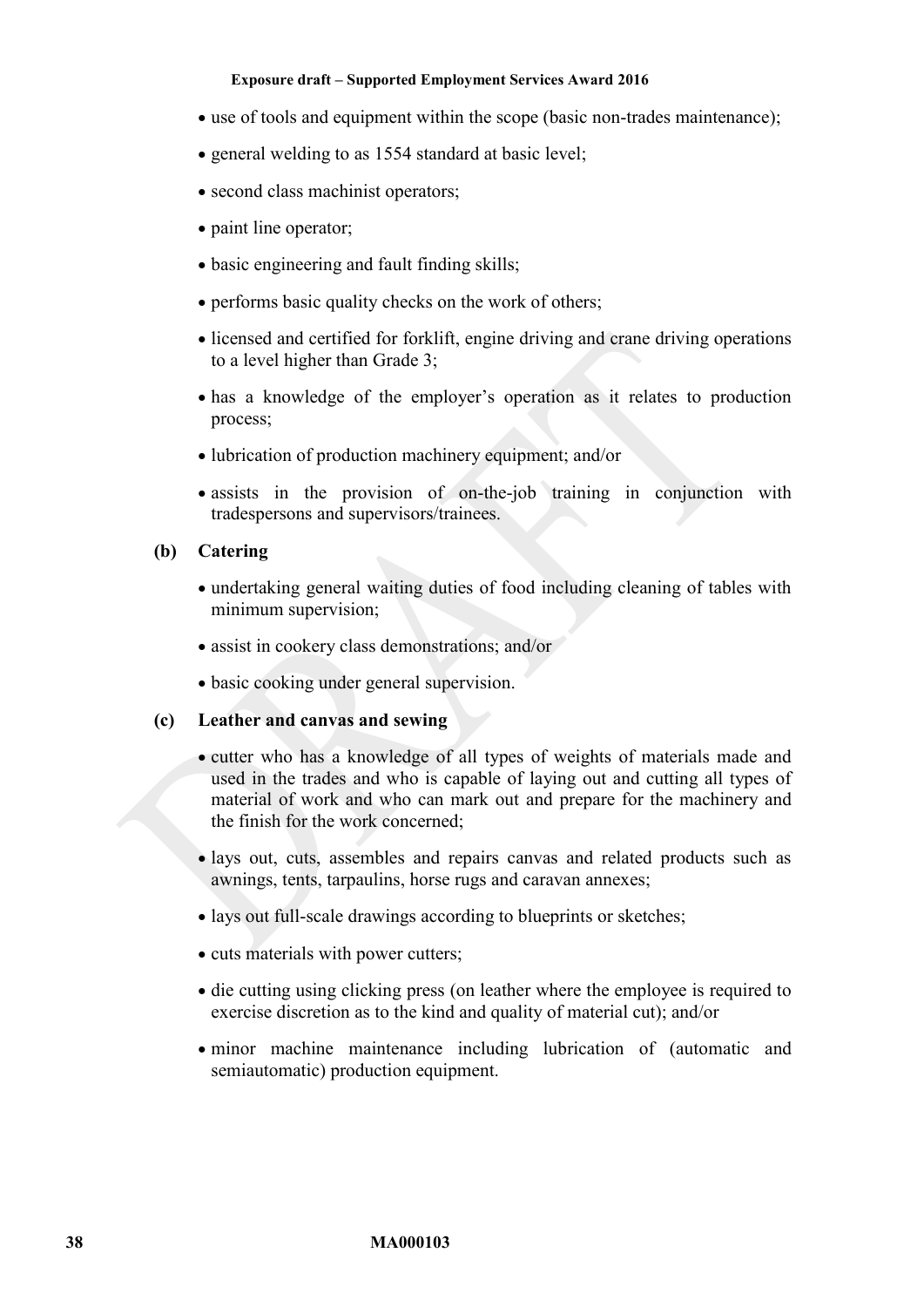## **(d) Clerical and support**

- clerical duties of audio typing, stenography, complex word processing, spread sheet and basic data processing, desk top publishing, tabulating machine operation, computer operator; and/or
- clerical duties under limited supervision.

### **(e) Timberwork**

- complex painting (i.e. use of machines); and/or
- complex cutting and sewing (i.e. use of machines).

## **(f) Gardening**

- operates gardening machinery (including the use and care of lawn-mowers, edging machines and rotary hoes); and/or
- experienced gardening work and demonstrated competence in plant and lawn maintenance and development, tree and shrub identification.

#### **(g) Laundries**

- laundering (includes wide knowledge of machine operations, garment sorting and appropriate use of chemicals);
- repair of linen, clothing—general alterations; and/or
- basic tailoring.

### **(h) Specialist packaging**

- ordering;
- despatching; and/or
- inventory/record keeping.

## **(i) Printing/bookbinding**

- low level supervision;
- more complex binding;
- compactor operation;
- quality control (basic); and/or
- machine guillotine work.

#### **(j) Foam and plastic**

- use precision measuring instruments;
- complex machine and die setting, loading, testing and operation;

#### **MA000103 39**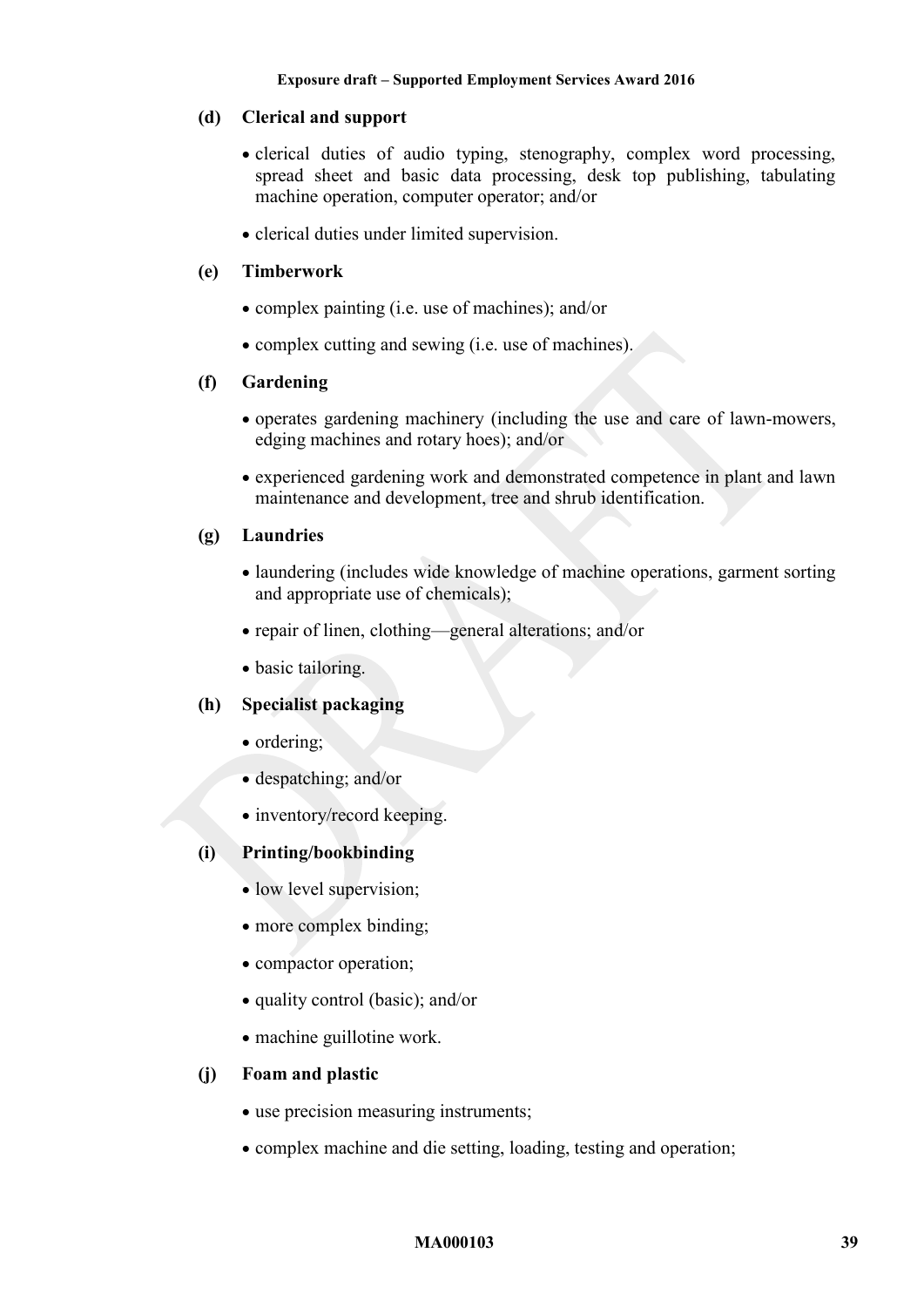- intermediate keyboard skills;
- basic engineering and fault finding skills;
- supervise and perform operations and calendar, mixing and milling machines;
- perform and implement quality control functions;
- basic inventory and stores control; and/or
- assists in the provision of on-the-job training in conjunction with tradespersons and supervisor/trainees.
- **(k) Cleaning** 
	- ordering and distribution of cleaning stores;
	- minor maintenance duties incidental and/or peripheral to cleaning;
	- receiving deliveries;
	- performing specialist cleaning functions for a greater part of each day or shifts; and/or
	- operate cleaning equipment including steam cleaners.

## **(l) Recycling**

- despatching product:
- quality control of recycled stock;
- operate and maintain bailing machinery, conveyors and specialised recycling equipment; and/or
- operate weighbridge.

#### **(m) Horticulture and related activities**

• receiving and despatching.

# **A.5 Grade 5**

- **A.5.1** An employee at this level may hold a Trade Certificate or equivalent qualifications and is able to exercise the skills and knowledge of that trade.
- **A.5.2** In the absence of formal qualifications and in non-trade areas, relevant experience may be sufficient to enable an employee to work at this grade.
- **A.5.3** Indicative skills include the following:
	- **(a)** understands and applies quality control techniques;
	- **(b)** exercises good interpersonal and communications skills;
	- **(c)** exercises discretion within the scope of this grade;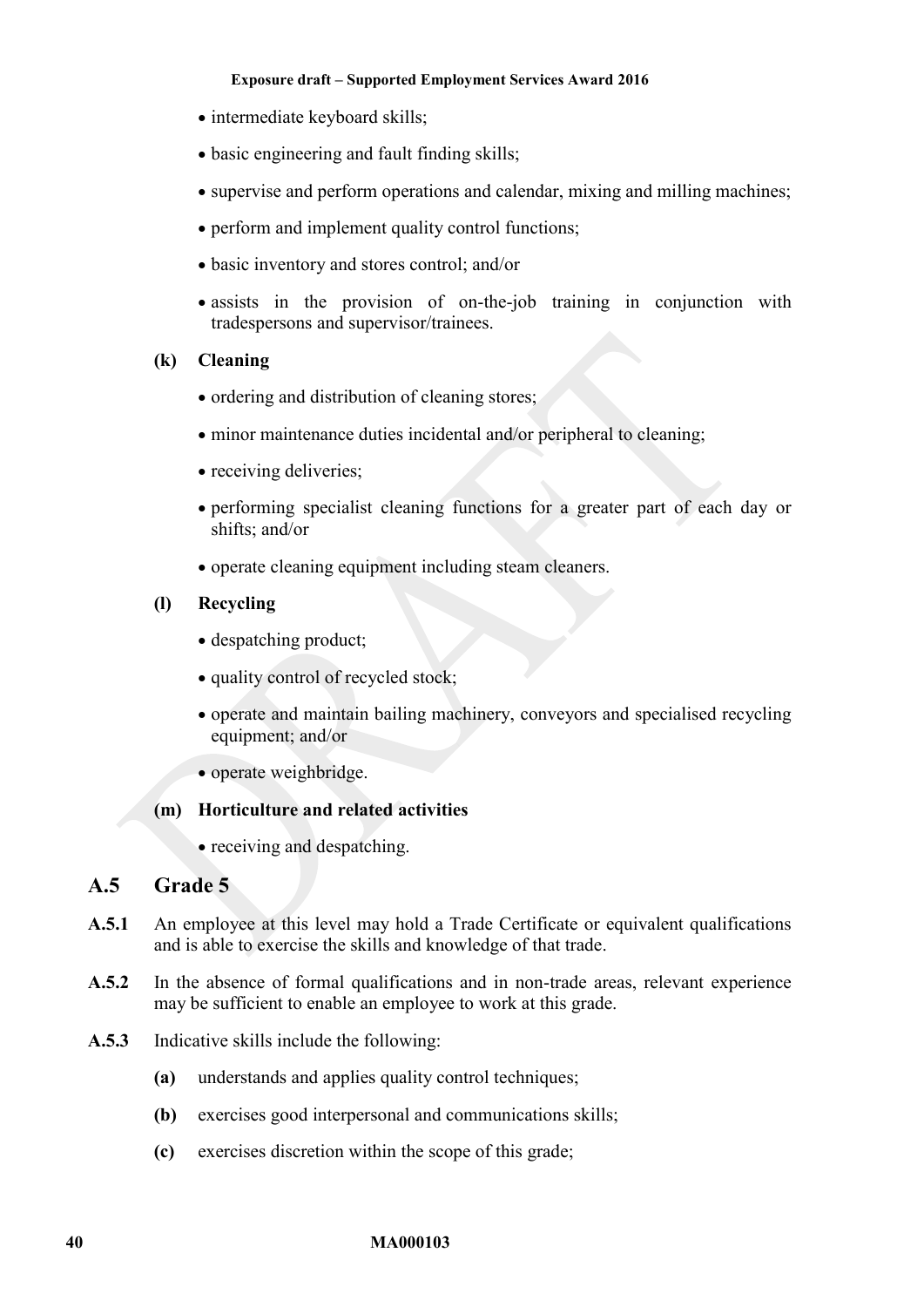- **(d)** performs work under limited supervision either individually or in team environment and assists with the supervision of others;
- **(e)** operates all lifting equipment incidental to their work;
- **(f)** performs non-trade tasks incidental to their work;
- **(g)** performs work which while primarily involving the skills of the employee's trade is incidental or peripheral to the primary task and facilitates the completion of the whole task. Such incidental or peripheral work would not require additional formal technical training;
- **(h)** able to inspect products and/or materials for conformity with established operation service standards;
- **(i)** supervises the work of a section or unit engaged in work of a complex nature; and
- **(j)** co-ordinates and broadly oversees the work of one or more assistant supervisors/leading hands at Grade 4.
- **A.5.4** Typical duties may include:
	- **(a) Engineering** 
		- all relevant trade and associated duties.

#### **(b) Catering**

- gourmet chef engaged in cooking, baking, pastry cooking or butchering duties; and/or
- specialised catering and cookery demonstrator.

### **(c) Leather, canvas and sewing clerical support**

• trade certificate.

#### **(d) Timberwork**

• tradesperson (e.g. carpenter/furnisher).

#### **(e) Gardening**

- trades certificate; and/or
- all relevant trade and associated duties.

### **(f) Laundries**

- dry cleaning;
- pressing; and/or
- tailoring.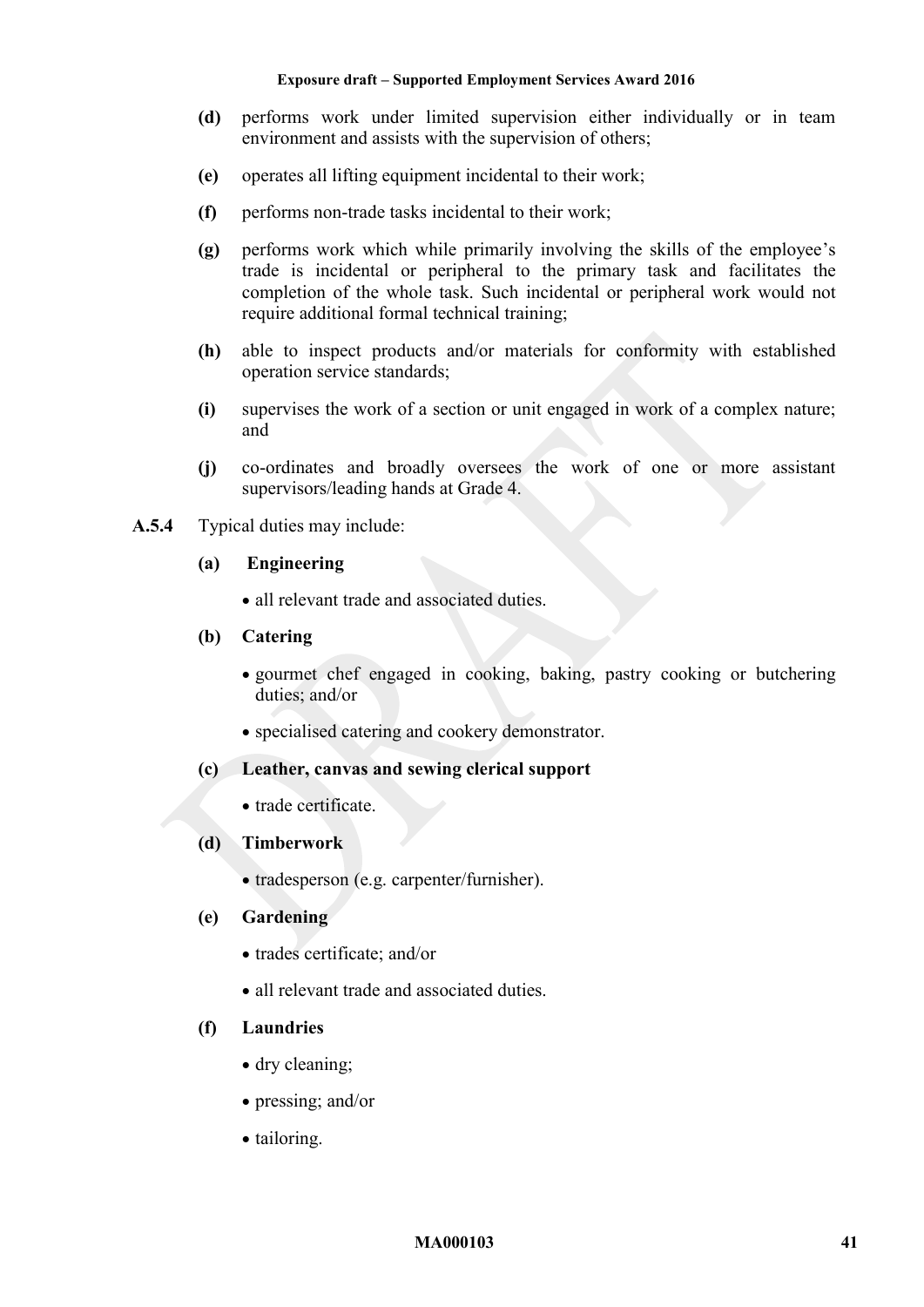### **(g) Specialist packaging**

• complex machinery and computer operations.

## **(h) Printing/bookbinding**

• tradesperson.

## **(i) Foam and plastic**

- approves and passes first off samples and maintains quality of product;
- works from production, drawings, prints or plans;
- operates, sets up and adjusts all production machinery in a plant;
- performs a range of engineering maintenance functions;
- basic production scheduling and material handling within the scope of the production process;
- understands and applies computer techniques as they relate to production process operations;
- high level stores and inventory responsibility; and/or
- has sound knowledge of employer's operations as it relates to the production process.

## **(j) Cleaning**

- dealing with owners and tenants responsible, with respect to the proper cleaning and servicing of building;
- handling routine personnel, industrial relations and health and safety matters; and/or
- directly involved in the provision of on-the-job training.

#### **(k) Welfare officers**

Persons engaged at this level as welfare officers will not be required to possess more than the trade certificate or equivalent qualifications and/or experience.

#### **(l) Clerical support**

- advanced clerical duties including administration assistance, the supervision of office personnel and the checking of work; and/or
- work under limited supervision, receives limited instructions with little guidance, is regularly required to exercise substantial responsibility and independent initiative and judgment and possesses a requisite knowledge of office procedures.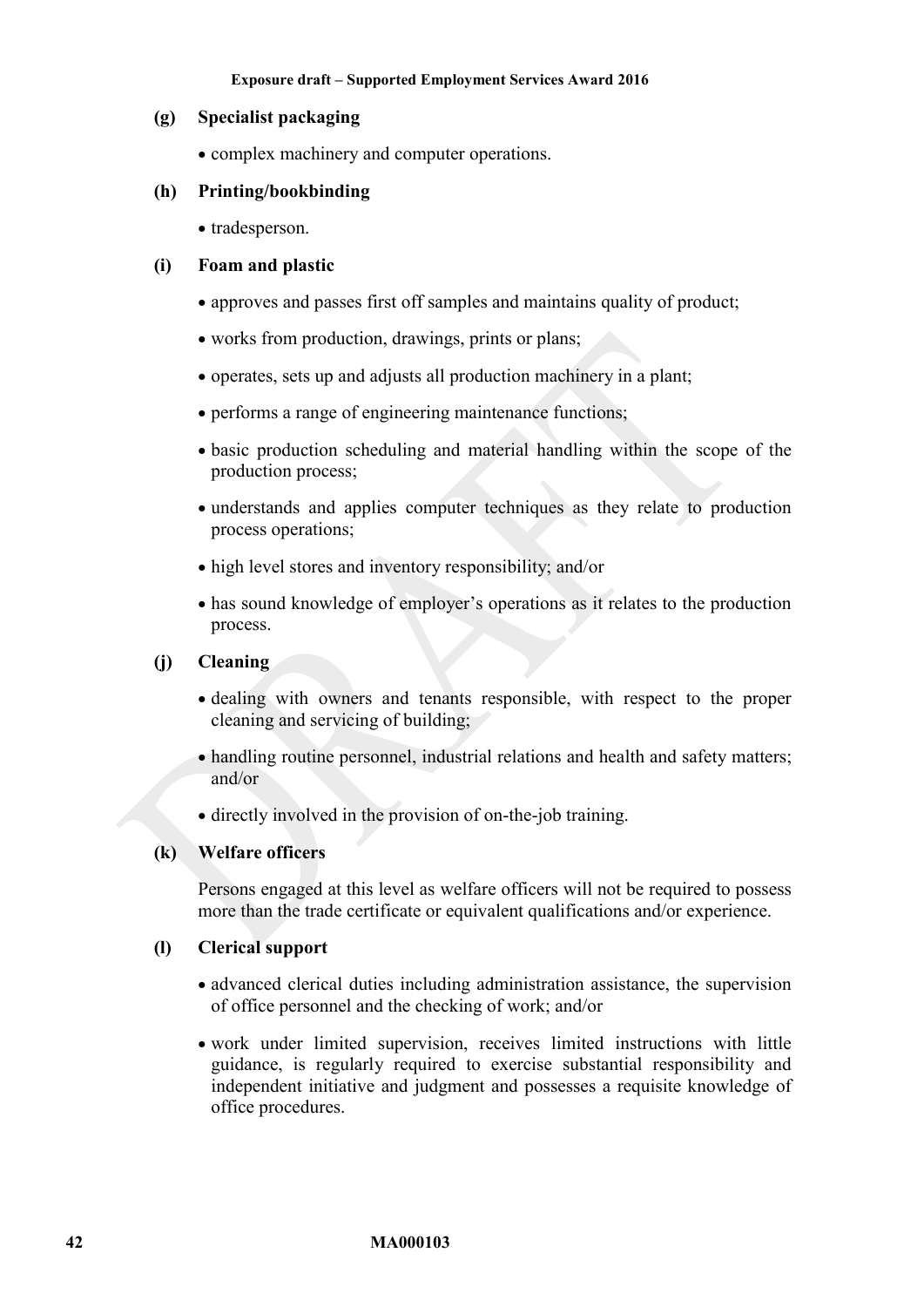# **A.6 Grade 6**

- **A.6.1** An employee who possesses trade qualifications or equivalent experience and skill to be capable of:
	- **(a)** assessing the ability, skill and competence of an employee with a disability to carry out specific work tasks or duties together with being able to design, develop and provide individual instructions and training for an employee with a disability as required to assist the employee with a disability in attaining their identified vocational goals;
	- **(b)** performing specialist tasks and is fully competent in their work, requires general supervision and little direct guidance in the performance thereof, exercises substantial responsibility and independent initiative and judgment with a requisite knowledge of their specific field and of the employer's business;
	- **(c)** supervising the work of a section or unit engaged in work of a complex nature where trade skills or equivalent are required;
	- **(d)** co-ordinating and broadly overseeing the work of one or more supervisors who are engaged at a lower level; and
	- **(e)** exercising substantial responsibility and independent initiative and judgment with a requisite knowledge of their specific field and of the employer's business.
- **A.6.2** Positions typically considered Grade 6 include:
	- training/instructor;
	- purchasing officer;
	- developing officer;
	- marketing officer;
	- commis chef:
	- supervisor/welfare support staff; and/or
	- senior supervisor.

# **A.7 Grade 7**

- A.7.1 An employee who is responsible for the work of other employees. Such an employee will hold a trades certificate or equivalent qualification, experience and skill level and have completed formal training in personnel supervision.
- **A.7.2** Employees graded at this level may be expected to:
	- organise, motivate and control subordinate staff;
	- understand and apply quality control techniques;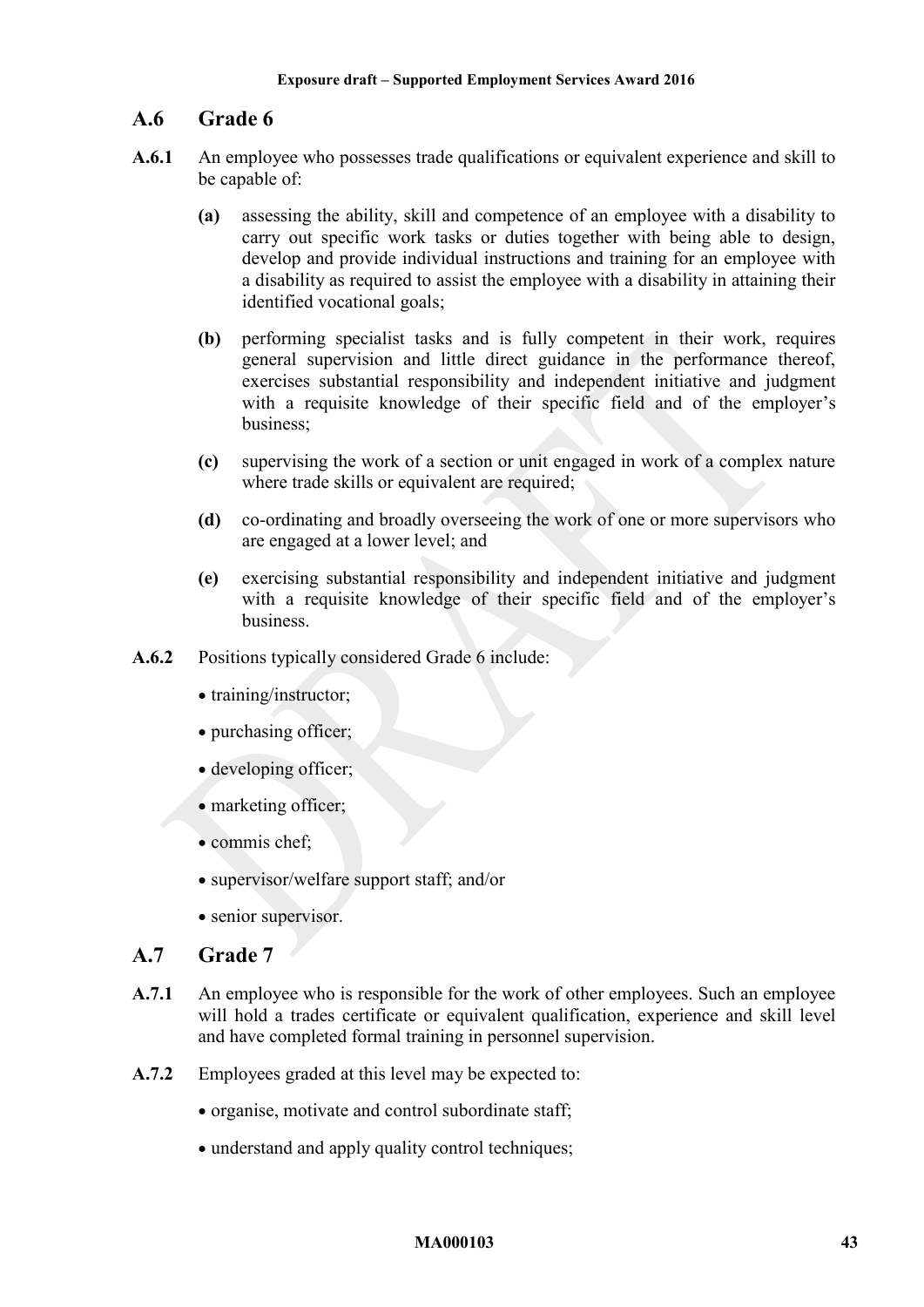- exercise good interpersonal and communication skills; and/or
- capable of operating all equipment used by subordinates.
- **A.7.3** Positions typically considered to be at the Grade 7 level include:
	- senior supervisors—in charge of large and/or complex sections/units; and/or
	- senior training officers.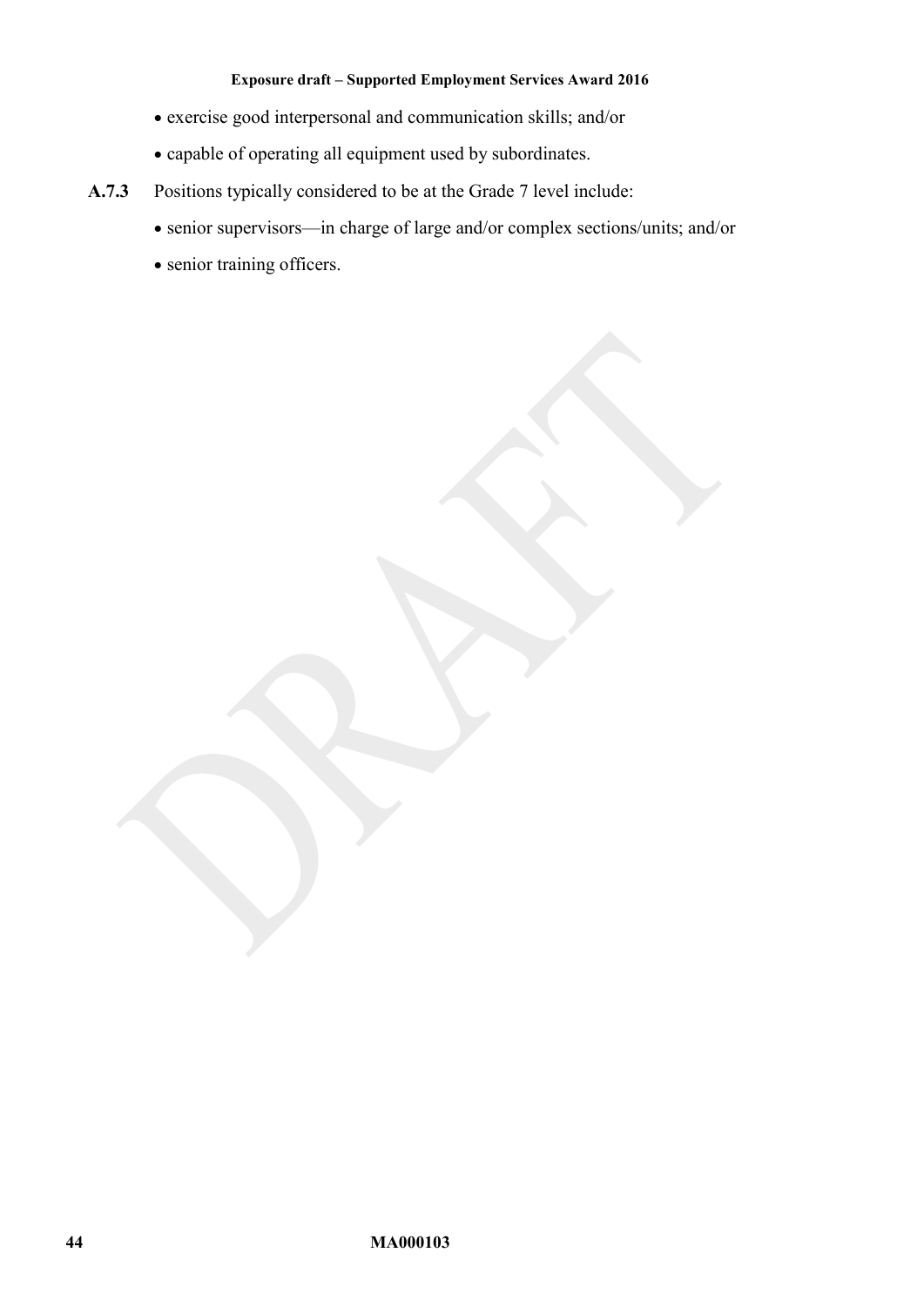# <span id="page-44-0"></span>**Schedule B—Summary of Hourly Rates of Pay**

Monetary amounts in this clause adjusted as a result of AWR 2016

NOTE: Employers who meet their obligations under this schedule are meeting their obligations under the award.

## **B.1 Full-time and part-time employees**

- **B.1.1 Ordinary hourly rate** is the minimum hourly rate of pay for an employee plus any allowance payable for all purposes to which the employee is entitled. Where an allowance is payable for all purposes in accordance with clause [17.2\(a\)](#page-15-2) this forms part of the employee's ordinary hourly rate and must be added to the minimum hourly rate prior to calculating penalties and overtime.
- **B.1.2** The rates in the tables below are based on the **minimum hourly rates** in accordance with clause [15.2.](#page-10-1)

|         | Ordinary<br>hours | <b>Saturday</b> | <b>Sunday</b><br><b>Public</b><br>holidays |                        |             |
|---------|-------------------|-----------------|--------------------------------------------|------------------------|-------------|
|         |                   |                 | Catering<br>services<br>employees          | All other<br>employees |             |
|         |                   |                 | % of ordinary hourly rate                  |                        |             |
|         | 100%              | 150%            | 175%                                       | 200%                   | 250%        |
|         | $\mathbf S$       | $\mathbf S$     | $\mathbf S$                                | $\mathbf S$            | $\mathbf S$ |
| Grade 1 | \$17.70           | \$26.55         | \$30.98                                    | \$35.40                | \$44.25     |
| Grade 2 | \$18.21           | \$27.32         | \$31.87                                    | \$36.42                | \$45.53     |
| Grade 3 | \$18.91           | \$28.37         | \$33.09                                    | \$37.82                | \$47.28     |
| Grade 4 | \$19.56           | \$29.34         | \$34.23                                    | \$39.12                | \$48.90     |
| Grade 5 | \$20.61           | \$30.92         | \$36.07                                    | \$41.22                | \$51.53     |
| Grade 6 | \$22.49           | \$33.74         | \$39.36                                    | \$44.98                | \$56.23     |
| Grade 7 | \$23.40           | \$35.10         | \$40.95                                    | \$46.80                | \$58.50     |

#### **B.1.3 Full-time and part-time employees—ordinary and penalty rates**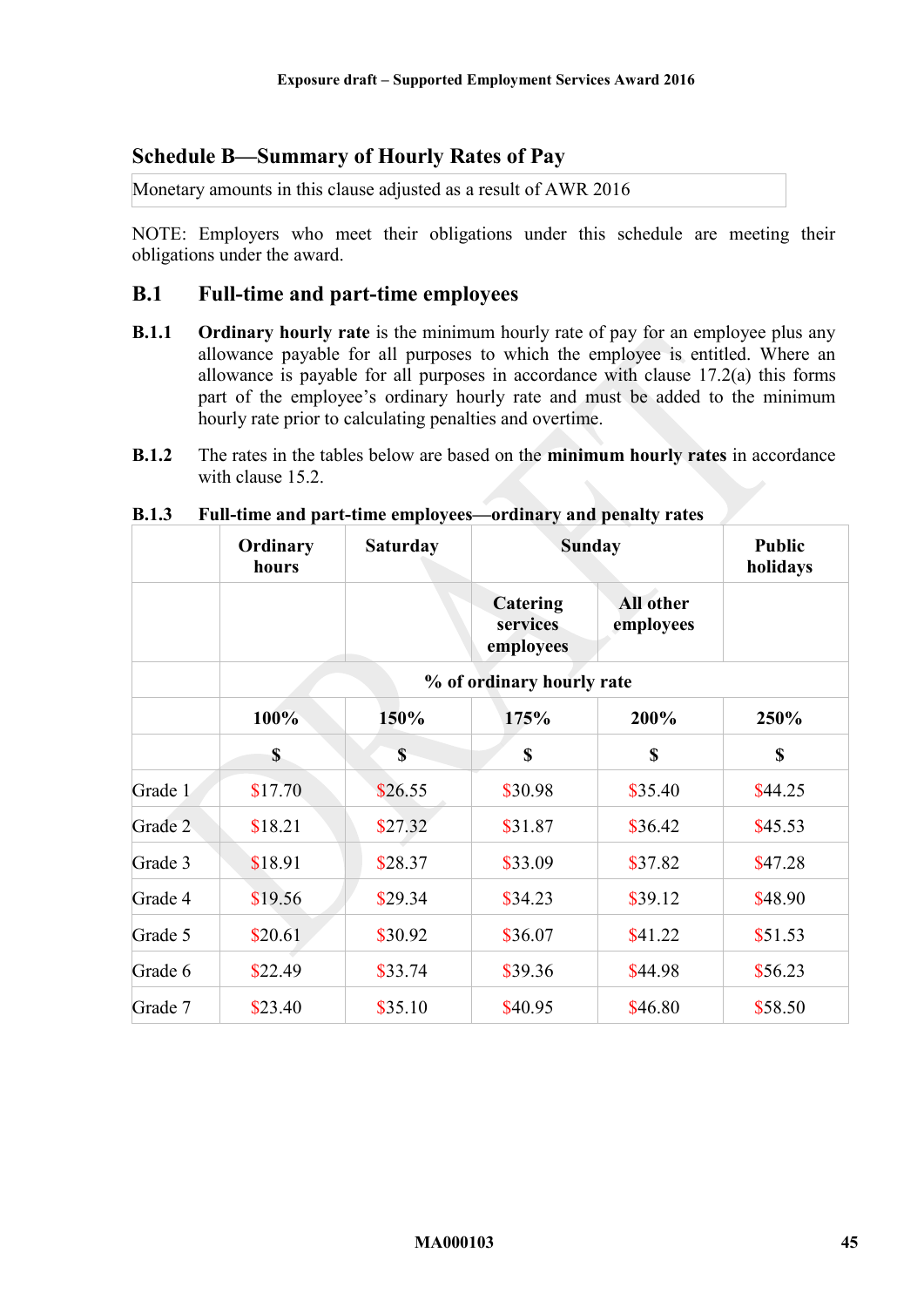|         | Afternoon shift <sup>1</sup><br>(paid for whole shift) | Night shift <sup>2</sup><br>(paid for whole shift) |
|---------|--------------------------------------------------------|----------------------------------------------------|
|         |                                                        | % of ordinary hourly rate                          |
|         | 115%                                                   | 130%                                               |
|         | S                                                      | \$                                                 |
| Grade 1 | \$20.36                                                | \$23.01                                            |
| Grade 2 | \$20.94                                                | \$23.67                                            |
| Grade 3 | \$21.75                                                | \$24.58                                            |
| Grade 4 | \$22.49                                                | \$25.43                                            |
| Grade 5 | \$23.70                                                | \$26.79                                            |
| Grade 6 | \$25.86                                                | \$29.24                                            |
| Grade 7 | \$26.91                                                | \$30.42                                            |

## **B.1.4 Full-time and part-time employees—shiftwork**

<sup>1</sup>Afternoon shift means an ordinary hours in a shift which finishes after 6.00pm and at or before 12.00 midnight, Monday to Friday (see clause [20.1\)](#page-20-4)

<sup>2</sup>Night shift means hours in a rotating roster shift which finishes after 12.00 midnight and at or before 8.00am Monday to Friday (see clause [20.2\)](#page-20-5)

|         | <b>Monday to Saturday</b> |                      | <b>Saturday</b>                                                                   |          | <b>Public</b> |
|---------|---------------------------|----------------------|-----------------------------------------------------------------------------------|----------|---------------|
|         | <b>First 2 hours</b>      | <b>After 2 hours</b> | <b>After 12.00</b><br>noon where<br>such time is<br>not part of<br>ordinary shift |          | holidays      |
|         |                           |                      | % of ordinary hourly rate                                                         |          |               |
|         | 150%                      | 200%                 | 200%                                                                              | 200%     | 250%          |
|         | \$                        | S                    | \$                                                                                | <b>S</b> | <b>S</b>      |
| Grade 1 | \$26.55                   | \$35.40              | \$35.40                                                                           | \$35.40  | \$44.25       |
| Grade 2 | \$27.32                   | \$36.42              | \$36.42                                                                           | \$36.42  | \$45.53       |
| Grade 3 | \$28.37                   | \$37.82              | \$37.82                                                                           | \$37.82  | \$47.28       |
| Grade 4 | \$29.34                   | \$39.12              | \$39.12                                                                           | \$39.12  | \$48.90       |
| Grade 5 | \$30.92                   | \$41.22              | \$41.22                                                                           | \$41.22  | \$51.53       |
| Grade 6 | \$33.74                   | \$44.98              | \$44.98                                                                           | \$44.98  | \$56.23       |
| Grade 7 | \$35.10                   | \$46.80              | \$46.80                                                                           | \$46.80  | \$58.50       |

## **B.1.5 Full-time and part-time employees—overtime**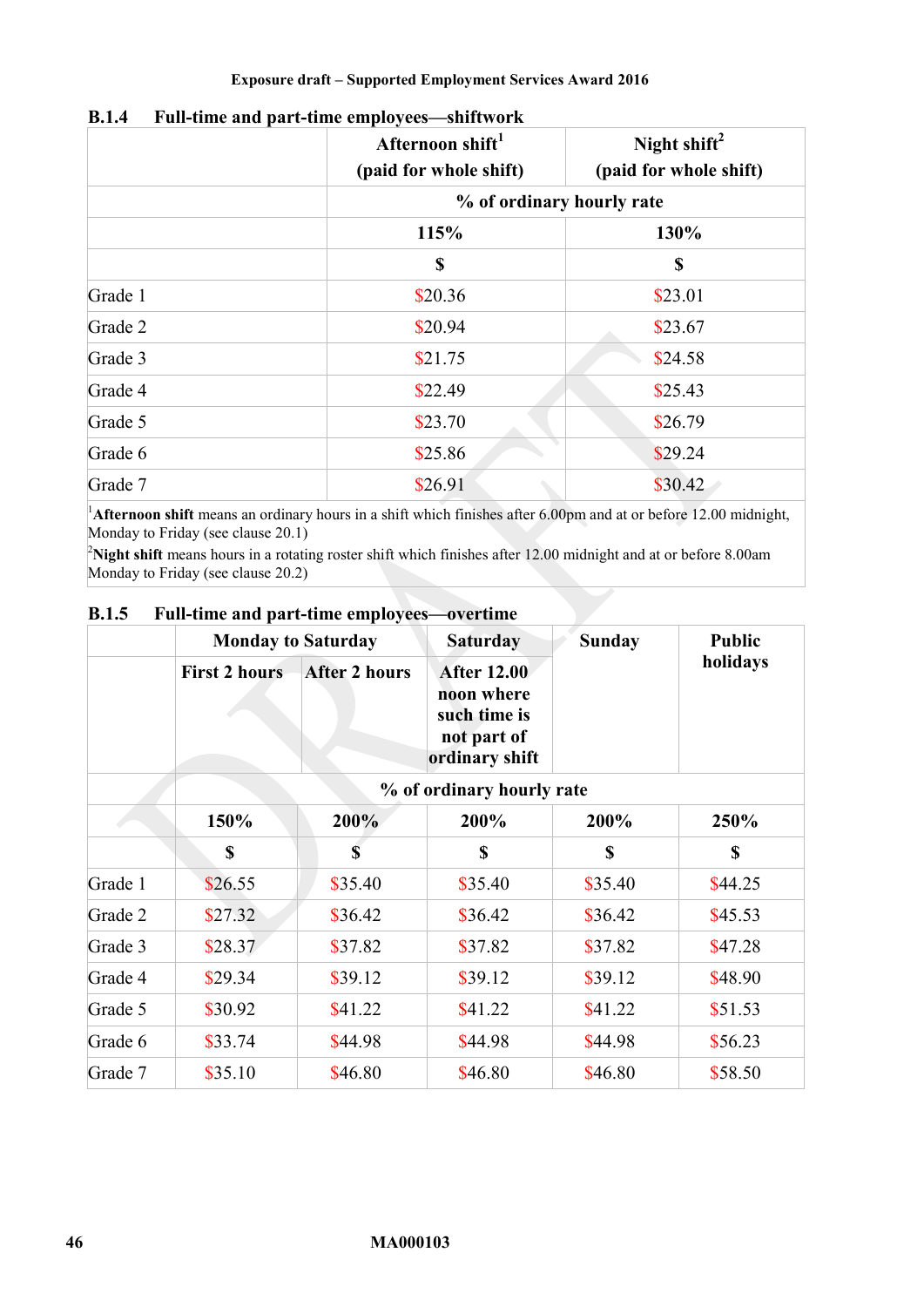# **B.2 Casual employees**

**B.2.1 Casual ordinary hourly** rate includes the casual loading which is payable for all purposes.

|         | Ordinary<br>hours | <b>Saturday</b> | <b>Sunday</b>                         |                        |
|---------|-------------------|-----------------|---------------------------------------|------------------------|
|         |                   |                 | <b>Catering services</b><br>employees | All other<br>employees |
|         |                   |                 | % of casual ordinary hourly rate      |                        |
|         | 100%              | 150%            | 175%                                  | 200%                   |
|         | \$                | \$              | $\mathbf S$                           | \$                     |
| Grade 1 | \$22.13           | \$33.20         | \$38.73                               | \$44.26                |
| Grade 2 | \$22.76           | \$34.14         | \$39.83                               | \$45.52                |
| Grade 3 | \$23.64           | \$35.46         | \$41.37                               | \$47.28                |
| Grade 4 | \$24.45           | \$36.68         | \$42.79                               | \$48.90                |
| Grade 5 | \$25.76           | \$38.64         | \$45.08                               | \$51.52                |
| Grade 6 | \$28.11           | \$42.17         | \$49.19                               | \$56.22                |
| Grade 7 | \$29.25           | \$43.88         | \$51.19                               | \$58.50                |

**B.2.2 Casual employees—ordinary and penalty rates** 

## **B.2.3 Casual employees—shiftwork**

|         | Afternoon shift <sup>1</sup><br>(paid for whole shift) | Night shift <sup>2</sup><br>(paid for whole shift) |
|---------|--------------------------------------------------------|----------------------------------------------------|
|         |                                                        | % of casual ordinary hourly rate                   |
|         | 115%                                                   | 130%                                               |
|         | \$                                                     | \$                                                 |
| Grade 1 | \$25.45                                                | \$28.77                                            |
| Grade 2 | \$26.17                                                | \$29.59                                            |
| Grade 3 | \$27.19                                                | \$30.73                                            |
| Grade 4 | \$28.12                                                | \$31.79                                            |
| Grade 5 | \$29.62                                                | \$33.49                                            |
| Grade 6 | \$32.33                                                | \$36.54                                            |
| Grade 7 | \$33.64                                                | \$38.03                                            |

<sup>1</sup>Afternoon shift means an ordinary hours in a shift which finishes after 6.00pm and at or before 12.00 midnight, Monday to Friday (see clause [20.1\)](#page-20-4)

<sup>2</sup>Night shift means hours in a rotating roster shift which finishes after 12.00 midnight and at or before 8.00am Monday to Friday (see clause [20.2\)](#page-20-5)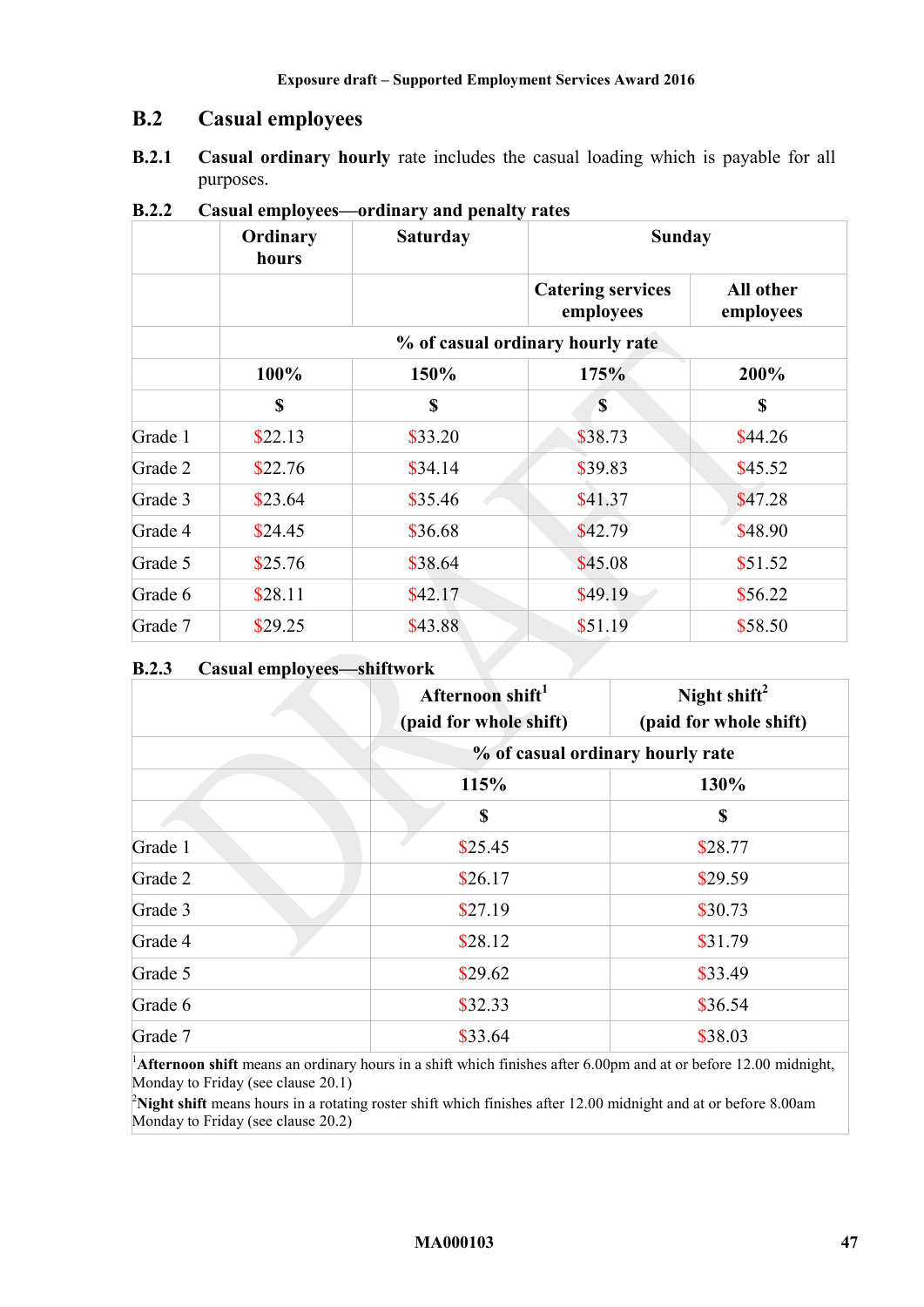# <span id="page-47-0"></span>**Schedule C—Summary of Monetary Allowances**

Monetary amounts in this schedule adjusted as a result of AWR 2016

See for full details of allowances payable under this award.

# **C.1 Wage-related allowances**

The wage-related allowances in this award are based on the standard rate as defined in clause [2—Definitions](#page-3-2) as the minimum weekly wage for a Grade 5 (trade qualified) employee in clause [15.2](#page-10-1) = **\$783.30** 

| <b>Allowance</b>                  | <b>Clause</b> | % of standard<br>rate | \$ per week<br>unless stated<br>otherwise |
|-----------------------------------|---------------|-----------------------|-------------------------------------------|
| Leading hand, in charge of $^1$ : | 17.2(b)       |                       |                                           |
| 3 to 10 employees                 |               | 4.52%                 | \$35.41                                   |
| 11 to 20 employees                |               | 6.76%                 | \$52.95                                   |
| More than 20<br>employees         |               | 8.58%                 | 67.21                                     |
| First aid allowance               | 17.2(c)       | 2.03%                 | \$15.90                                   |
| Toilet cleaning allowance:        | 17.2(d)       |                       |                                           |
| Per week; OR                      |               | 1.615%                | \$12.65                                   |
| Per shift                         |               | 0.329%                | $$2.58$ per shift                         |
| $1000 \pm 0.01$<br>$0.1$ .        |               |                       |                                           |

<sup>1</sup>This allowance applies for all purposes of this award

#### **C.1.1 Adjustment of wage-related allowances**

Wage-related allowances are adjusted in accordance with increases to wages and are based on a percentage of the standard rate as specified.

# **C.2 Expense-related allowances**

The following expense related allowances will be payable to employees in accordance with clause [17.3:](#page-16-3)

| <b>Allowance</b>         | <b>Clause</b> |                   |
|--------------------------|---------------|-------------------|
| Use of vehicle allowance | 17.3(a)       | $$0.78$ per km    |
| Meal allowance—overtime  | 17.3(b)       | $$10.55$ per meal |
| Laundry allowance        | 17.3(c)       | $$0.70$ per day   |

#### **C.2.1 Adjustment of expense-related allowances**

**(a)** At the time of any adjustment to the [standard rate,](#page-4-4) each expense-related allowance will be increased by the relevant adjustment factor. The relevant adjustment factor for this purpose is the percentage movement in the applicable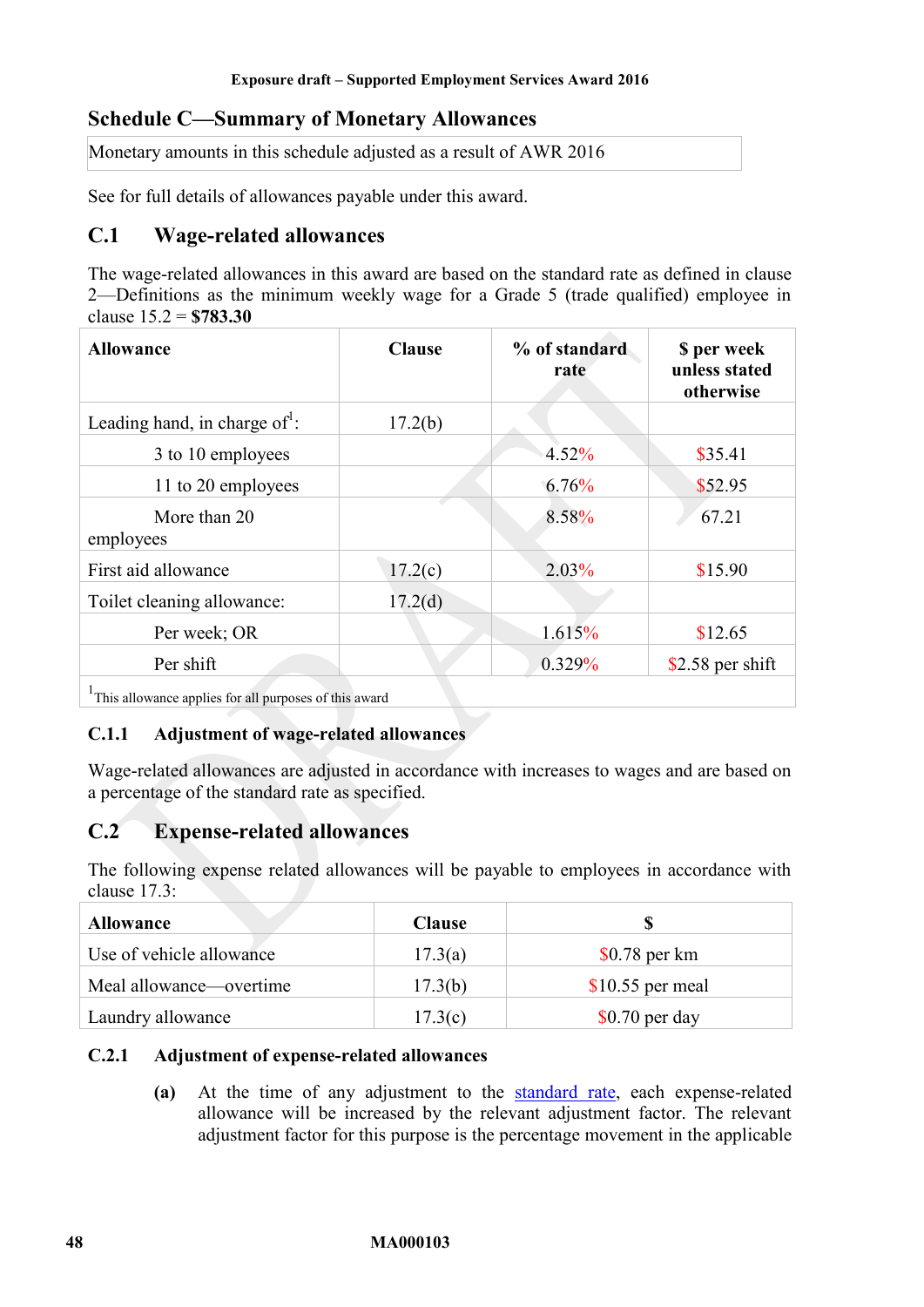index figure most recently published by the Australian Bureau of Statistics since the allowance was last adjusted.

**(b)** The applicable index figure is the index figure published by the Australian Bureau of Statistics for the Eight Capitals Consumer Price Index (Cat No. 6401.0), as follows:

| <b>Allowance</b>  | Applicable Consumer Price Index figure |
|-------------------|----------------------------------------|
| Meal allowance    | Take away and fast foods sub-group     |
| Laundry allowance | Clothing and footwear group            |
| Vehicle allowance | Private motoring sub-group             |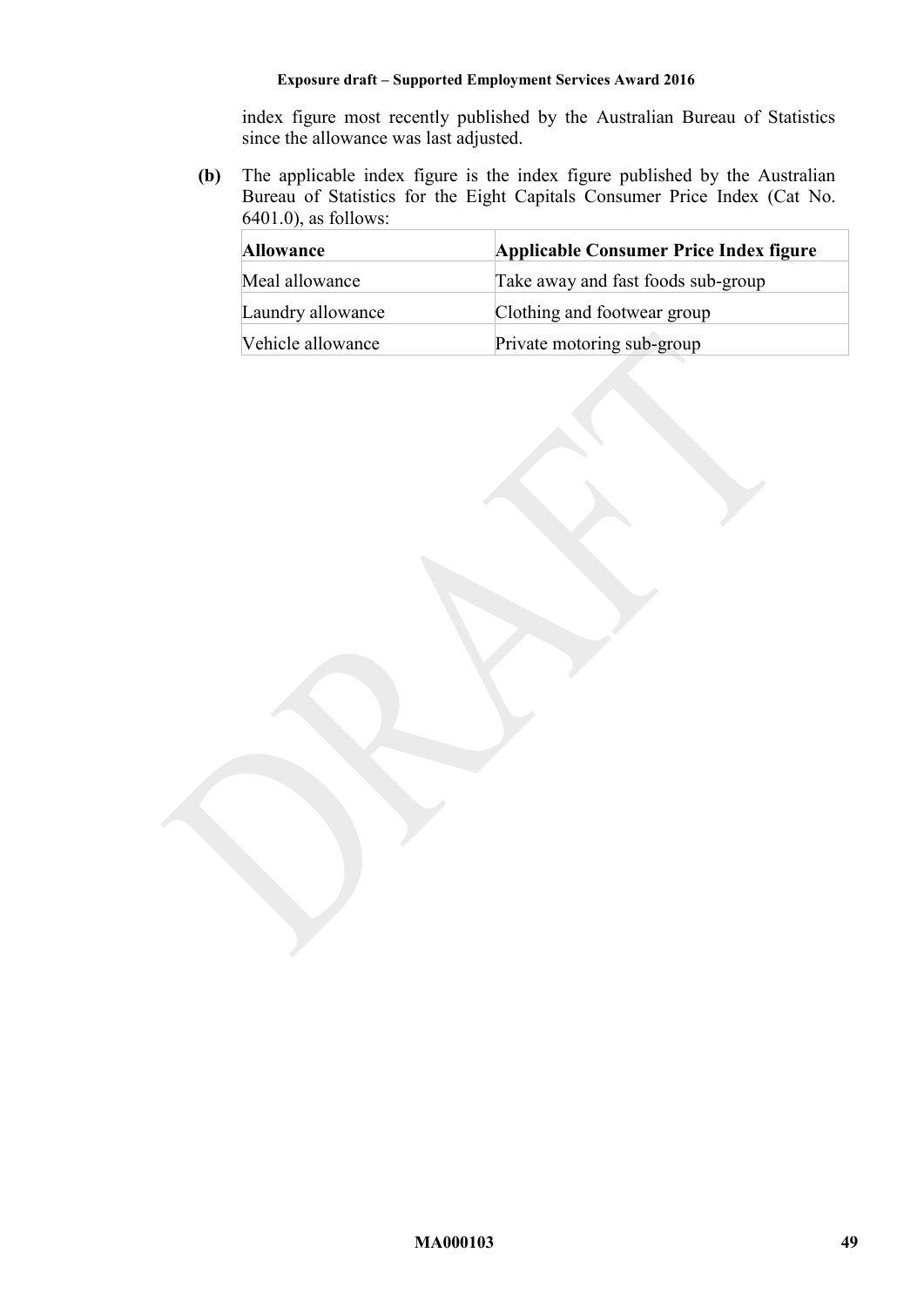# <span id="page-49-0"></span>**Schedule D—Supported Wage System**

Schedule D updated in accordance with [PR581528](http://www.fwc.gov.au/awardsandorders/html/pr581528.htm)

- **D.1** This schedule defines the conditions which will apply to employees who because of the effects of a disability are eligible for a supported wage under the terms of this award.
- **D.2** In this schedule:

**approved assessor** means a person accredited by the management unit established by the Commonwealth under the supported wage system to perform assessments of an individual's productive capacity within the supported wage system

**assessment instrument** means the tool provided for under the supported wage system that records the assessment of the productive capacity of the person to be employed under the supported wage system

**disability support pension** means the Commonwealth pension scheme to provide income security for persons with a disability as provided under the Social Security Act 1991, as amended from time to time, or any successor to that scheme

**relevant minimum wage** means the minimum wage prescribed in this award for the class of work for which an employee is engaged

**supported wage system** means the Commonwealth Government system to promote employment for people who cannot work at full award wages because of a disability, as documented in the Supported Wage System Handbook. The Handbook is available from the following website: [www.jobaccess.gov.au](http://www.jobaccess.gov.au/)

**SWS wage assessment agreement** means the document in the form required by the Department of Social Services that records the employee's productive capacity and agreed wage rate

# **D.3 Eligibility criteria**

- **D.3.1** Employees covered by this schedule will be those who are unable to perform the range of duties to the competence level required within the class of work for which the employee is engaged under this award, because of the effects of a disability on their productive capacity and who meet the impairment criteria for receipt of a disability support pension.
- **D.3.2** This schedule does not apply to any existing employee who has a claim against the employer which is subject to the provisions of workers compensation legislation or any provision of this award relating to the rehabilitation of employees who are injured in the course of their employment.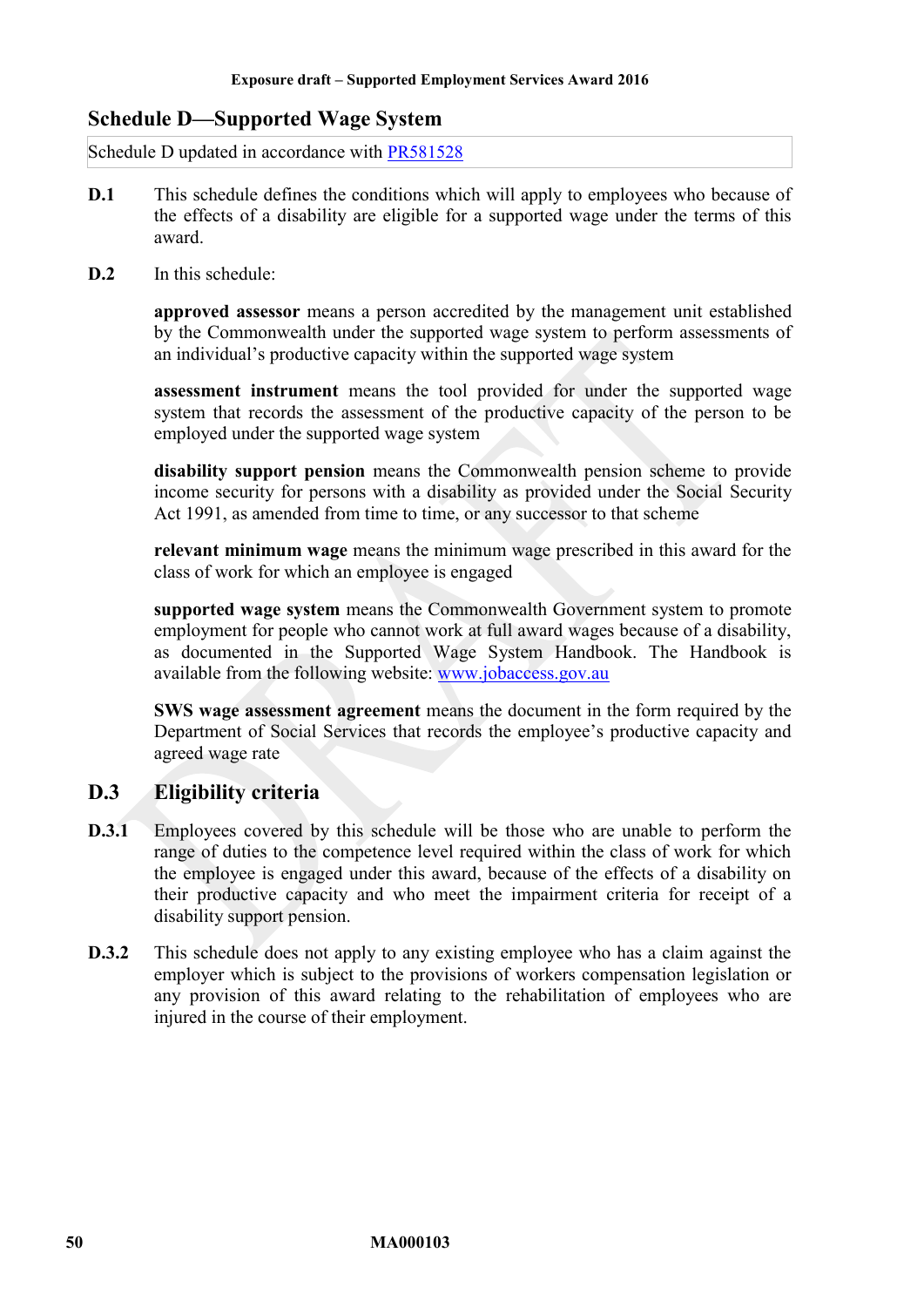# **D.4 Supported wage rates**

**D.4.1** Employees to whom this schedule applies will be paid the applicable percentage of the relevant minimum wage according to the following schedule:

| Assessed capacity (clause D.5) | Relevant minimum wage |
|--------------------------------|-----------------------|
| $\frac{0}{0}$                  | $\frac{0}{0}$         |
| 10%                            | 10%                   |
| 20%                            | 20%                   |
| 30%                            | 30%                   |
| 40%                            | 40%                   |
| 50%                            | 50%                   |
| 60%                            | 60%                   |
| 70%                            | 70%                   |
| 80%                            | 80%                   |
| 90%                            | 90%                   |

- **D.4.2** Provided that the minimum amount payable must be not less than **\$82** per week.
- **D.4.3** Where an employee's assessed capacity is **10%**, they must receive a high degree of assistance and support.

# <span id="page-50-0"></span>**D.5 Assessment of capacity**

- **D.5.1** For the purpose of establishing the percentage of the relevant minimum wage, the productive capacity of the employee will be assessed in accordance with the Supported Wage System by an approved assessor, having consulted the employer and employee and, if the employee so desires, a union which the employee is eligible to join.
- **D.5.2** All assessments made under this schedule must be documented in an SWS wage assessment agreement, and retained by the employer as a time and wages record in accordance with the Act.

# **D.6 Lodgement of SWS wage assessment agreement**

- **D.6.1** All SWS wage assessment agreements under the conditions of this schedule, including the appropriate percentage of the relevant minimum wage to be paid to the employee, must be lodged by the employer with the Fair Work Commission.
- **D.6.2** All SWS wage assessment agreements must be agreed and signed by the employee and employer parties to the assessment. Where a union which has an interest in the award is not a party to the assessment, the assessment will be referred by the Fair Work Commission to the union by certified mail and the agreement will take effect unless an objection is notified to the Fair Work Commission within 10 working days.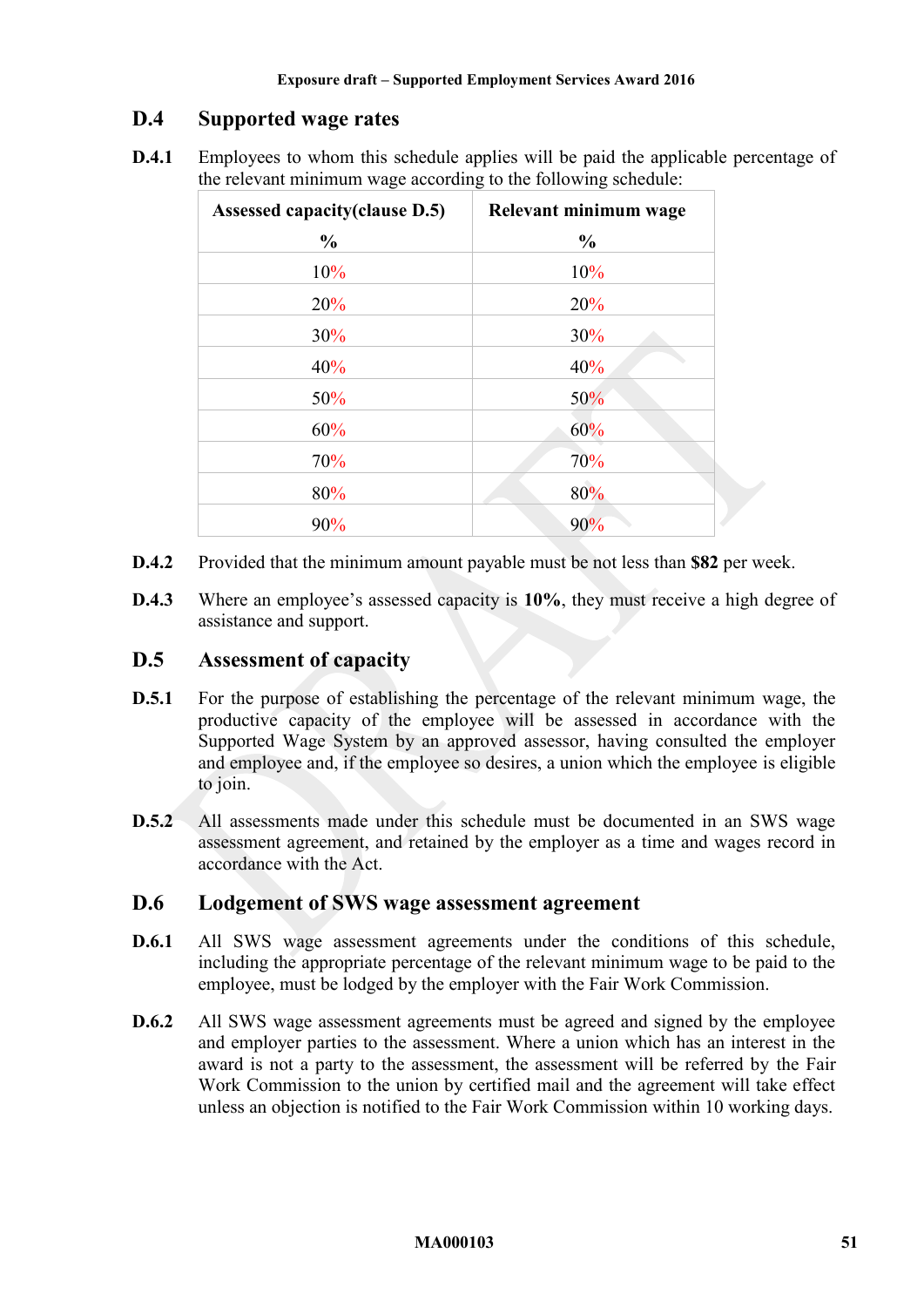# **D.7 Review of assessment**

The assessment of the applicable percentage should be subject to annual or more frequent review on the basis of a reasonable request for such a review. The process of review must be in accordance with the procedures for assessing capacity under the supported wage system.

## **D.8 Other terms and conditions of employment**

Where an assessment has been made, the applicable percentage will apply to the relevant minimum wage only. Employees covered by the provisions of this schedule will be entitled to the same terms and conditions of employment as other workers covered by this award on a pro rata basis.

# **D.9 Workplace adjustment**

An employer wishing to employ a person under the provisions of this schedule must take reasonable steps to make changes in the workplace to enhance the employee's capacity to do the job. Changes may involve re-design of job duties, working time arrangements and work organisation in consultation with other workers in the area.

# **D.10 Trial period**

- **D.10.1** In order for an adequate assessment of the employee's capacity to be made, an employer may employ a person under the provisions of this schedule for a trial period not exceeding 12 weeks, except that in some cases additional work adjustment time (not exceeding four weeks) may be needed.
- **D.10.2** During that trial period the assessment of capacity will be undertaken and the percentage of the relevant minimum wage for a continuing employment relationship will be determined.
- **D.10.3** The minimum amount payable to the employee during the trial period must be no less than \$82 per week.
- **D.10.4** Work trials should include induction or training as appropriate to the job being trialled.
- **D.10.5** Where the employer and employee wish to establish a continuing employment relationship following the completion of the trial period, a further contract of employment will be entered into based on the outcome of assessment under clause [D.5.](#page-50-0)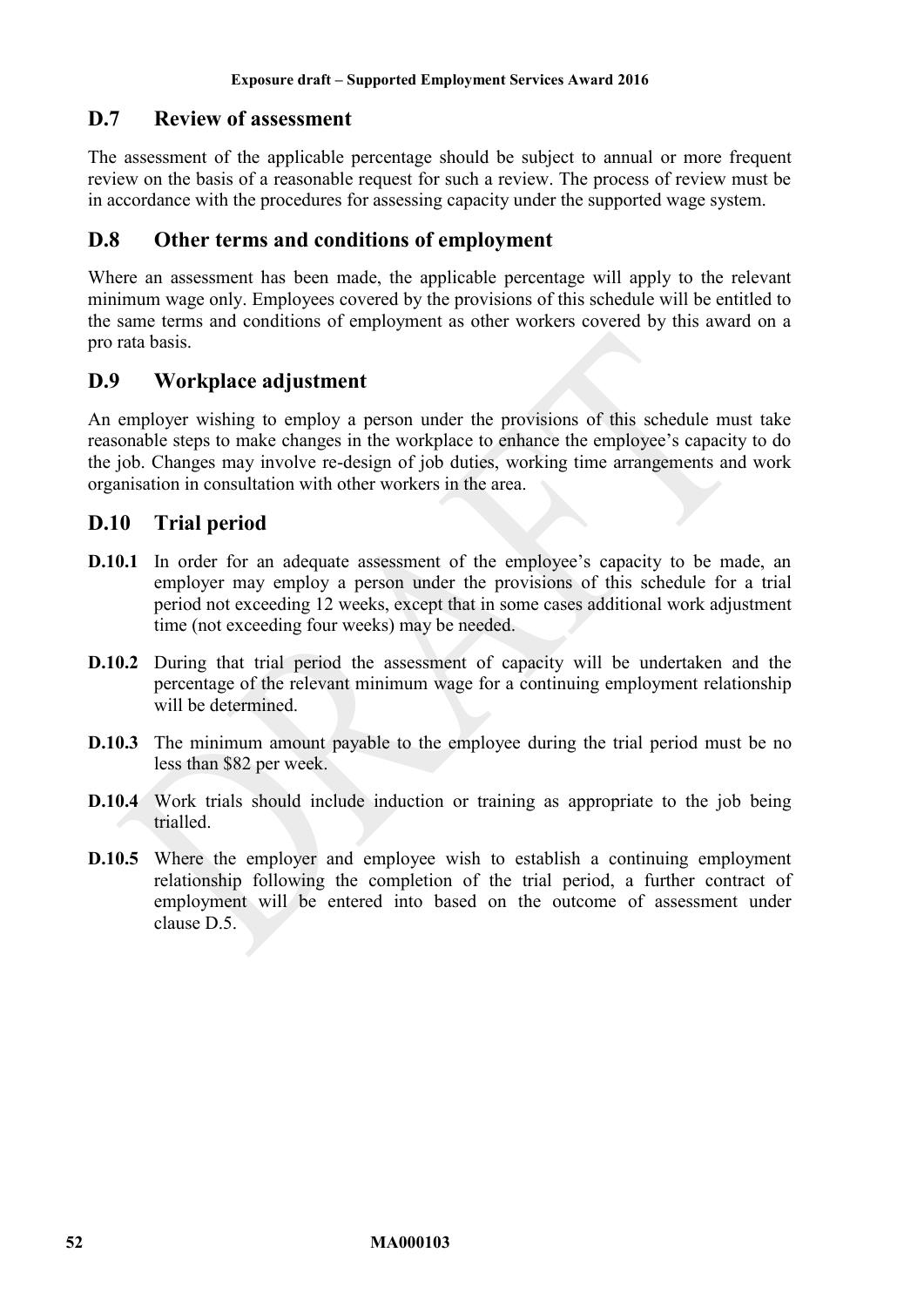# <span id="page-52-0"></span>**Schedule E—National Training Wage**

# **E.1 Title**

This is the *National Training Wage Schedule*.

## **E.2 Definitions**

In this schedule:

**adult trainee** is a trainee who would qualify for the highest minimum wage in Wage Level A, B or C if covered by that wage level

**approved training** means the training specified in the training contract

**Australian Qualifications Framework (AQF)** is a national framework for qualifications in post-compulsory education and training

**out of school** refers only to periods out of school beyond Year 10 as at the first of January in each year and is deemed to:

- **(a)** include any period of schooling beyond Year 10 which was not part of or did not contribute to a completed year of schooling;
- **(b)** include any period during which a trainee repeats in whole or part a year of schooling beyond Year 10; and
- **(c)** not include any period during a calendar year in which a year of schooling is completed

**relevant State or Territory training authority** means the bodies in the relevant State or Territory which exercise approval powers in relation to traineeships and register training contracts under the relevant State or Territory vocational education and training legislation

**relevant State or Territory vocational education and training legislation** means the following or any successor legislation:

Australian Capital Territory: *Training and Tertiary Education Act 2003;*

New South Wales: *Apprenticeship and Traineeship Act 2001;*

Northern Territory: *Northern Territory Employment and Training Act 1991;*

Queensland: *Vocational Education, Training and Employment Act 2000;*

South Australia: *Training and Skills Development Act 2008;*

Tasmania: *Vocational Education and Training Act 1994;*

Victoria: *Education and Training Reform Act 2006; or*

Western Australia: *Vocational Education and Training Act 1996*

**trainee** is an employee undertaking a traineeship under a training contract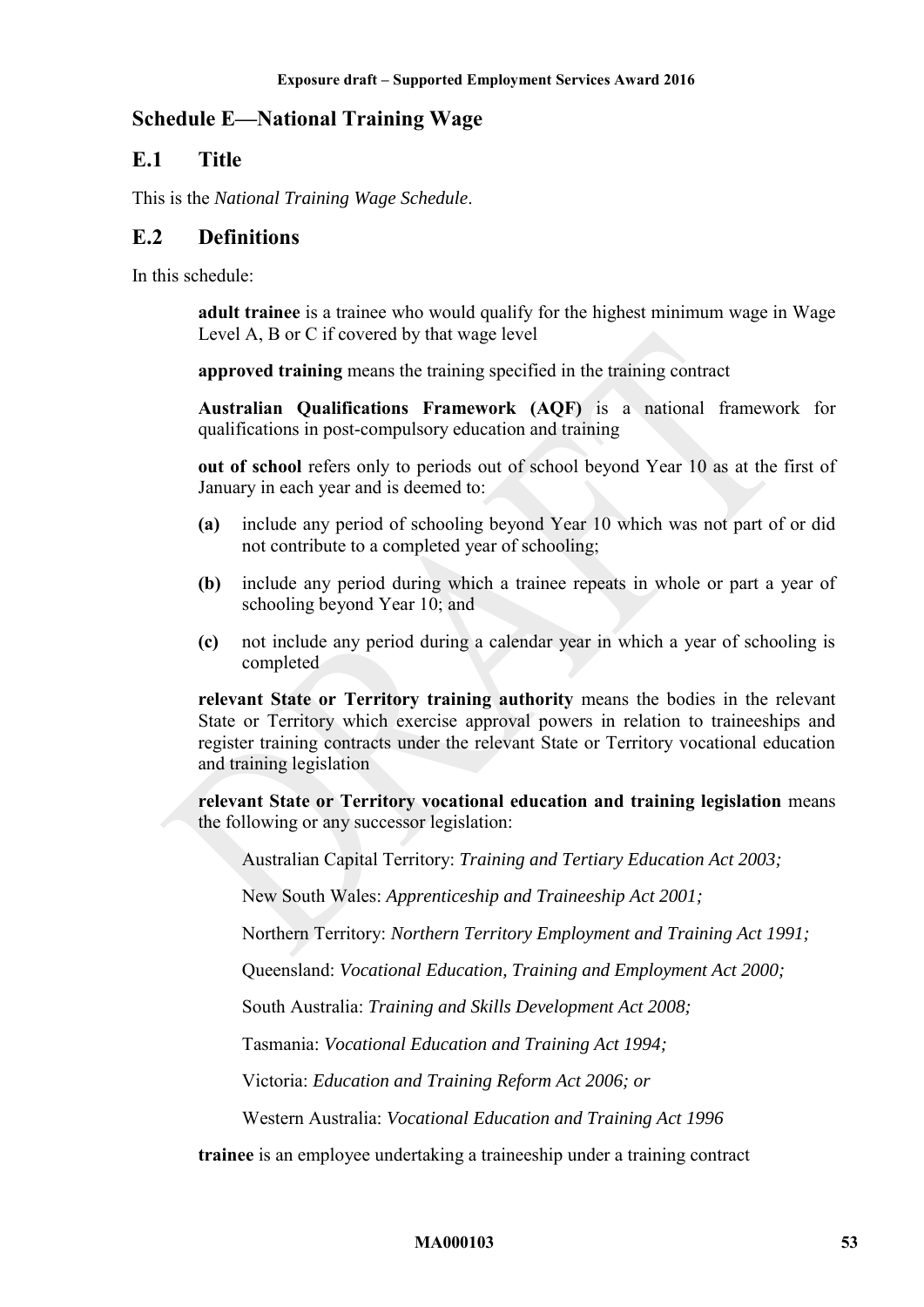**traineeship** means a system of training which has been approved by the relevant State or Territory training authority, which meets the requirements of a training package developed by the relevant Industry Skills Council and endorsed by the National Quality Council, and which leads to an AQF certificate level qualification

**training contract** means an agreement for a traineeship made between an employer and an employee which is registered with the relevant State or Territory training authority

**training package** means the competency standards and associated assessment guidelines for an AQF certificate level qualification which have been endorsed for an industry or enterprise by the National Quality Council and placed on the National Training Information Service with the approval of the Commonwealth, State and Territory Ministers responsible for vocational education and training, and includes any relevant replacement training package

Year 10 includes any year before Year 10

## **E.3 Coverage**

- **E.3.1** Subject to clauses [E.3.2](#page-53-0) to [E.3.6](#page-53-1) of this schedule, this schedule applies in respect of an employee covered by this award who is undertaking a traineeship whose training package and AQF certificate level is allocated to a wage level by clause [E.7](#page-59-0) to this schedule or by clause [E.5.4](#page-59-1) of this schedule.
- <span id="page-53-0"></span>**E.3.2** This schedule only applies to AQF Certificate Level IV traineeships for which a relevant AQF Certificate Level III traineeship is listed in clause [E.7](#page-59-0) to this schedule.
- **E.3.3** This schedule does not apply to:
	- **(a)** the apprenticeship system;
	- **(b)** qualifications not identified in training packages; or
	- **(c)** qualifications in training packages which are not identified as appropriate for a traineeship.

Parties are asked to identify "*any training program which applies to the same occupation and achieves essentially the same training outcome as an existing apprenticeship in an award as at 25 June 1997*" that they consider should not be covered by this Schedule.

- **E.3.4** This schedule does not apply to qualifications not identified in training packages or to qualifications in training packages which are not identified as appropriate for a traineeship.
- <span id="page-53-2"></span>**E.3.5** Where the terms and conditions of this schedule conflict with other terms and conditions of this award dealing with traineeships, the other terms and conditions of this award prevail.
- <span id="page-53-1"></span>**E.3.6** At the conclusion of the traineeship, this schedule ceases to apply to the employee.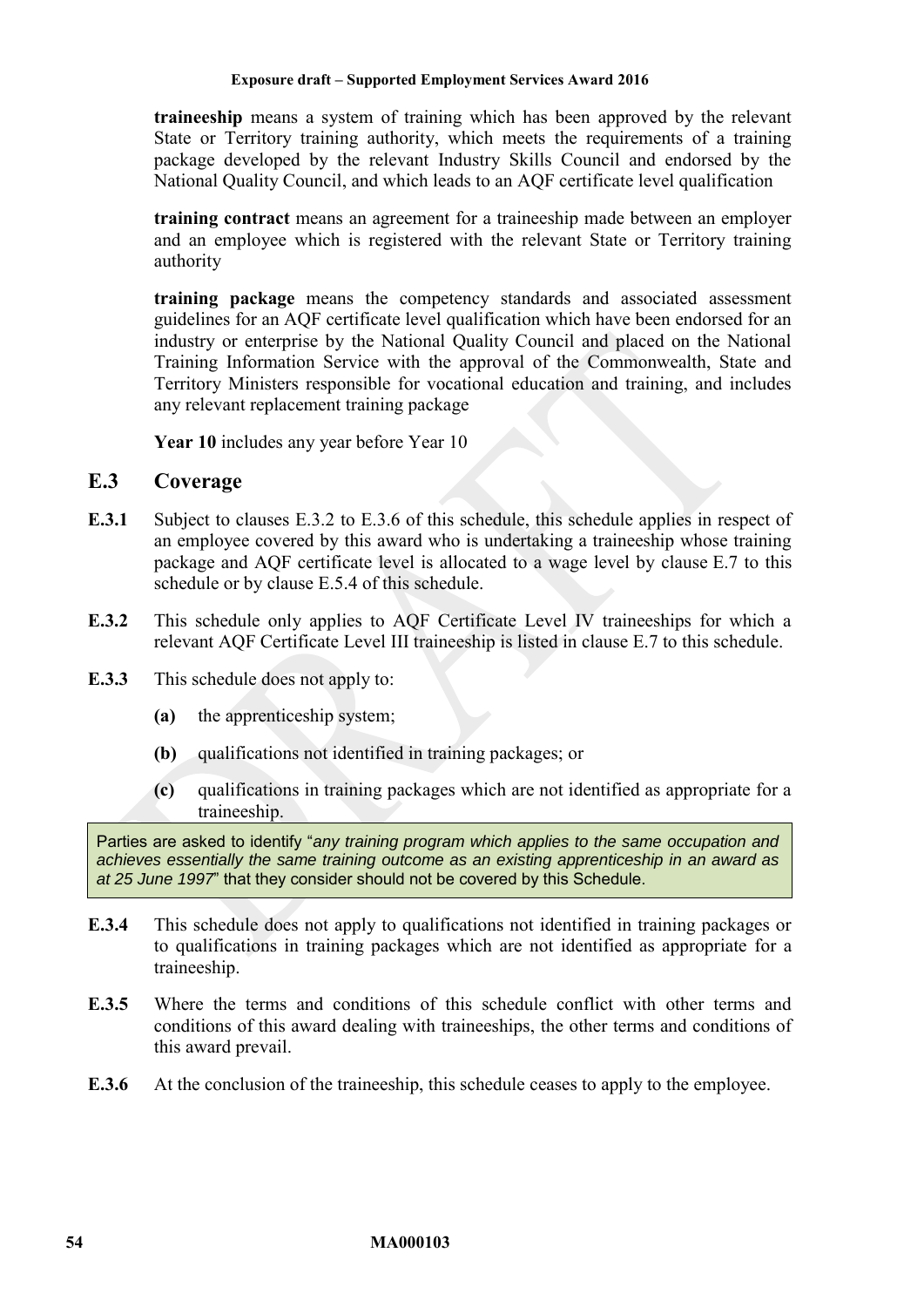# **E.4 Types of Traineeship**

The following types of traineeship are available under this schedule:

- **E.4.1** a full-time traineeship based on 38 ordinary hours per week, with 20% of ordinary hours being approved training; and
- **E.4.2** a part-time traineeship based on less than 38 ordinary hours per week, with 20% of ordinary hours being approved training solely on-the-job or partly on-the-job and partly off-the-job, or where training is fully off-the-job.

# **E.5 Minimum Wages**

#### **E.5.1 Minimum wages for full-time traineeships**

## **(a) Wage Level A**

Subject to clause [E.5.3](#page-58-0) of this schedule, the minimum wages for a trainee undertaking a full-time AQF Certificate Level I–III traineeship whose training package and AQF certificate levels are allocated to Wage Level A by clause [E.7.1](#page-59-2) are:

|                                    | <b>Highest year of schooling completed</b> |                     |                     |
|------------------------------------|--------------------------------------------|---------------------|---------------------|
|                                    | Year 10                                    | Year 11<br>per week | Year 12<br>per week |
|                                    | per week                                   |                     |                     |
|                                    | S                                          | \$                  | S                   |
| School leaver                      | \$302.20                                   | \$332.80            | \$396.50            |
| Plus 1 year out of school          | \$332.80                                   | \$396.50            | \$461.40            |
| Plus 2 years out of school         | \$396.50                                   | \$461.40            | \$537.00            |
| Plus 3 years out of school         | \$461.40                                   | \$537.00            | \$614.80            |
| Plus 4 years out of school         | \$537.00                                   | \$614.80            |                     |
| Plus 5 or more years out of school | \$614.80                                   |                     |                     |

## **(b) Wage Level B**

Subject to clause [E.5.3](#page-58-0) of this schedule, the minimum wages for a trainee undertaking a full-time AQF Certificate Level I–III traineeship whose training package and AQF certificate levels are allocated to Wage Level B by clause [E.7.2](#page-61-0) are:

|                            | <b>Highest year of schooling completed</b> |                     |                     |
|----------------------------|--------------------------------------------|---------------------|---------------------|
|                            | Year 10<br>per week                        | Year 11<br>Per week | Year 12<br>per week |
|                            |                                            |                     |                     |
|                            | S                                          | S                   | S                   |
| School leaver              | \$302.20                                   | \$332.80            | \$385.80            |
| Plus 1 year out of school  | \$332.80                                   | \$385.80            | \$443.80            |
| Plus 2 years out of school | \$385.80                                   | \$443.80            | \$520.40            |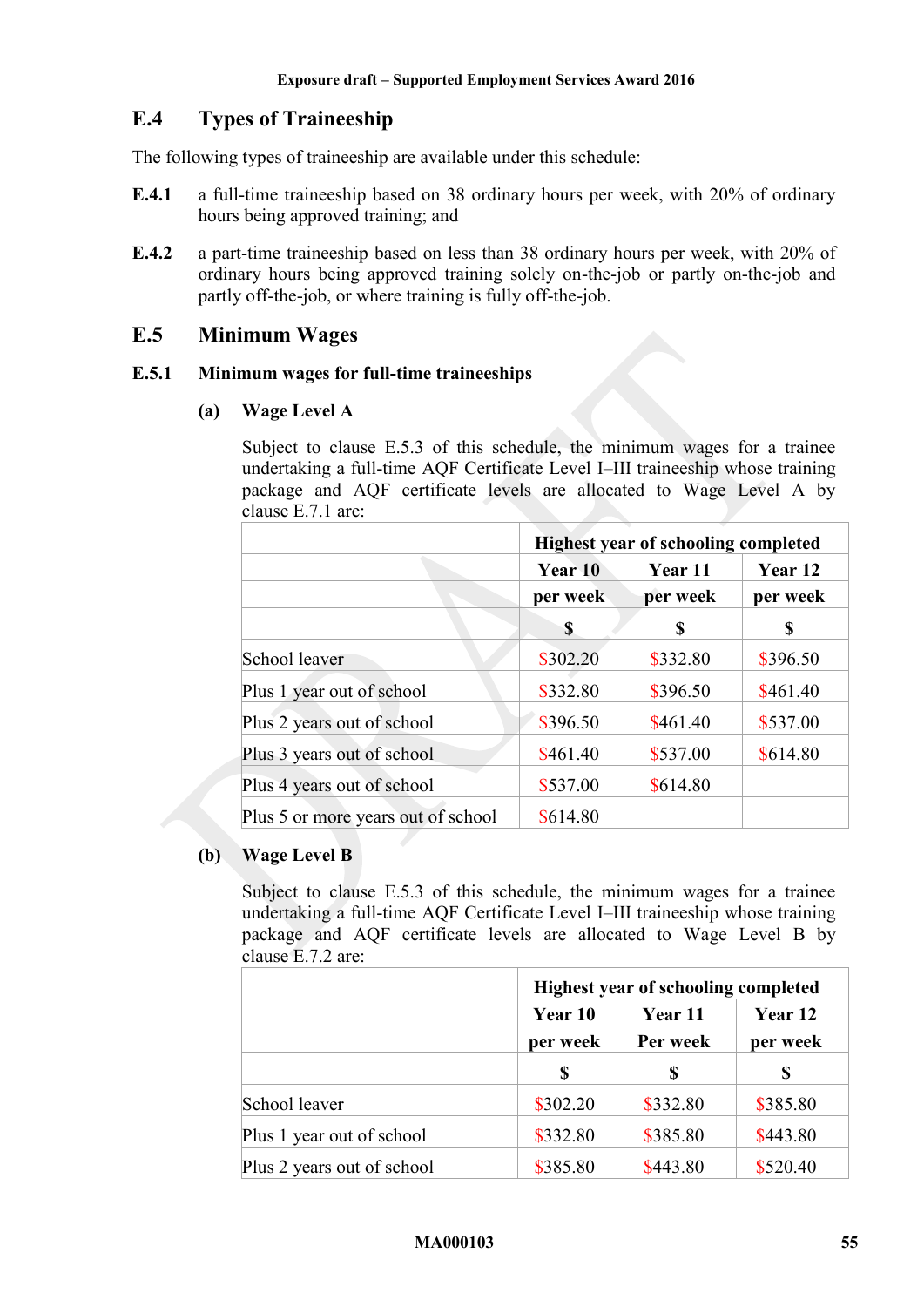|                                    | <b>Highest year of schooling completed</b> |                          |                     |
|------------------------------------|--------------------------------------------|--------------------------|---------------------|
|                                    | Year 10<br>per week<br>S                   | Year 11<br>Per week<br>S | Year 12<br>per week |
|                                    |                                            |                          |                     |
|                                    |                                            |                          |                     |
| Plus 3 years out of school         | \$443.80                                   | \$520.40                 | \$593.60            |
| Plus 4 years out of school         | \$520.40                                   | \$593.60                 |                     |
| Plus 5 or more years out of school | \$593.60                                   |                          |                     |

## **(c) Wage Level C**

Subject to clause [E.5.3](#page-58-0) of this schedule, the minimum wages for a trainee undertaking a full-time AQF Certificate Level I–III traineeship whose training package and AQF certificate levels are allocated to Wage Level C by clause [E.7.3](#page-62-0) are:

|                                    | <b>Highest year of schooling completed</b> |          |          |
|------------------------------------|--------------------------------------------|----------|----------|
|                                    | Year 10                                    | Year 11  | Year 12  |
|                                    | per week                                   | per week | per week |
|                                    | S                                          | S        |          |
| School leaver                      | \$302.20                                   | \$332.80 | \$385.80 |
| Plus 1 year out of school          | \$332.80                                   | \$385.80 | \$434.30 |
| Plus 2 years out of school         | \$385.80                                   | \$434.30 | \$485.20 |
| Plus 3 years out of school         | \$434.30                                   | \$485.20 | \$540.60 |
| Plus 4 years out of school         | \$485.20                                   | \$540.60 |          |
| Plus 5 or more years out of school | \$540.60                                   |          |          |

# **(d) AQF Certificate Level IV traineeships**

- **(i)** Subject to clause [E.5.3](#page-58-0) of this schedule, the minimum wages for a trainee undertaking a full-time AQF Certificate Level IV traineeship are the minimum wages for the relevant full-time AQF Certificate Level III traineeship with the addition of 3.8% to those minimum wages.
- **(ii)** Subject to clause [E.5.3](#page-58-0) of this schedule, the minimum wages for an adult trainee undertaking a full-time AQF Certificate Level IV traineeship are as follows, provided that the relevant wage level is that for the relevant AQF Certificate Level III traineeship:

| Wage level   | First year of<br>traineeship | <b>Second and</b><br>subsequent years of<br>traineeship |
|--------------|------------------------------|---------------------------------------------------------|
|              | per week                     | per week                                                |
|              |                              |                                                         |
| Wage Level A | \$638.50                     | \$663.20                                                |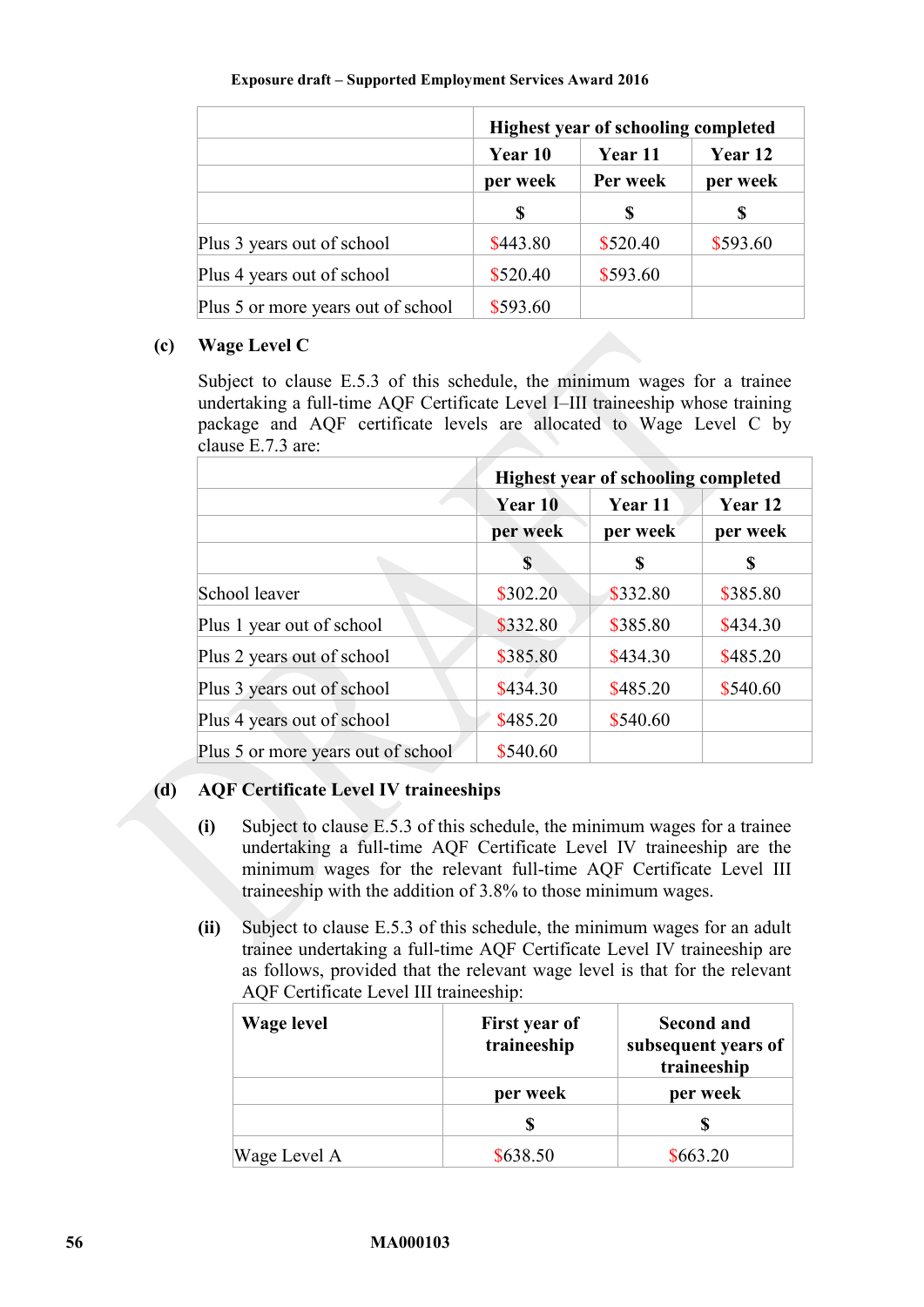| Wage level   | First year of<br>traineeship | <b>Second and</b><br>subsequent years of<br>traineeship |
|--------------|------------------------------|---------------------------------------------------------|
|              | per week                     | per week                                                |
|              | S                            |                                                         |
| Wage Level B | \$616.00                     | \$639.70                                                |
| Wage Level C | \$560.60                     | \$581.80                                                |

## <span id="page-56-0"></span>**E.5.2 Minimum wages for part-time traineeships**

## **(a) Wage Level A**

Subject to clauses [E.5.2\(f\)](#page-58-1) and [E.5.3](#page-58-0) of this schedule, the minimum wages for a trainee undertaking a part-time AQF Certificate Level I–III traineeship whose training package and AQF certificate levels are allocated to Wage Level A by clause [E.7.1](#page-59-2) are:

|                                    | <b>Highest year of schooling completed</b> |          |          |
|------------------------------------|--------------------------------------------|----------|----------|
|                                    | Year 10                                    | Year 11  | Year 12  |
|                                    | per hour                                   | per hour | per hour |
|                                    | S                                          | \$       | S        |
| School leaver                      | \$9.94                                     | \$10.96  | \$13.05  |
| Plus 1 year out of school          | \$10.96                                    | \$13.05  | \$15.19  |
| Plus 2 years out of school         | \$13.05                                    | \$15.19  | \$17.66  |
| Plus 3 years out of school         | \$15.19                                    | \$17.66  | \$20.21  |
| Plus 4 years out of school         | \$17.66                                    | \$20.21  |          |
| Plus 5 or more years out of school | \$20.21                                    |          |          |

## **(b) Wage Level B**

Subject to clauses [E.5.2\(f\)](#page-58-1) and [E.5.3](#page-58-0) of this schedule, the minimum wages for a trainee undertaking a part-time AQF Certificate Level I–III traineeship whose training package and AQF certificate levels are allocated to Wage Level B by clause [E.7.2](#page-61-0) are:

|                            | <b>Highest year of schooling completed</b> |          |          |
|----------------------------|--------------------------------------------|----------|----------|
|                            | Year 10                                    | Year 11  | Year 12  |
|                            | per hour                                   | per hour | per hour |
|                            | S                                          | S        | S        |
| School leaver              | \$9.94                                     | \$10.96  | \$12.70  |
| Plus 1 year out of school  | \$10.96                                    | \$12.70  | \$14.60  |
| Plus 2 years out of school | \$12.70                                    | \$14.60  | \$17.13  |
| Plus 3 years out of school | \$14.60                                    | \$17.13  | \$19.54  |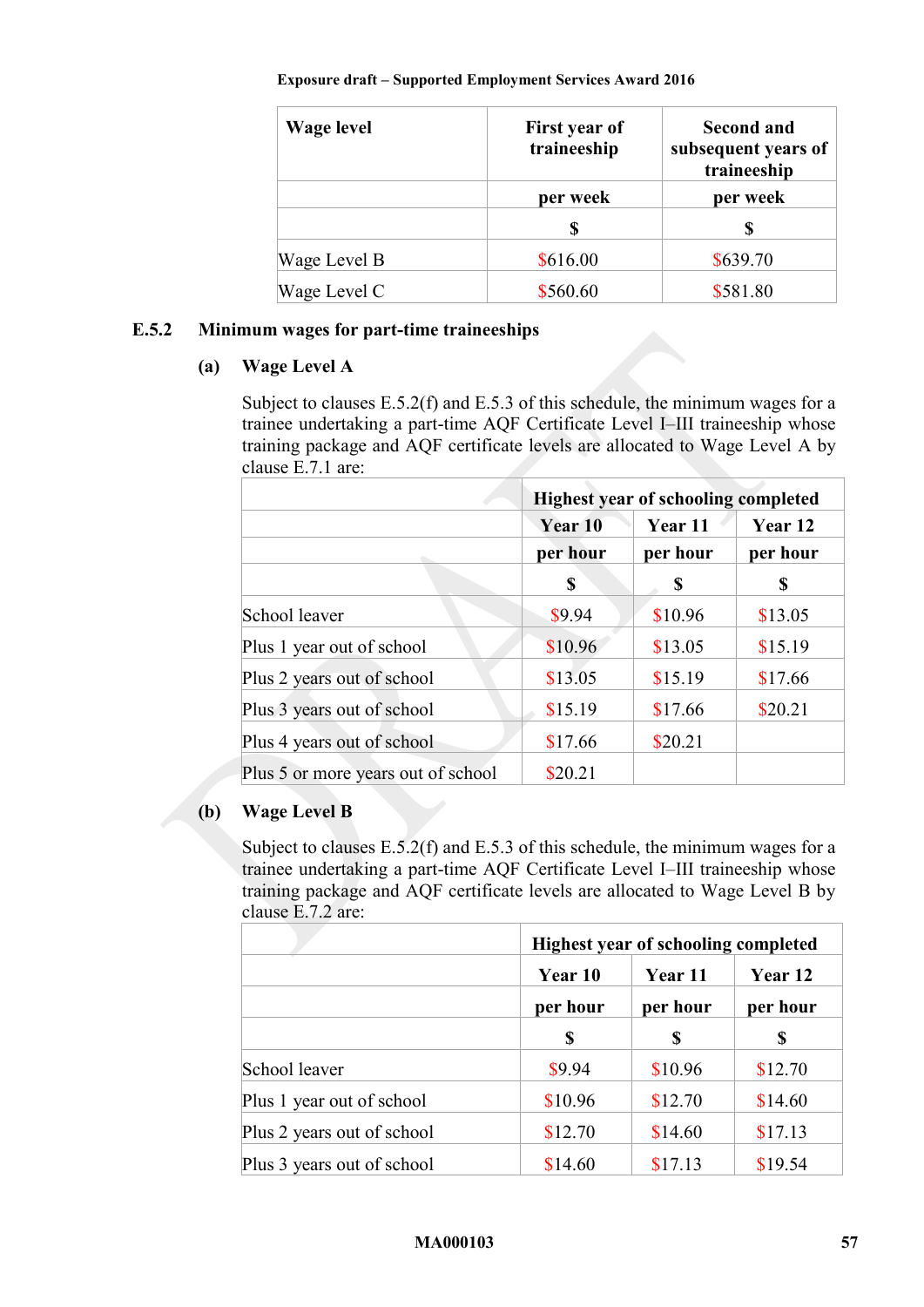|                                    | <b>Highest year of schooling completed</b> |          |          |
|------------------------------------|--------------------------------------------|----------|----------|
|                                    | <b>Year 11</b><br>Year 10                  |          | Year 12  |
|                                    | per hour                                   | per hour | per hour |
|                                    |                                            | S        |          |
| Plus 4 years out of school         | \$17.13                                    | \$19.54  |          |
| Plus 5 or more years out of school | \$19.54                                    |          |          |

## **(c) Wage Level C**

Subject to clauses [E.5.2\(f\)](#page-58-1) and [E.5.3](#page-58-0) of this schedule, the minimum wages for a trainee undertaking a part-time AQF Certificate Level I–III traineeship whose training package and AQF certificate levels are allocated to Wage Level C by clause [E.7.3](#page-62-0) are:

|                                    | <b>Highest year of schooling completed</b> |          |          |
|------------------------------------|--------------------------------------------|----------|----------|
|                                    | Year 10                                    | Year 11  | Year 12  |
|                                    | per hour                                   | per hour | per hour |
|                                    | S                                          | S        | S        |
| School leaver                      | \$9.94                                     | \$10.96  | \$12.70  |
| Plus 1 year out of school          | \$10.96                                    | \$12.70  | \$14.28  |
| Plus 2 years out of school         | \$12.70                                    | \$14.28  | \$15.95  |
| Plus 3 years out of school         | \$14.28                                    | \$15.95  | \$17.78  |
| Plus 4 years out of school         | \$15.95                                    | \$17.78  |          |
| Plus 5 or more years out of school | \$17.78                                    |          |          |

#### **(d) School-based traineeships**

Subject to clauses [E.5.2\(f\)](#page-58-1) and [E.5.3](#page-58-0) of this schedule, the minimum wages for a trainee undertaking a school-based AQF Certificate Level I–III traineeship whose training package and AQF certificate levels are allocated to Wage Levels A, B or C by clause [E.7](#page-59-0) are as follows when the trainee works ordinary hours:

| <b>Year of schooling</b> |                |  |
|--------------------------|----------------|--|
| <b>Year 11 or lower</b>  | <b>Year 12</b> |  |
| per hour                 | per hour       |  |
|                          | S              |  |
| 994                      | \$10.96        |  |

## <span id="page-57-0"></span>**(e) AQF Certificate Level IV traineeships**

**(i)** Subject to clauses [E.5.2\(f\)](#page-58-1) and [E.5.3](#page-58-0) of this schedule, the minimum wages for a trainee undertaking a part-time AQF Certificate Level IV traineeship are the minimum wages for the relevant part-time AQF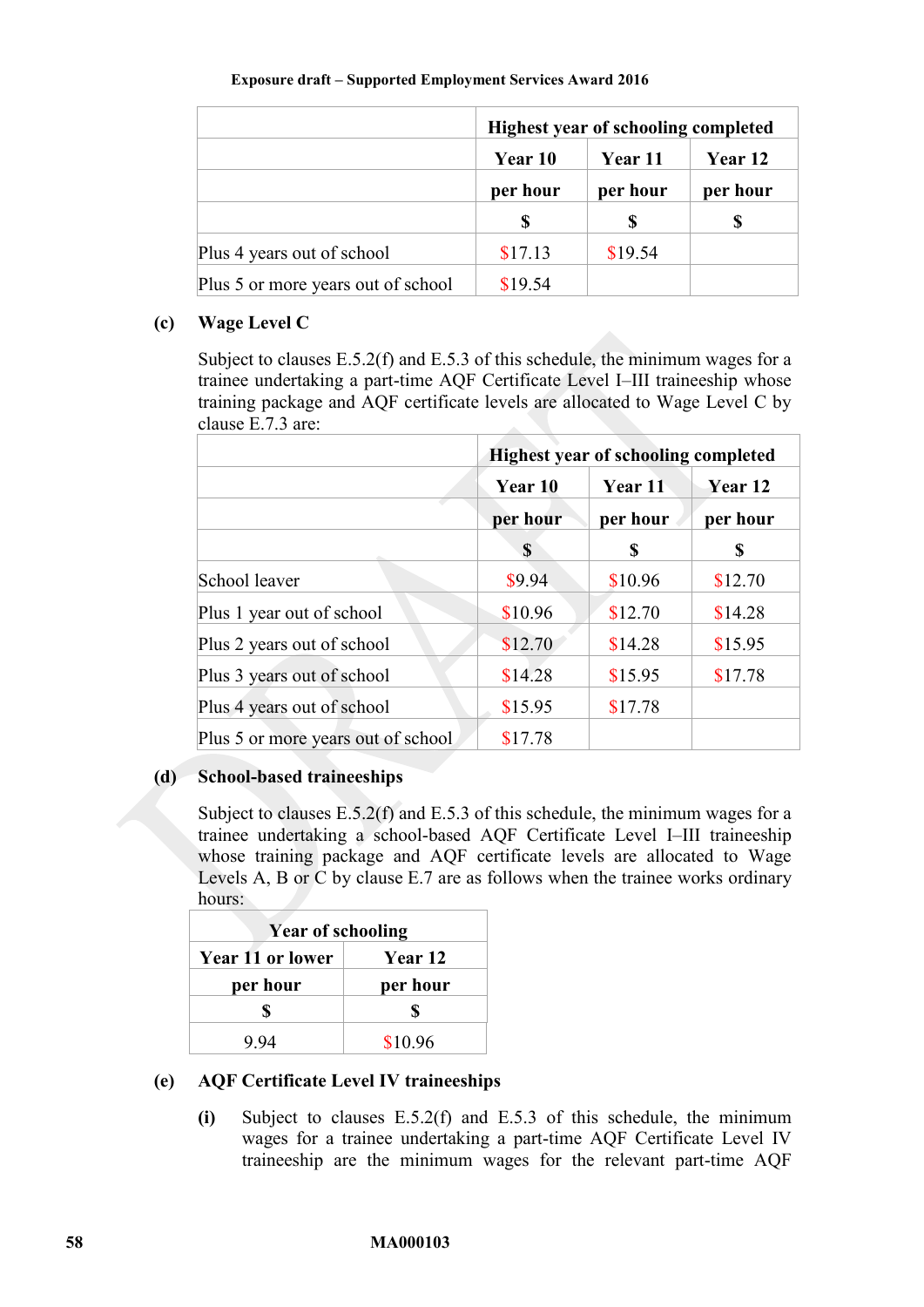Certificate Level III traineeship with the addition of 3.8% to those minimum wages.

**(ii)** Subject to clauses [E.5.2\(f\)](#page-58-1) and [E.5.3](#page-58-0) of this schedule, the minimum wages for an adult trainee undertaking a part-time AQF Certificate Level IV traineeship are as follows, provided that the relevant wage level is that for the relevant AQF Certificate Level III traineeship:

| <b>Wage level</b> | First year of<br>traineeship | <b>Second and</b><br>subsequent years<br>of traineeship |  |
|-------------------|------------------------------|---------------------------------------------------------|--|
|                   | per hour                     | per hour                                                |  |
|                   | S                            | \$                                                      |  |
| Wage Level A      | \$21.00                      | \$21.82                                                 |  |
| Wage Level B      | \$20.24                      | \$21.03                                                 |  |
| Wage Level C      | \$18.44                      | \$19.15                                                 |  |

## <span id="page-58-1"></span>**(f) Calculating the actual minimum wage**

- **(i)** Where the full-time ordinary hours of work are not 38 or an average of 38 per week, the appropriate hourly minimum wage is obtained by multiplying the relevant minimum wage in clauses  $E.5.2(a)$ [–\(e\)](#page-57-0) of this schedule by 38 and then dividing the figure obtained by the full-time ordinary hours of work per week.
- <span id="page-58-2"></span>**(ii)** Where the approved training for a part-time traineeship is provided fully off-the-job by a registered training organisation, for example at school or at TAFE, the relevant minimum wage in clauses  $E.5.2(a)$ –[\(e\)](#page-57-0) of this schedule applies to each ordinary hour worked by the trainee.
- **(iii)** Where the approved training for a part-time traineeship is undertaken solely on-the-job or partly on-the-job and partly off-the-job, the relevant minimum wage in clauses  $E.5.2(a)$ –[\(e\)](#page-57-0) of this schedule minus  $20\%$ applies to each ordinary hour worked by the trainee.

## <span id="page-58-0"></span>**E.5.3 Other minimum wage provisions**

- **(a)** An employee who was employed by an employer immediately prior to becoming a trainee with that employer must not suffer a reduction in their minimum wage per week or per hour by virtue of becoming a trainee. Casual loadings will be disregarded when determining whether the employee has suffered a reduction in their minimum wage.
- **(b)** If a qualification is converted from an AQF Certificate Level II to an AQF Certificate Level III traineeship, or from an AQF Certificate Level III to an AQF Certificate Level IV traineeship, then the trainee must be paid the next highest minimum wage provided in this schedule, where a higher minimum wage is provided for the new AQF certificate level.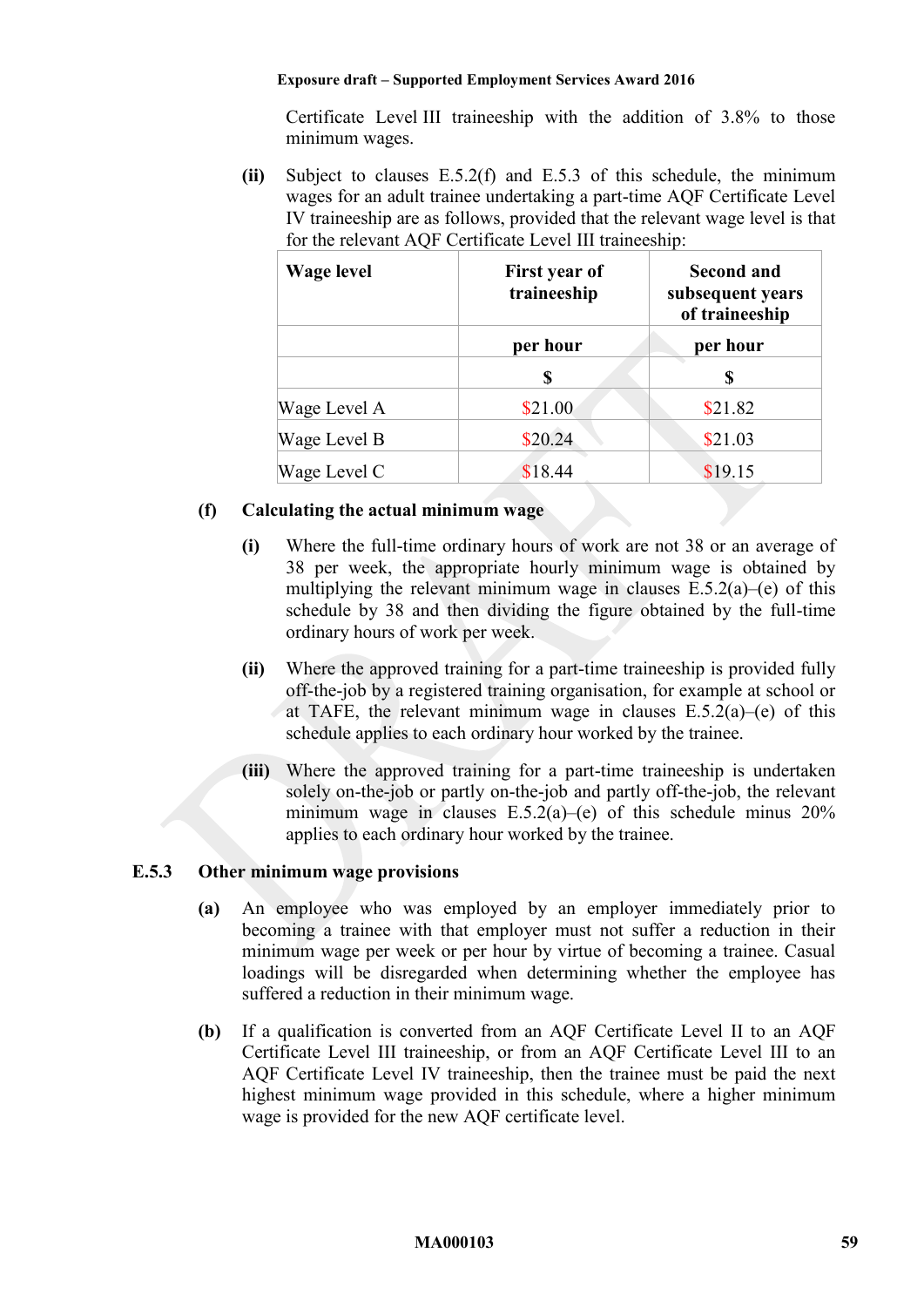### <span id="page-59-1"></span>**E.5.4 Default wage rate**

The minimum wage for a trainee undertaking an AQF Certificate Level I–III traineeship whose training package and AQF certificate level are not allocated to a wage level by clause [E.7](#page-59-0) is the relevant minimum wage under this schedule for a trainee undertaking an AQF Certificate to Level I–III traineeship whose training package and AQF certificate level are allocated to Wage Level B.

# **E.6 Employment conditions**

- **E.6.1** A trainee undertaking a school-based traineeship may, with the agreement of the trainee, be paid an additional loading of 25% on all ordinary hours worked instead of paid annual leave, paid personal/carer's leave and paid absence on public holidays, provided that where the trainee works on a public holiday then the public holiday provisions of this award apply.
- **E.6.2** A trainee is entitled to be released from work without loss of continuity of employment and to payment of the appropriate wages to attend any training and assessment specified in, or associated with, the training contract.
- **E.6.3** Time spent by a trainee, other than a trainee undertaking a school-based traineeship, in attending any training and assessment specified in, or associated with, the training contract is to be regarded as time worked for the employer for the purposes of calculating the trainee's wages and determining the trainee's employment conditions.

**Note:** The time to be included for the purpose of calculating the wages for part-time trainees whose approved training is fully off-the-job is determined by clause  $E.5.2(f)(ii)$  and not by this clause.

**E.6.4** Subject to clause [E.3.5](#page-53-2) of this schedule, all other terms and conditions of this award apply to a trainee unless specifically varied by this schedule.

# <span id="page-59-0"></span>**E.7 Allocation of Traineeships to Wage Levels**

Parties are asked to review the packages listed to ensure the lists are complete and up-to-date.

The wage levels applying to training packages and their AQF certificate levels are:

<span id="page-59-2"></span>**E.7.1 Wage Level A** 

| <b>Training package</b>             | <b>AQF</b> certificate level |
|-------------------------------------|------------------------------|
| Aeroskills                          | $\rm II$                     |
| Aviation                            | I, II, III                   |
| <b>Beauty</b>                       | III                          |
| <b>Business Services</b>            | I, II, III                   |
| Chemical, Hydrocarbons and Refining | I, II, III                   |
| Civil Construction                  | Ш                            |
| Coal Training Package               | II, III                      |
| <b>Community Services</b>           | II, III                      |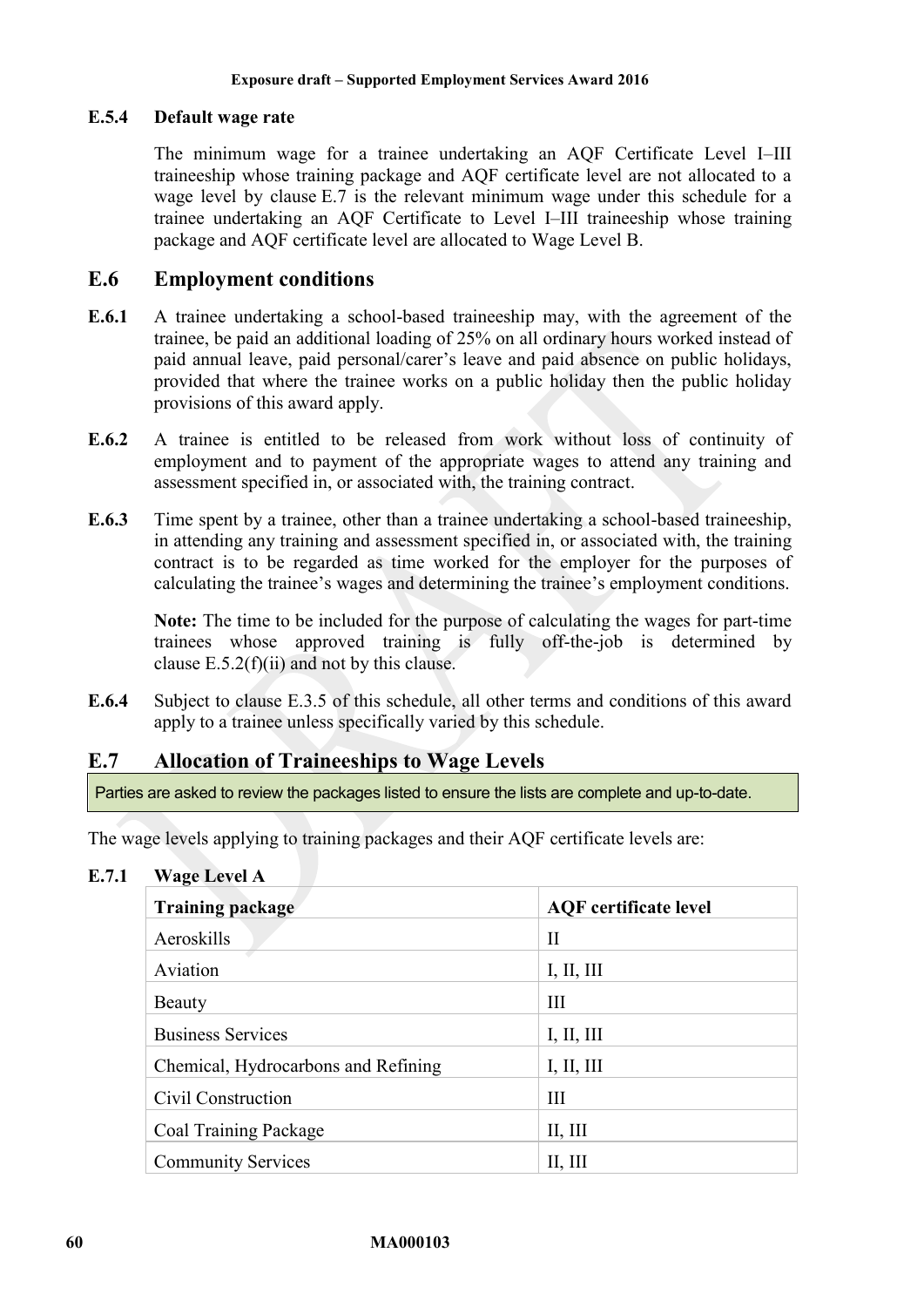| <b>Training package</b>                                                   | <b>AQF</b> certificate level                  |
|---------------------------------------------------------------------------|-----------------------------------------------|
| Construction, Plumbing and Services Integrated<br>Framework               | I, II, III                                    |
| <b>Correctional Services</b>                                              | II, III                                       |
| Drilling                                                                  | II, III                                       |
| Electricity Supply Industry—Generation Sector                             | II, III<br>(III in Western Australia only)    |
| Electricity Supply Industry—Transmission,<br>Distribution and Rail Sector | $\mathbf{I}$                                  |
| Electrotechnology                                                         | I, II, III<br>(III in Western Australia only) |
| <b>Financial Services</b>                                                 | I, II, III                                    |
| Floristry                                                                 | III                                           |
| Food Processing Industry                                                  | Ш                                             |
| Gas Industry                                                              | III                                           |
| Information and Communications Technology                                 | I, II, III                                    |
| <b>Laboratory Operations</b>                                              | II, III                                       |
| Local Government (other than Operational Works<br>Cert I and II)          | I, II, III                                    |
| <b>Manufactured Mineral Products</b>                                      | III                                           |
| Manufacturing                                                             | I, II, III                                    |
| Maritime                                                                  | I, II, III                                    |
| Metal and Engineering (Technical)                                         | II, III                                       |
| <b>Metalliferous Mining</b>                                               | II, III                                       |
| Museum, Library and Library/Information<br>Services                       | II, III                                       |
| Plastics, Rubber and Cablemaking                                          | Ш                                             |
| <b>Public Safety</b>                                                      | III                                           |
| <b>Public Sector</b>                                                      | II, III                                       |
| Pulp and Paper Manufacturing Industries                                   | III                                           |
| Retail Services (including wholesale and<br>Community pharmacy)           | III                                           |
| Telecommunications                                                        | II, III                                       |
| Textiles, Clothing and Footwear                                           | Ш                                             |
| Tourism, Hospitality and Events                                           | I, II, III                                    |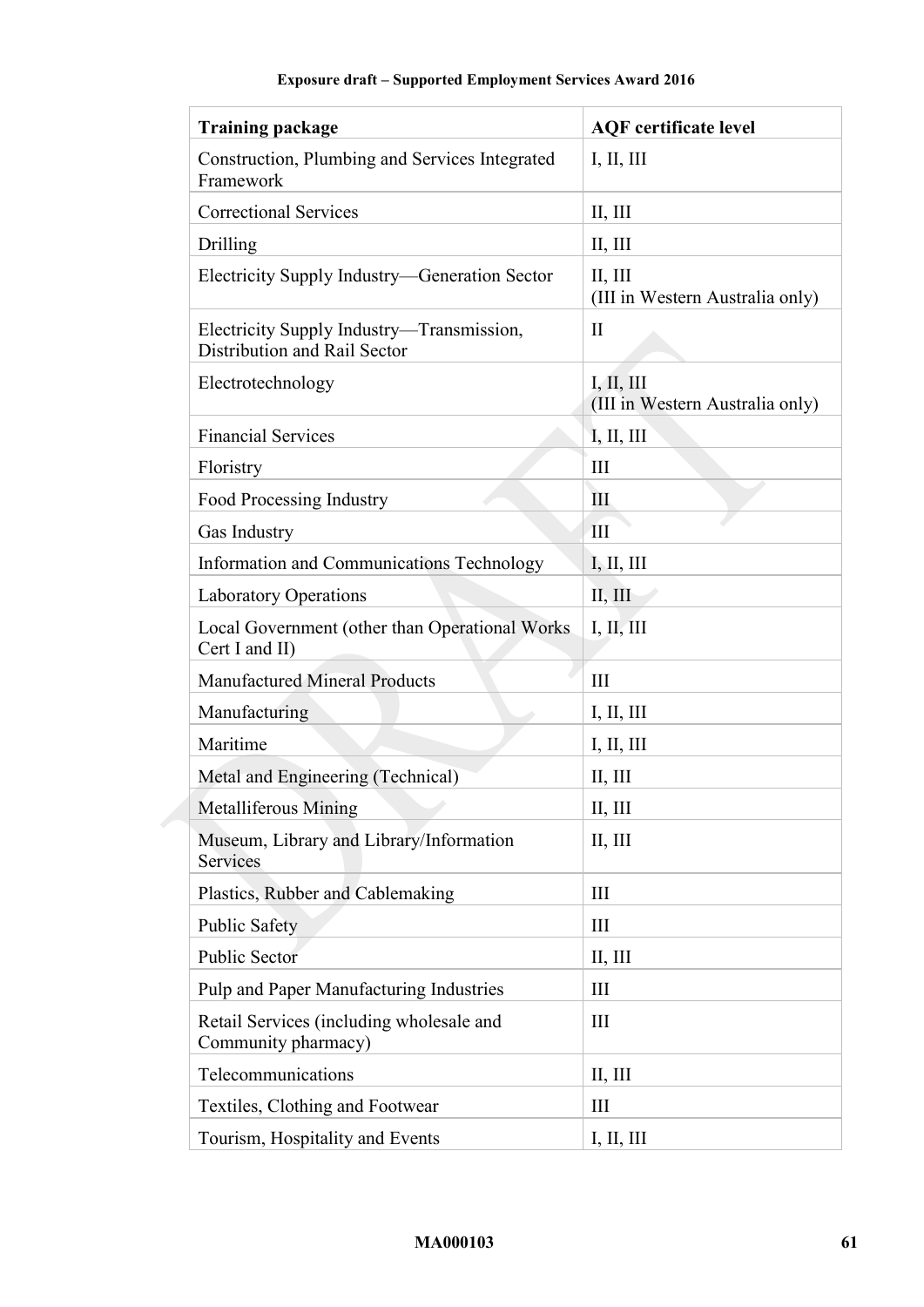| <b>Training package</b>    | <b>AQF</b> certificate level |
|----------------------------|------------------------------|
| Training and Assessment    | Ш                            |
| Transport and Logistics    | Ш                            |
| Water Industry (Utilities) | Ш                            |

# <span id="page-61-0"></span>**E.7.2 Wage Level B**

| <b>Training package</b>                        | <b>AQF</b> certificate level |
|------------------------------------------------|------------------------------|
| Animal Care and Management                     | I, II, III                   |
| <b>Asset Maintenance</b>                       | I, II, III                   |
| Australian Meat Industry                       | I, II, III                   |
| <b>Automotive Industry Manufacturing</b>       | II, III                      |
| Automotive Industry Retail, Service and Repair | I, II, III                   |
| <b>Beauty</b>                                  | $\rm II$                     |
| Caravan Industry                               | II, III                      |
| Civil Construction                             | Ι                            |
| <b>Community Recreation Industry</b>           | III                          |
| Entertainment                                  | I, II, III                   |
| <b>Extractive Industries</b>                   | II, III                      |
| <b>Fitness Industry</b>                        | III                          |
| Floristry                                      | $\mathbf{I}$                 |
| <b>Food Processing Industry</b>                | I, II                        |
| <b>Forest and Forest Products Industry</b>     | I, II, III                   |
| Furnishing                                     | I, II, III                   |
| Gas Industry                                   | I, II                        |
| Health                                         | II, III                      |
| Local Government (Operational Works)           | I, II                        |
| <b>Manufactured Mineral Products</b>           | I, II                        |
| Metal and Engineering (Production)             | II, III                      |
| <b>Outdoor Recreation Industry</b>             | I, II, III                   |
| Plastics, Rubber and Cablemaking               | $\mathbf{I}$                 |
| Printing and Graphic Arts                      | II, III                      |
| <b>Property Services</b>                       | I, II, III                   |
| <b>Public Safety</b>                           | I, II                        |
| Pulp and Paper Manufacturing Industries        | I, II                        |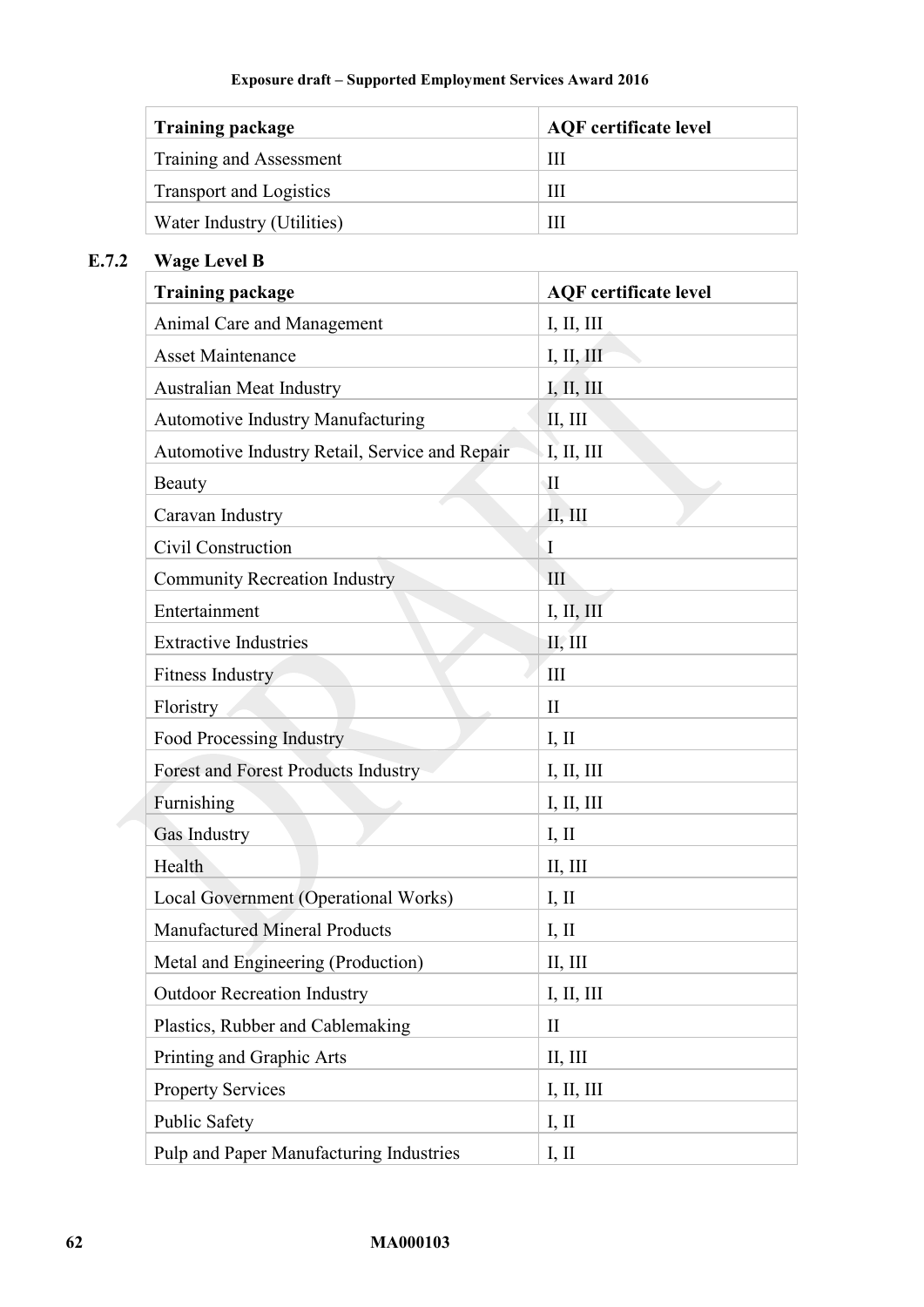| <b>Training package</b>         | <b>AQF</b> certificate level |
|---------------------------------|------------------------------|
| <b>Retail Services</b>          | I, II                        |
| Screen and Media                | I, II, III                   |
| Sport Industry                  | II, III                      |
| <b>Sugar Milling</b>            | I, II, III                   |
| Textiles, Clothing and Footwear | I, II                        |
| <b>Transport and Logistics</b>  | $\mathbf{H}$                 |
| Visual Arts, Craft and Design   | I, II, III                   |
| Water Industry                  | I, II                        |

# <span id="page-62-0"></span>**E.7.3 Wage Level C**

| <b>Training package</b>                 | <b>AQF</b> certificate level |
|-----------------------------------------|------------------------------|
| Agri-Food                               | $\mathbf I$                  |
| <b>Amenity Horticulture</b>             | I, II, III                   |
| <b>Conservation and Land Management</b> | I, II, III                   |
| <b>Funeral Services</b>                 | I, II, III                   |
| Music                                   | I, II, III                   |
| Racing Industry                         | I, II, III                   |
| <b>Rural Production</b>                 | I, II, III                   |
| Seafood Industry                        | I, II, III                   |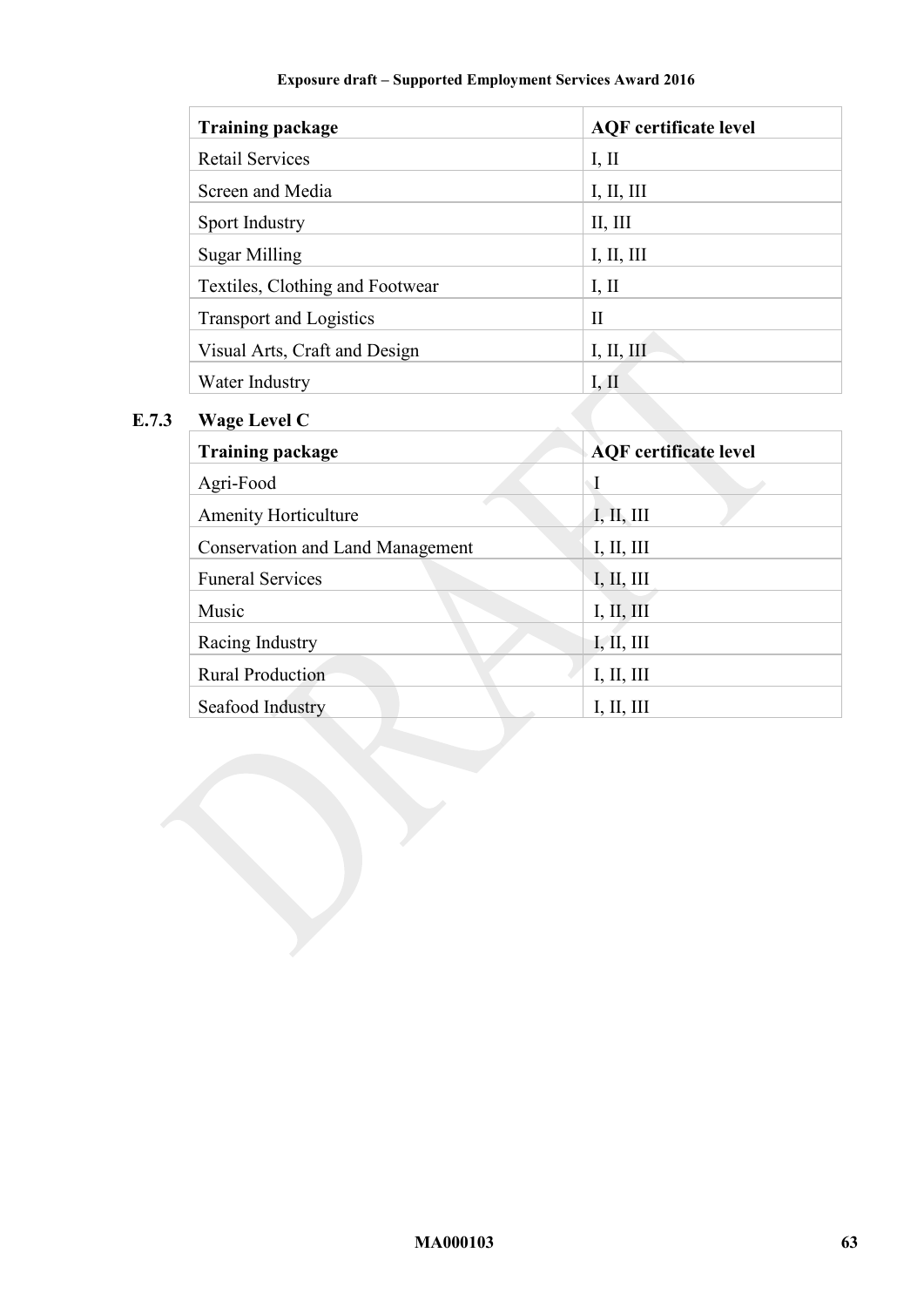# <span id="page-63-0"></span>**Schedule F—2016 Part-day Public Holidays**

The part-day public holidays schedule may be affected by [AM2014/301](https://www.fwc.gov.au/awards-and-agreements/modern-award-reviews/4-yearly-review/common-issues/am2014301-public-holidays)

Schedule F amended in accordance with [PR580863](http://www.fwc.gov.au/awardsandorders/html/pr580863.htm)

This schedule operates where this award otherwise contains provisions dealing with public holidays that supplement the NES.

- <span id="page-63-2"></span><span id="page-63-1"></span>**F.1** Where a part-day public holiday is declared or prescribed between 7.00 pm and midnight on Christmas Eve (24 December 2016) or New Year's Eve (31 December 2016) the following will apply on Christmas Eve and New Year's Eve and will override any provision in this award relating to public holidays to the extent of the inconsistency:
	- **(a)** All employees will have the right to refuse to work on the part-day public holiday if the request to work is not reasonable or the refusal is reasonable as provided for in the NES.
	- **(b)** Where a part-time or full-time employee is usually rostered to work ordinary hours between 7.00 pm and midnight but as a result of exercising their right under the NES does not work, they will be paid their ordinary rate of pay for such hours not worked.
	- **(c)** Where a part-time or full-time employee is usually rostered to work ordinary hours between 7.00 pm and midnight but as a result of being on annual leave does not work, they will be taken not to be on annual leave between those hours of 7.00 pm and midnight that they would have usually been rostered to work and will be paid their ordinary rate of pay for such hours.
	- **(d)** Where a part-time or full-time employee is usually rostered to work ordinary hours between 7.00 pm and midnight, but as a result of having a rostered day off (RDO) provided under this award, does not work, the employee will be taken to be on a public holiday for such hours and paid their ordinary rate of pay for those hours.
	- **(e)** Excluding annualised salaried employees to whom clause [F.1\(f\)](#page-63-1) applies, where an employee works any hours between 7.00 pm and midnight they will be entitled to the appropriate public holiday penalty rate (if any) in this award for those hours worked.
	- **(f)** Where an employee is paid an annualised salary under the provisions of this award and is entitled under this award to time off in lieu or additional annual leave for work on a public holiday, they will be entitled to time off in lieu or pro-rata annual leave equivalent to the time worked between 7.00 pm and midnight.
	- **(g)** An employee not rostered to work between 7.00 pm and midnight, other than an employee who has exercised their right in accordance with clause [F.1\(a\),](#page-63-2)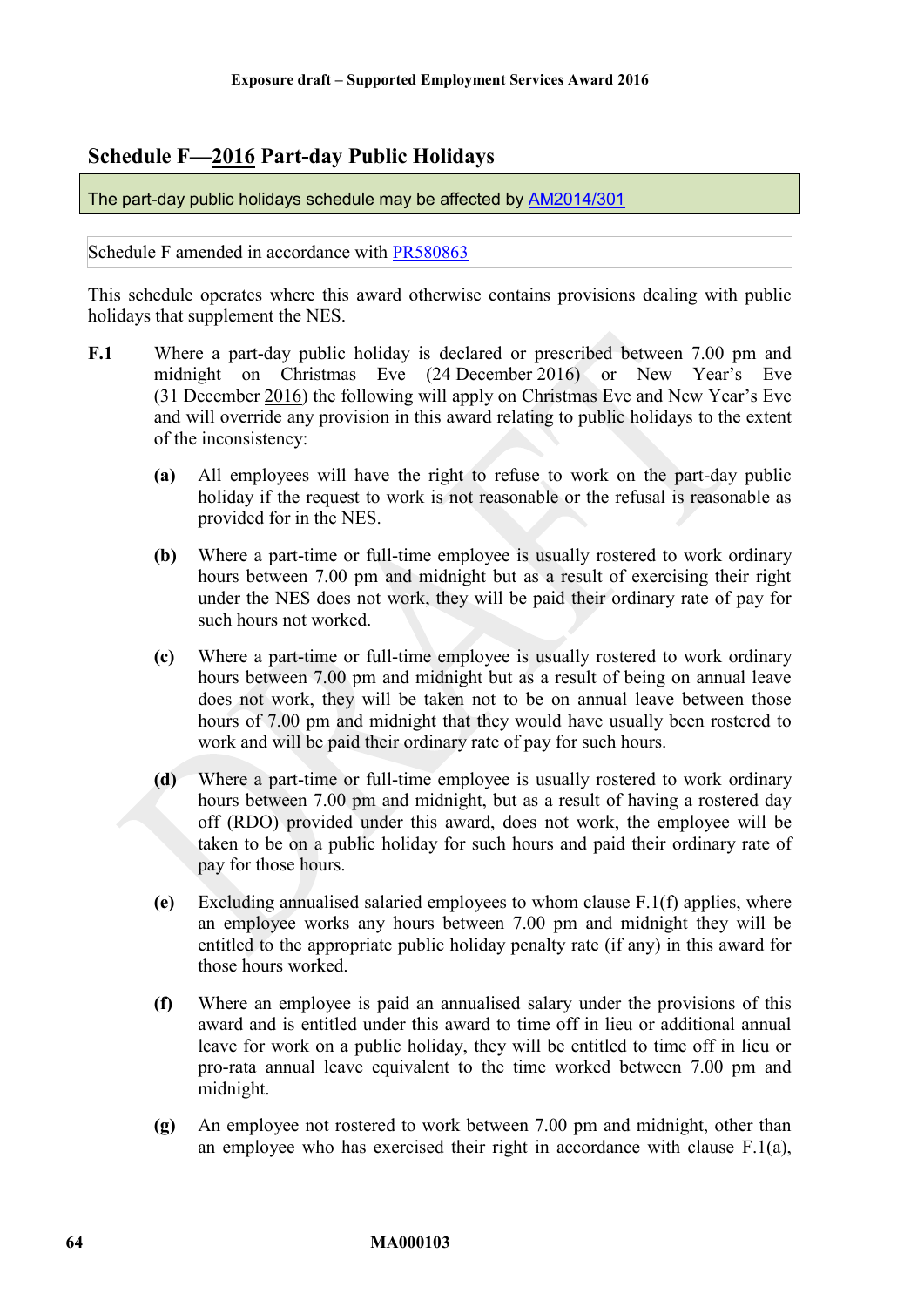will not be entitled to another day off, another day's pay or another day of annual leave as a result of the part-day public holiday.

This schedule is not intended to detract from or supplement the NES.

This schedule is an interim provision and subject to further review.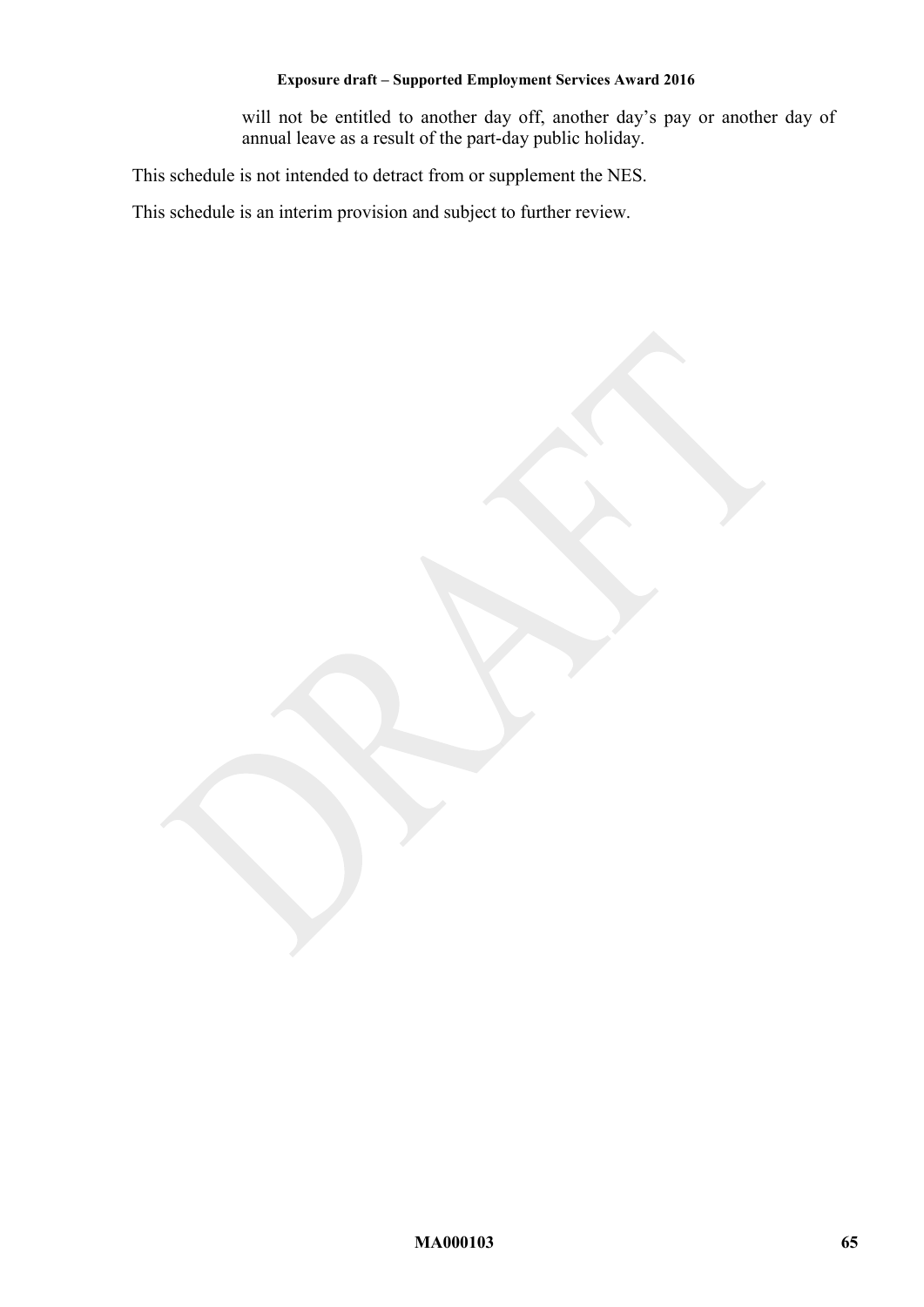# <span id="page-65-0"></span>**Schedule G—Agreement to Take Annual Leave in Advance**

| Schedule G—Agreement to Take Annual Leave in Advance inserted in accordance with<br>PR583085                                                                                                                                                                                                                                                                                                                                                           |
|--------------------------------------------------------------------------------------------------------------------------------------------------------------------------------------------------------------------------------------------------------------------------------------------------------------------------------------------------------------------------------------------------------------------------------------------------------|
|                                                                                                                                                                                                                                                                                                                                                                                                                                                        |
|                                                                                                                                                                                                                                                                                                                                                                                                                                                        |
| Name of employer:                                                                                                                                                                                                                                                                                                                                                                                                                                      |
| The employer and employee agree that the employee will take a period of paid annual<br>leave before the employee has accrued an entitlement to the leave:                                                                                                                                                                                                                                                                                              |
| The amount of leave to be taken in advance is: _____ hours/days                                                                                                                                                                                                                                                                                                                                                                                        |
| The leave in advance will commence on: $\frac{1}{20}$                                                                                                                                                                                                                                                                                                                                                                                                  |
|                                                                                                                                                                                                                                                                                                                                                                                                                                                        |
| Signature of employee:                                                                                                                                                                                                                                                                                                                                                                                                                                 |
| Date signed: $\frac{1}{20}$                                                                                                                                                                                                                                                                                                                                                                                                                            |
|                                                                                                                                                                                                                                                                                                                                                                                                                                                        |
| Name of employer representative:                                                                                                                                                                                                                                                                                                                                                                                                                       |
| Signature of employer representative:                                                                                                                                                                                                                                                                                                                                                                                                                  |
| Date signed: $\frac{1}{20}$                                                                                                                                                                                                                                                                                                                                                                                                                            |
|                                                                                                                                                                                                                                                                                                                                                                                                                                                        |
| [If the employee is under $18$ years of age - include:]                                                                                                                                                                                                                                                                                                                                                                                                |
| I agree that:                                                                                                                                                                                                                                                                                                                                                                                                                                          |
| if, on termination of the employee's employment, the employee has not accrued an<br>entitlement to all of a period of paid annual leave already taken under this<br>agreement, then the employer may deduct from any money due to the employee on<br>termination an amount equal to the amount that was paid to the employee in<br>respect of any part of the period of annual leave taken in advance to which an<br>entitlement has not been accrued. |
|                                                                                                                                                                                                                                                                                                                                                                                                                                                        |
|                                                                                                                                                                                                                                                                                                                                                                                                                                                        |
| Date signed: $\frac{1}{20}$                                                                                                                                                                                                                                                                                                                                                                                                                            |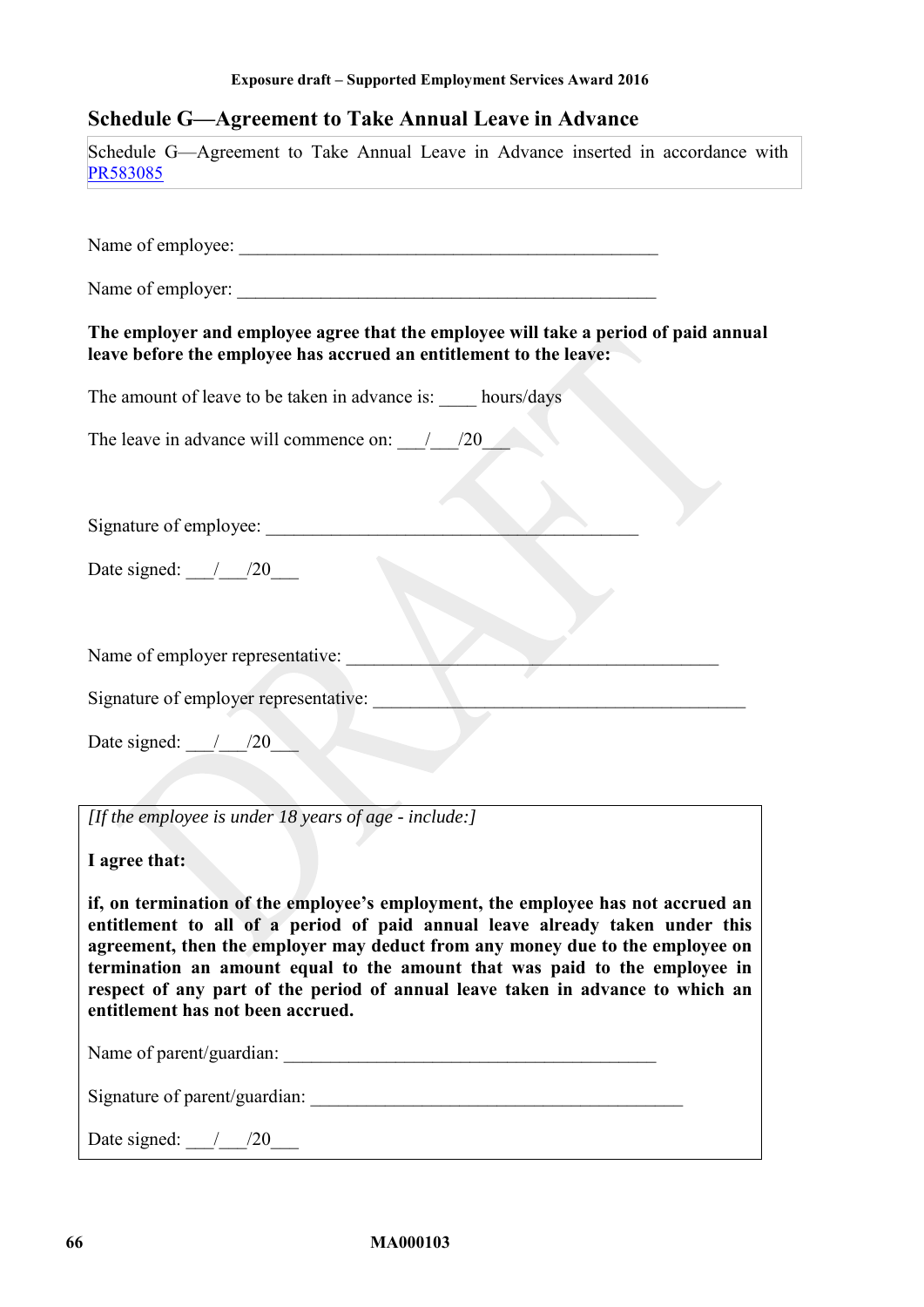# <span id="page-66-0"></span>**Schedule H—Agreement to Cash Out Annual Leave**

Schedule H—Agreement to Cash Out Annual Leave inserted in accordance with [PR583085](https://www.fwc.gov.au/documents/awardsandorders/html/pr583085.htm)

Name of employee: \_\_\_\_\_\_\_\_\_\_\_\_\_\_\_\_\_\_\_\_\_\_\_\_\_\_\_\_\_\_\_\_\_\_\_\_\_\_\_\_\_\_\_\_\_

Name of employer:

## **The employer and employee agree to the employee cashing out a particular amount of the employee's accrued paid annual leave:**

The amount of leave to be cashed out is: hours/days

The payment to be made to the employee for the leave is:  $\$\$  subject to deduction of income tax/after deduction of income tax (strike out where not applicable)

The payment will be made to the employee on:  $\frac{1}{20}$ 

Signature of employee:

Date signed:  $/20$ 

Name of employer representative:

Signature of employer representative:

Date signed:  $/20$ 

*Include if the employee is under 18 years of age:*

Name of parent/guardian:

Signature of parent/guardian:

Date signed: \_\_\_/\_\_\_/20\_\_\_